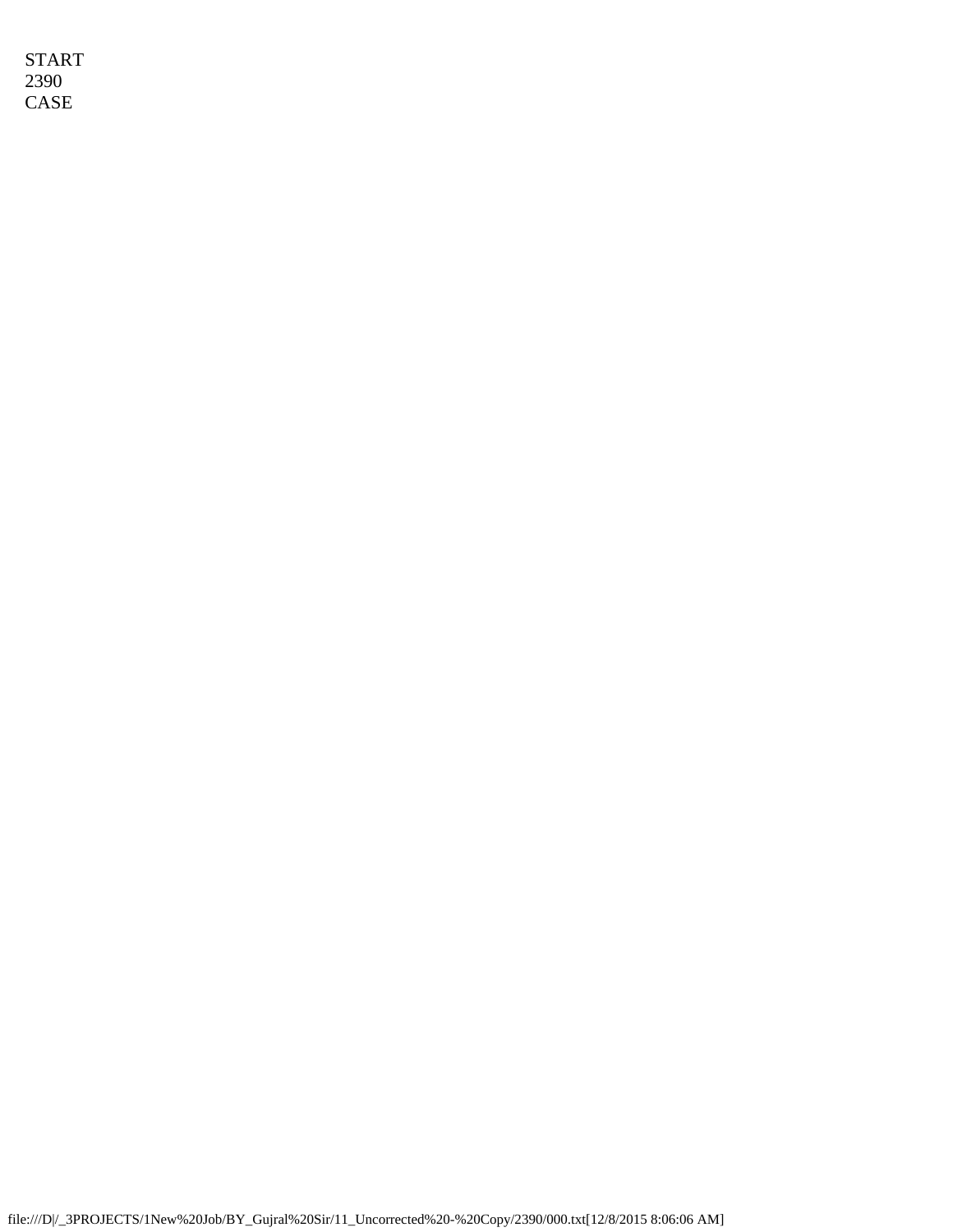INDEX<br>D.  $C$  R-D R-C<br>abler, 1 5 Edward Gabler, 1 5<br>Edward Gabler, 34 36 Edward Gabler, 34 36 37<br>John Edward Hancy, 45 50 John Edward Hancy, 45<br>Norman B. Hall, 53 55 Norman B. Hall, 53 55<br>Ferdinand Menges, 56 Ferdinand Menges, 56 57<br>William P. Tuttle, 58 61 William P. Tuttle, Edward Gabler, 65 Thomas M. Goss, 66 68<br>Loren C Horton, 73 84 Loren C Horton, 73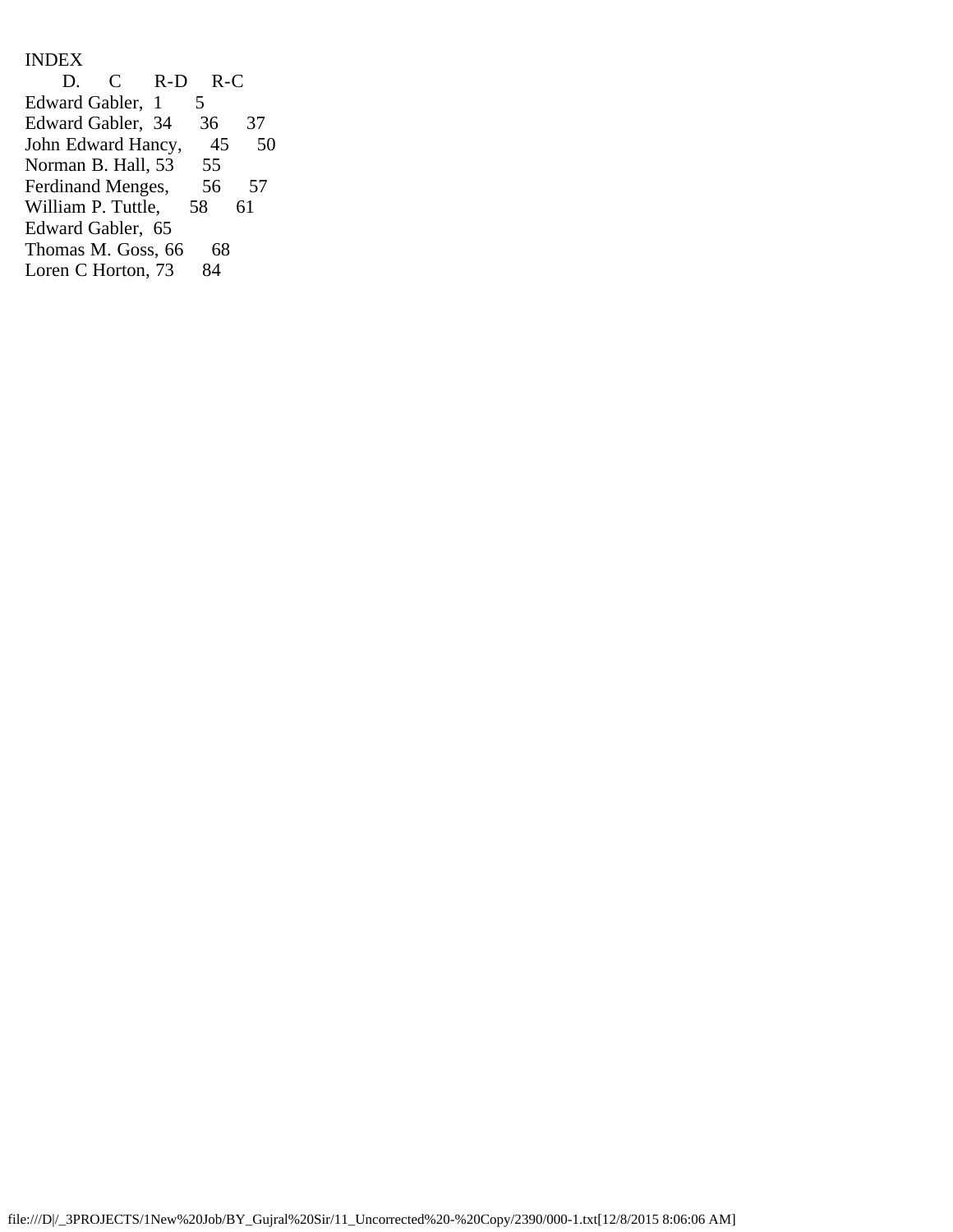## COURT OF GENERAL SESSIONS OF THE PEACE, CITY AND COUNTY Of NEW YORK. THE PEOPLE

## against

MYRTLE BRADSHAW.

2949

Indictment filed 31st day of October, 1917.

Indicted for forgery in the second degree.

For the People, ASSISTANT DISTRICT ATTORNEY SHERIDAN.

For the Defendant, SAMUEL FELDMAN, ESQ.

Tried before HON. OTTO A. ROSALSKY, Judge, and a Jury, on the 7th day of January, 1918, &c.

EDWARD GABLER, called as a witness in behalf of the People, duly sworn and examined, testified as follows: (Residence 207 East 16th Street)

DIRECT-EXAMINATION BY MR. SHERIDAN:

Q You are a minister?

A I am.

Q You are associated with the Church of St. Georges, in New York City?

A Yes.

Q How long have you been connected with that church?

A About one year.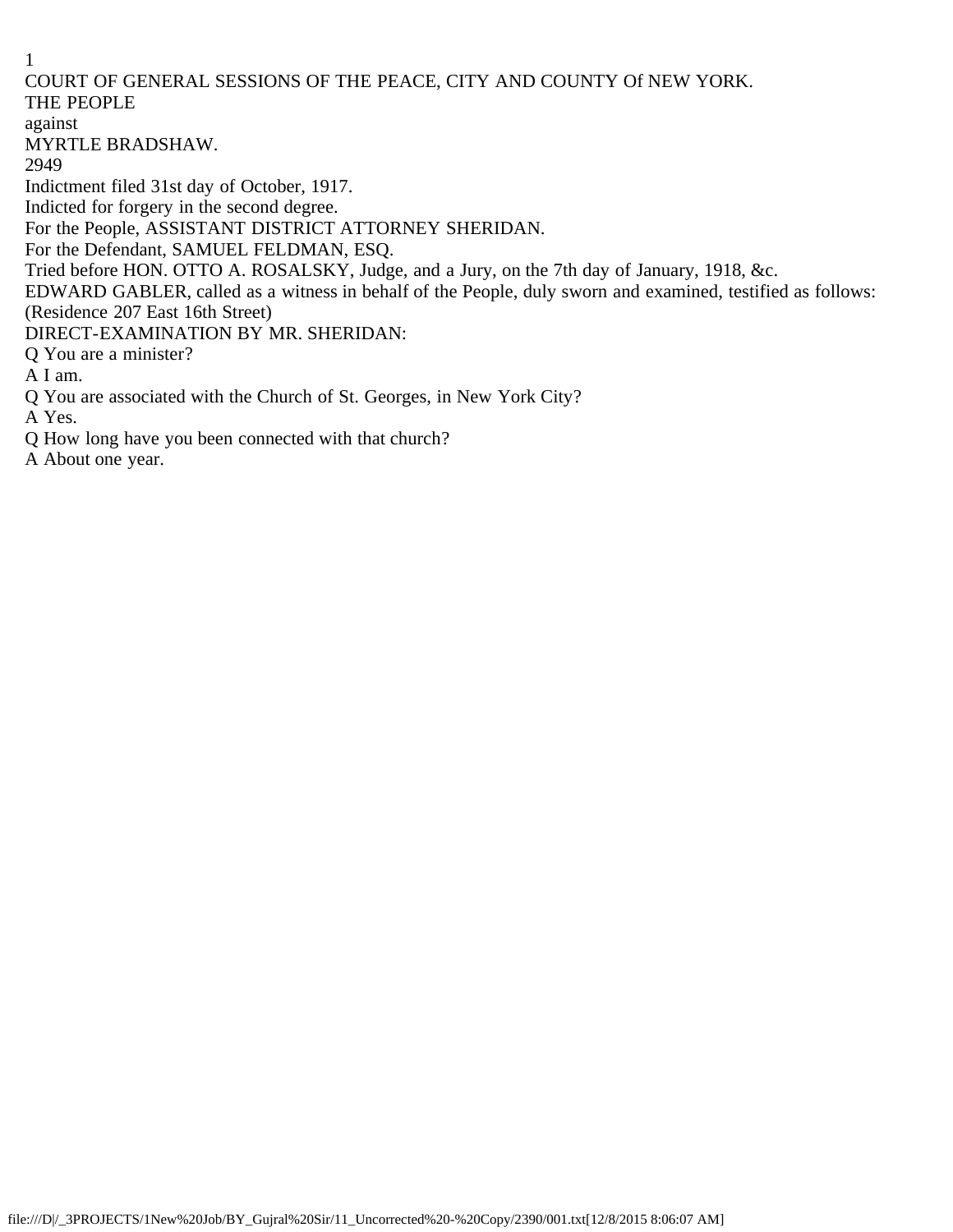- 2
- Q What is your title, curate?

A Senior assistant.

Q Do you know the defendant?

A I know her since last August.

Q Did you know the defendant Myrtle Bradshaw prior to August 1917?

A I did not.

Q When did you first meet the defendant Myrtle Bradshaw and where and under what circumstances?

A Mrs. Bradshaw, between the date of the 12th and the 17th of August -- I do not recall the date exactly -- came to St. George's Pariah House asking to see the Rector Dr. Reiland. Dr. Reiland being away for the summer, the young man who received Mrs. Bradshaw said that he would take her in to see me and she was brought in and introduced as Mrs. Bradshaw, stating that she had come --

Q Are you stating the conversation that you had with Mrs. Bradshaw?

A I have just stated that she said she was Mrs.

Bradshaw and was introduced by Mr. Nicholson who received her at the door.

Q What did she say?

A She said she came to see the rector on a very delicate had come to see the Rector really for assistance, that she had been brought up and confirmed and baptised in that church as a young girl and that she had come to that she was stopping at the present time at the Hotel Union Square and on her way from the station she had either lost or had stolen her pocket book, and that the only means they had was what her daughter had in her purse; that they had paid that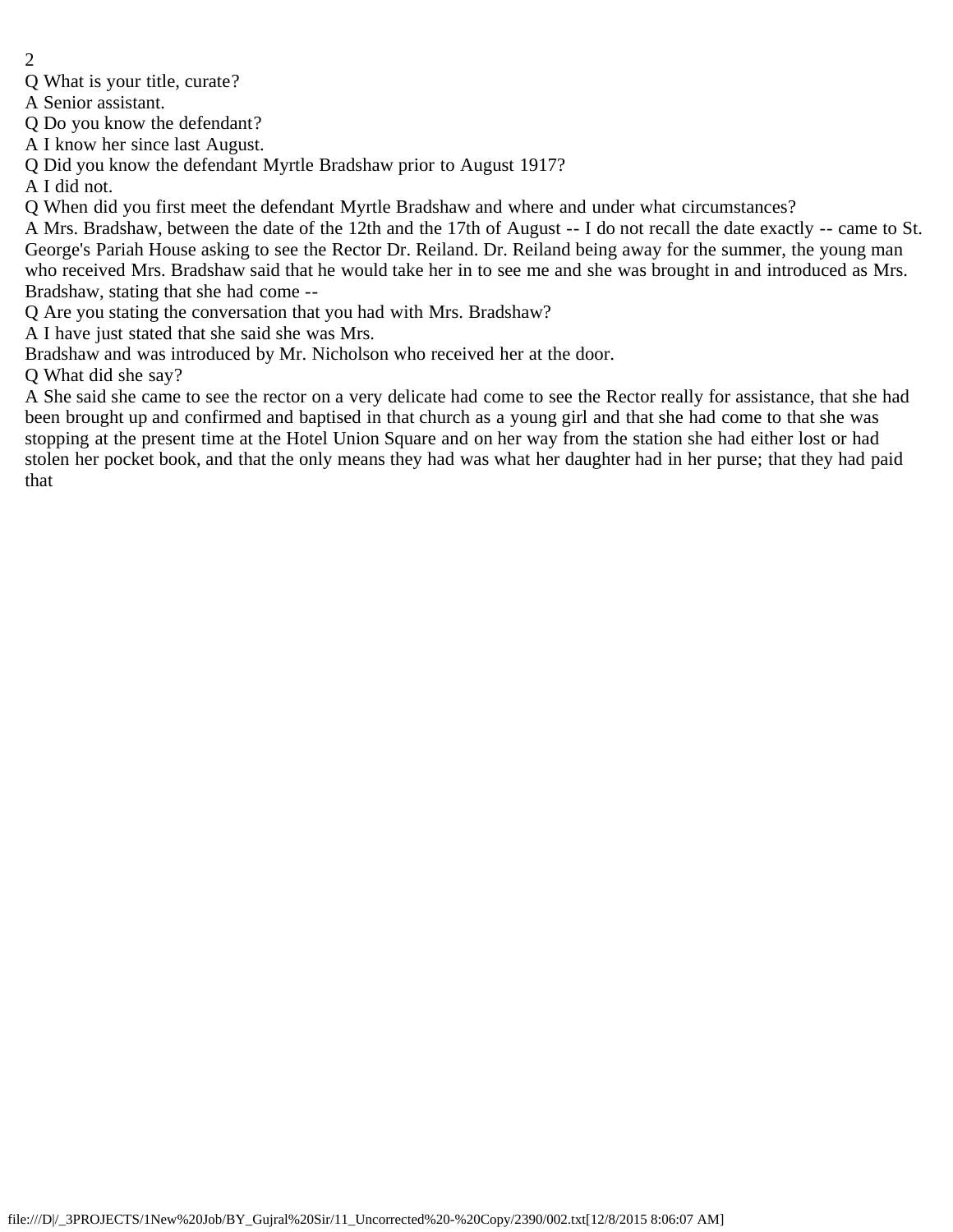for the hotel bill, and if I would call up the hotel they would verify it; that the restaurant was not connected with the hotel, and that she and her daughters had not had anything to eat since the evening before. That her husband was employed in Swift & Company and that he would be in Pittsburg the following day when she could reach him by telegraph and be able to get funds from her husband.

Q That took place you say either between the 12th and the 14th of August?

A Between the 12th and the 17th. I do not know exactly what date.

Q When she called, was she alone or accompanied by her daughter?

A The first time alone.

Q Did you call up the Union Square Hotel to verify whether she lived there or not?

A I did.

Objected to as immaterial. Objection sustained.

Q Kindly tell what you did, did you do anything that day in reference to any statements she made? Objected to as immaterial.

THE COURT: How relevant is that it might be relevant but I question --

MR. SHERIDAN: It might be relevant later on when it is perhaps raised in issue on the change of hotels. MR. FELDMAN: I object to it now.

THE COURT: You are anticipating something and I will sustain the objection.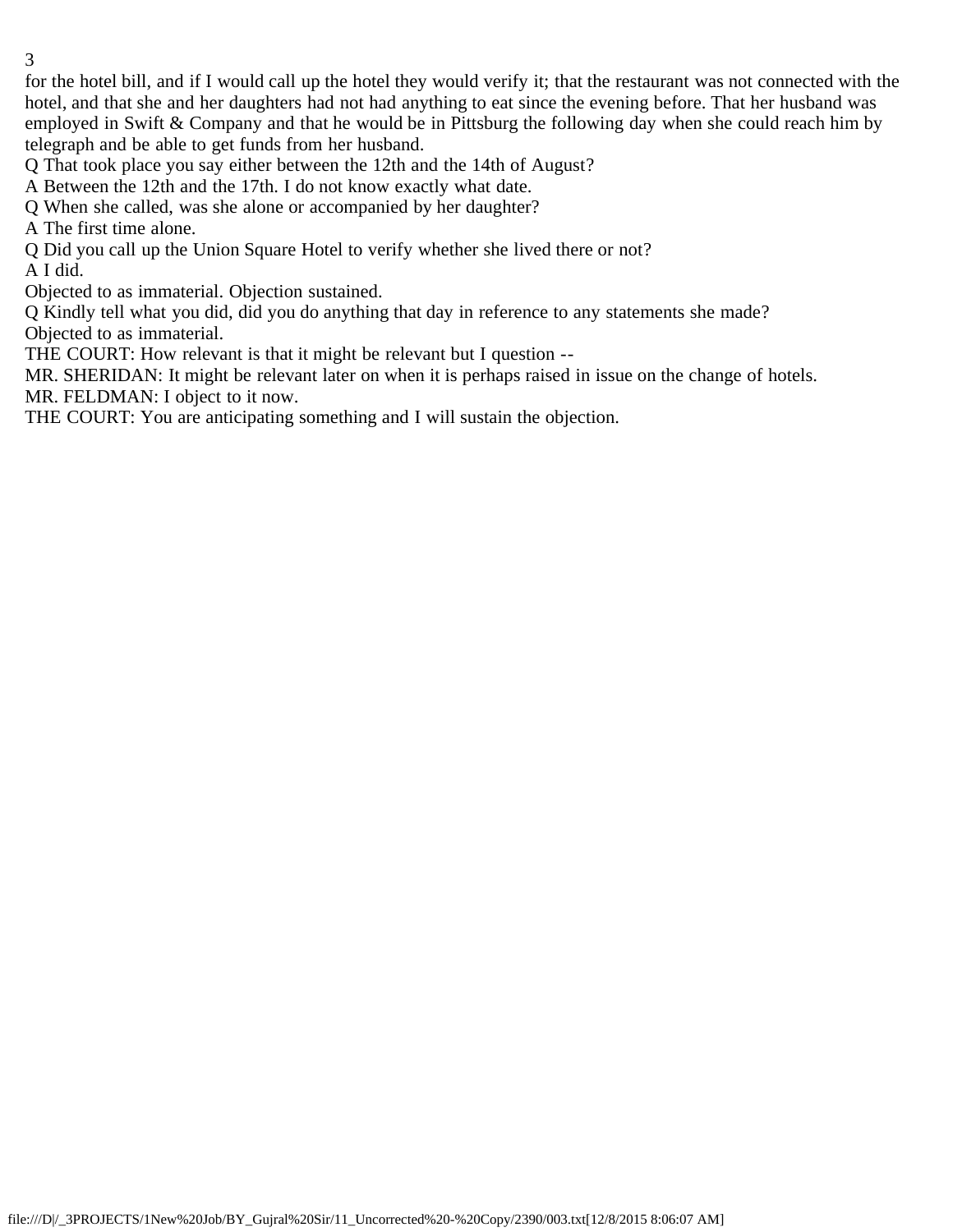BY MR. SHERIDAN:

Q Did you upon that visit give her any money?

A I gave her \$10.

Q Did you give her that \$10. in cash?

A In cash.

Q Or by check?

A In cash.

Q In her first conversation that she had with you, did she make any reference at all to the physical condition of her daughters?

A She did.

Q What did she say?

A She stated - -Objected to.

THE COURT: This testimony is incompetent on any theory. We are trying a forgery case. You are anticipating a great many things. Come right down to the issue involved.

MR. SHERIDAN: Very well, sir. I will be guided by your instructions.

BY MR. SHERIDAN:

Q Did you at any time give the defendant a check?

A I did.

Q What was the amount of that check if you recall?

THE COURT: We do not know anything about the present issue. Confine your direct examination of this witness to the subject matter of the indictment. If it should become important to throw any light upon the transaction, then you may go into it. We want to know something about the charge in the indictment.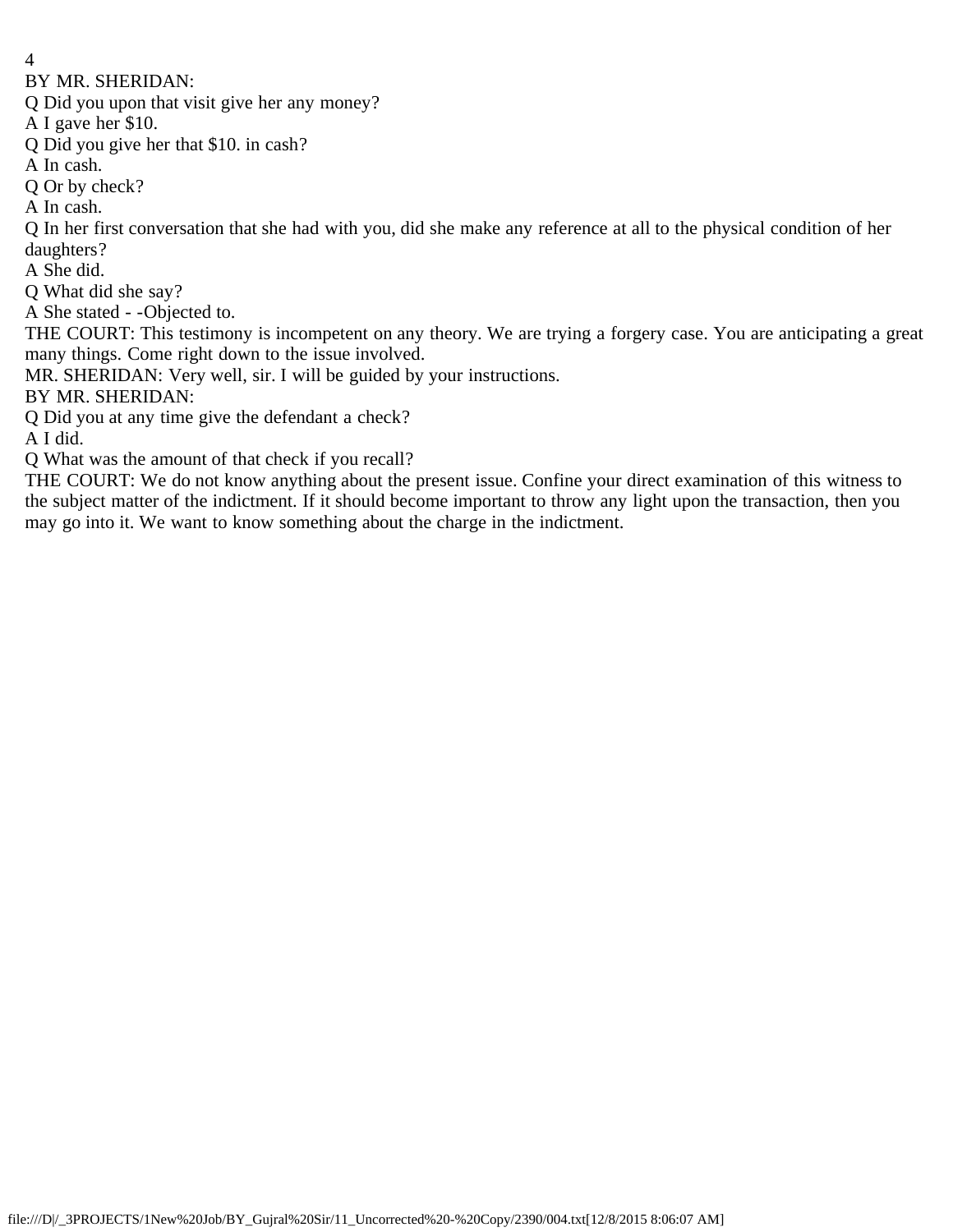- 5
- BY MR. SHERIDAN:
- Q I show you a check dated September 14th, 1917, and I ask you did you ever sign that check?
- A I did not.
- Q Did you authorize anybody to sign that check?
- A I did not.
- THE COURT: Have you any account at that particular bank?
- Q Have you an account with the New York County Bank?
- A I have.
- Q And you had an account prior to August at that bank?
- A I had.
- BY THE COURT:
- Q Did you ever give this check to the defendant?
- A I did not.
- Q Did you ever send it to her?
- A I did not. Furthermore there is no such person as Ellen Gabler, who this check is made out to.
- BY MR. SHERIDAN:
- Q That is as far as you know?
- A As far as I know, in my own history.
- CROSS-EXAMINATION BY MR. FELDMAN:
- Q In other words you do not know whose check it is?
- A I know it came back in my check account as going on my account.
- Q Did you ever see the check before?
- A Yes.
- Q Where?
- A I saw it the day I was called to the magis-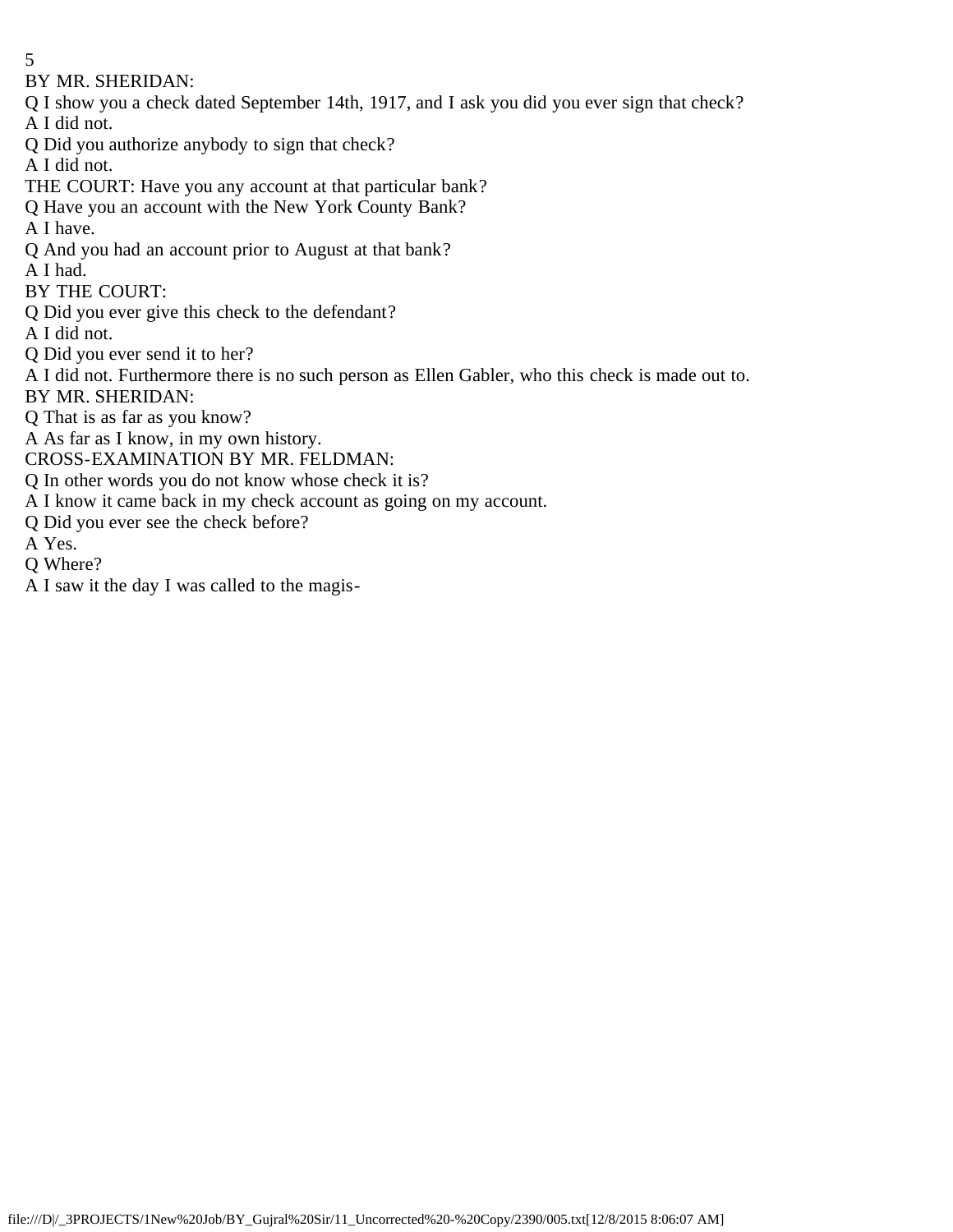trate's court

- Q There is nothing written here by your hand that you wrote down on the check?
- A No, nothing there that I wrote down.
- Q None of the persons whose names are mentioned upon the check are known to you?
- A One on the back is known to me.
- Q Myrtle Bradshaw?
- A Yes.
- Q You do not know who Ellen Gabler is?
- A I do not.
- Q You do not know who Edward Gabler is, as far as the signature is concerned?
- A Not as far as the signature is concerned.
- Q In other words there might be an Edward Gabler and there might be an Ellen Gabler?
- A But not using my account.
- Q You do not know who they are, that is not your signature?
- A No.
- Q And that is not your signature here on the other side?
- A No.
- Q The endorsement?
- A No.
- BY THE COURT:
- Q Is there any writing on that check in your handwriting?
- A No, no handwriting.
- BY MR. FELDMAN:
- Q All you know is you have an account with the New York County National Bank?
- A I have an account.
- Q And those names and words are printed upon this check?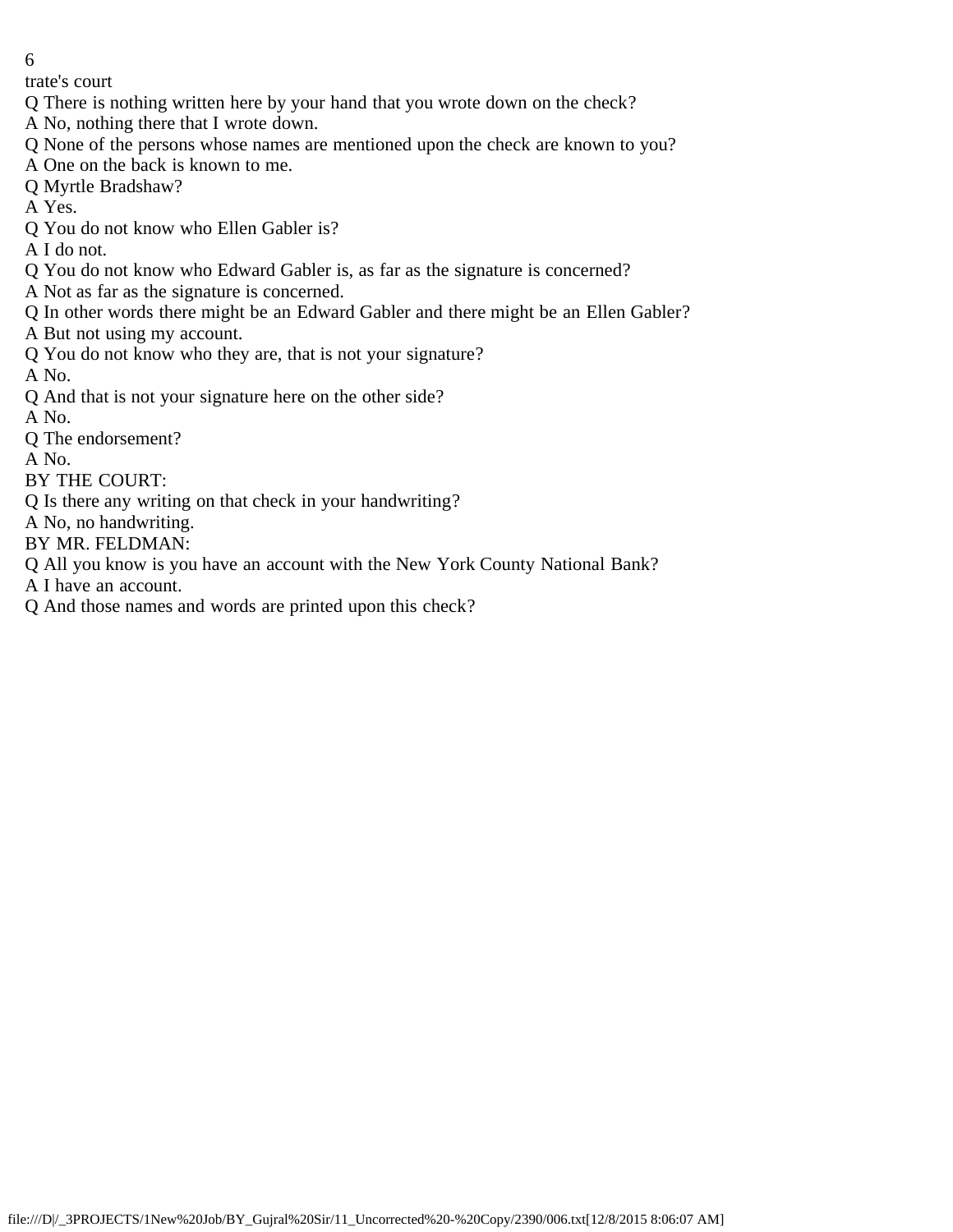A Yes -- and the statements from the defendant that she forged them, to myself.

MR. FELDMAN: I ask that that be stricken out.

THE COURT: Strike it out.

BY MR. FELDMAN:

Q That is all you know about it?

MR. FELDMAN: I object at this time to introducing this check in evidence.

THE COURT: For the present have it marked for identification, because you must trace the possession to the defendant.

A check is marked for identification People's Exhibit 1 BY MR. SHERIDAN:

Q Did you have any further conversation with the defendant in the latter part of September in reference to that check? Objected to. Overruled and exception.

A The first of October I did.

Q What was that conversation?

A Mrs. Brads haw called on the day I returned from Canada, less than an hour after I had reached home, stating that she had something very important which had to be spoken privately. She came into my study and she said she had done a dreadful thing, that she had forged some checks.

BY THE COURT:

Q Did she use the word forged?

A She did.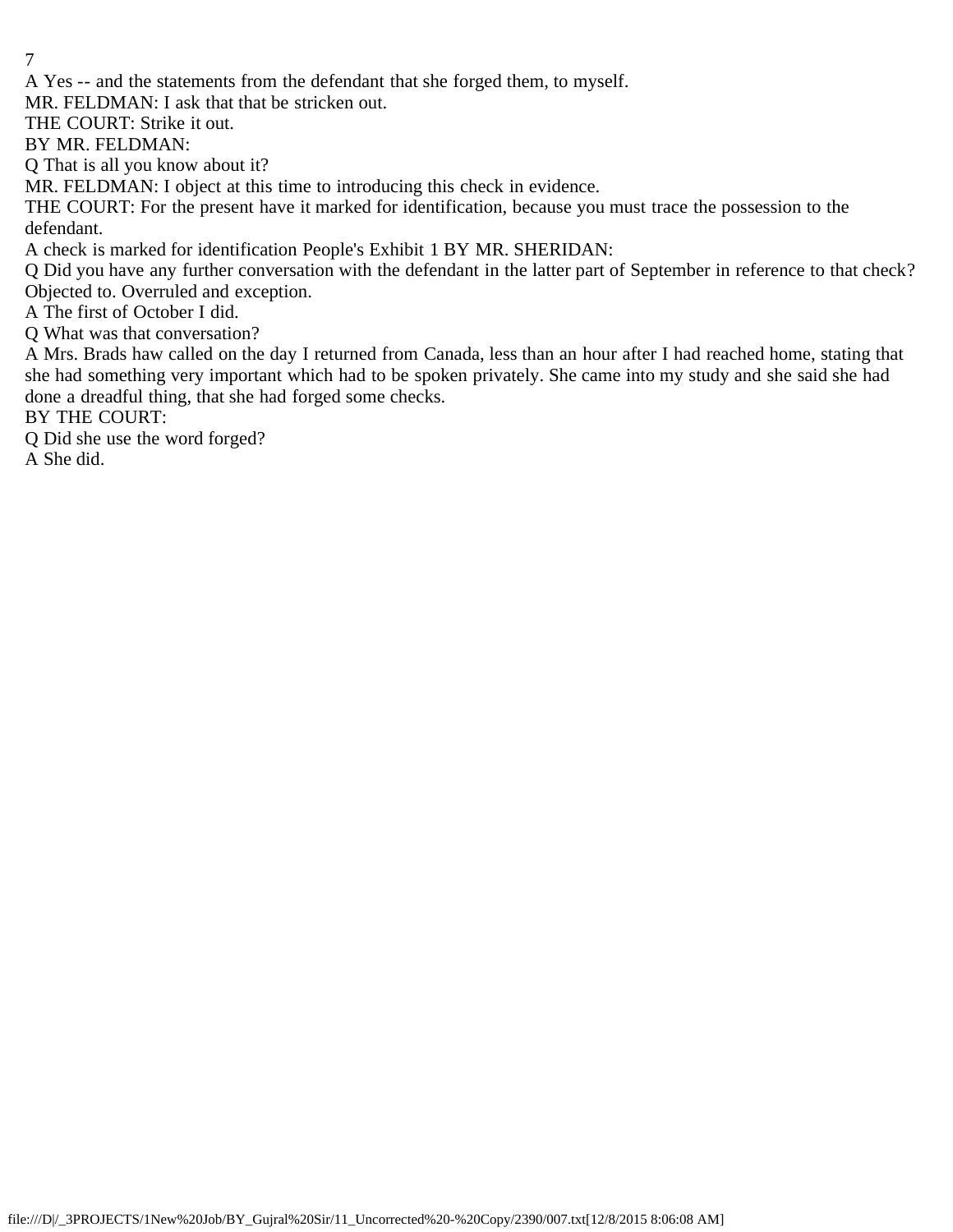MR. FELDMAN: I object to it.

THE COURT: That is the conversation. He says this woman used the language. Of course, forgery is a conclusion of a fact, but the witness states that the witness, or the defendant, rather, employed the word forged. THE WITNESS: She did.

THE COURT: He is not giving a narrative of the conversation but using the words employed by the defendant --is that correct?

THE WITNESS: Yes.

MR. FELDMAN: I object to it on the ground that she came to the minister to make a confession and it is a privileged communication.

THE COURT: You may claim the witness with a view to showing that such relationship existed. You may question the witness and find out whether such relationship existed.

BY MR. FELDMAN:

Q You saw the defendant before that time?

A Not during the month of September.

Q You saw her in your church?

A No, sir.

Q Never met her in the church?

A No.

Q Did you know she was one of your parishioners there?

A No.

Q Did you investigate and try to find out if she belonged to the church?

A Yes.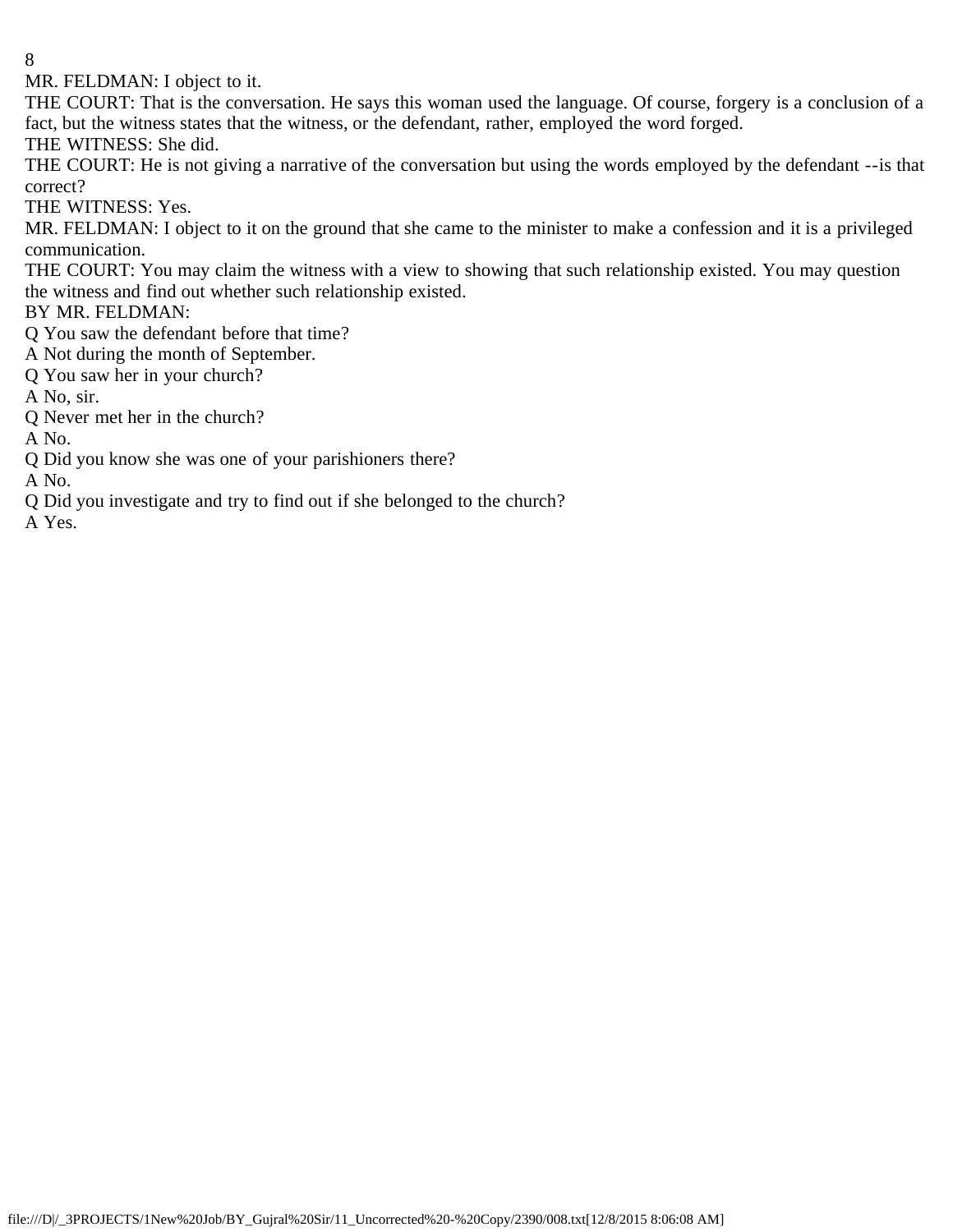- 9
- Q Did you find that out?

A No such name.

Q You mean to say the first time she came, just upon the story she told you, you gave her the \$10.?

A Yes.

Q Charity, is that right?

A If you call it so.

Q Don't you call it so?

A No, she asked for a loan.

THE COURT: If you can show that the alleged conversation, or, the alleged confession made by the defendant to the clergyman was made to him in his professional character, in the course of discipline enjoined by the rules of practice of the religious body to which he belongs, then it is not admissible.

MR. FELDMAN: That is what I claim.

THE COURT: Is it? Your claim is one thing and proof of the claim is another.

MR. FELDMAN: Here is the minister in the parish house, where one of the parishioners came to see him.

THE WITNESS: Regular confessions are held in the church, not in the study, if it comes to the official act. BY THE COURT:

Q According to the ritual of your church, I assume that you practice and encourage confessions on the part of parishioners?

A Voluntarily, yes, sir -- it is absolutely voluntary with the parishioner.

BY THE COURT:

Q What particular formula must be followed by the parish-loner so as to preserve the secrecy that a confession to a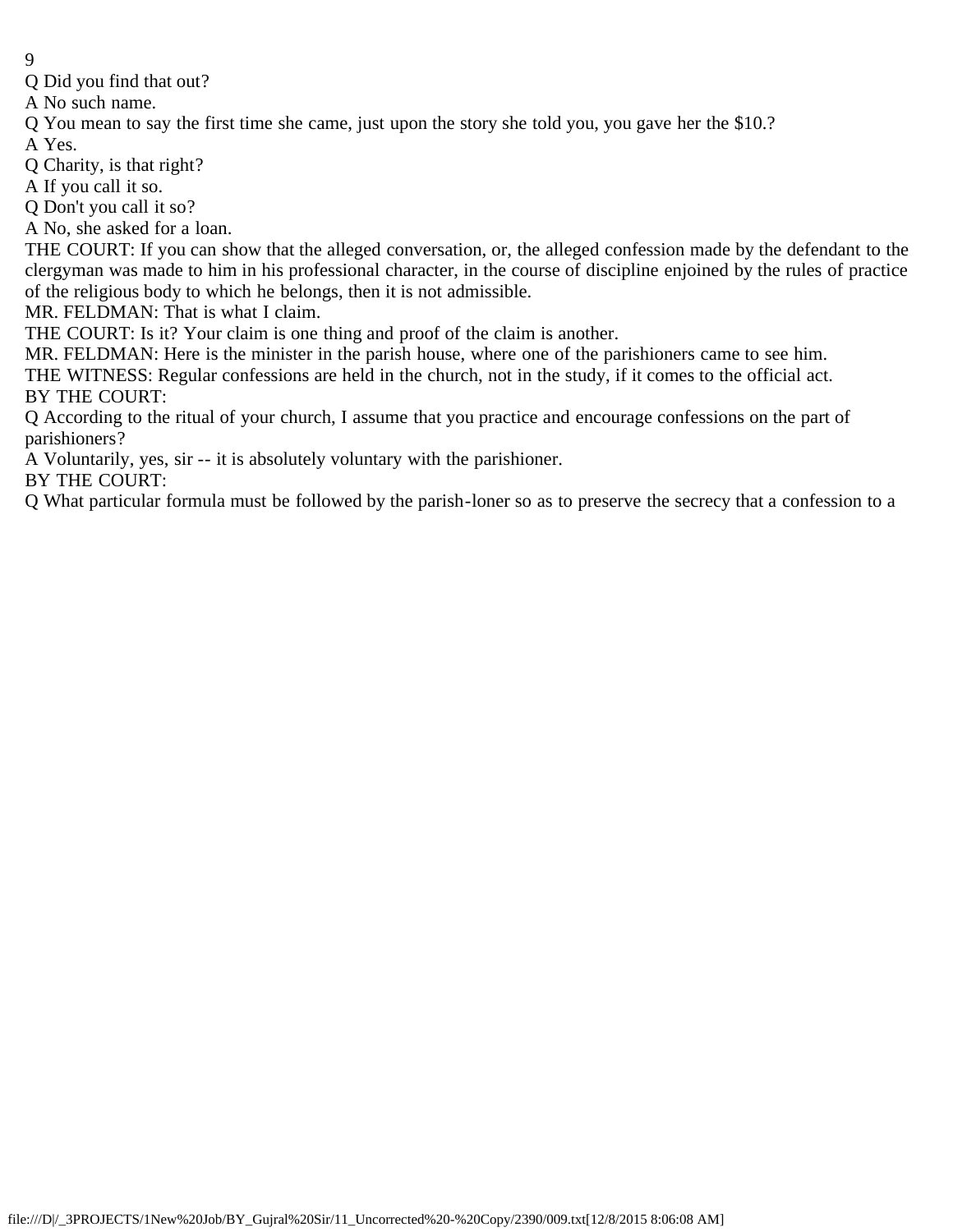clergyman should be upheld?

A No form except that if -- the clergyman is generally in vestments always at a confession in a church, in the open church itself, where there is at least one other person present in the building.

Q What is the practice that is in vogue in your church?

A We have very little of the regular confession.

BY THE COURT:

Q The Code provision is as follows, "A clergyman or other minister of any religion shall not be allowed to disclose a confession made to him in his professional character, in the course of discipline enjoined by the rules or practice of the religious body to which he belongs. That inhibition is placed upon the minister, the theory of the law being that persons should be encouraged to consult the clergyman, or minister rather, so that it will give one's soul comfort. The point is, if there was any such relationship we do not know whether there was or not, but, it does seem to me that the place where the person comes to make the confession is immaterial. If a minister were met upon the street and a parishioner were to approach him on the street or anywhere for that matter, for the purpose of disclosing some secret things in her life to him, when made upon the assumption that it was in the nature of a confession, I think the law should not open the lips of the minister and permit him to state the result of the conversation.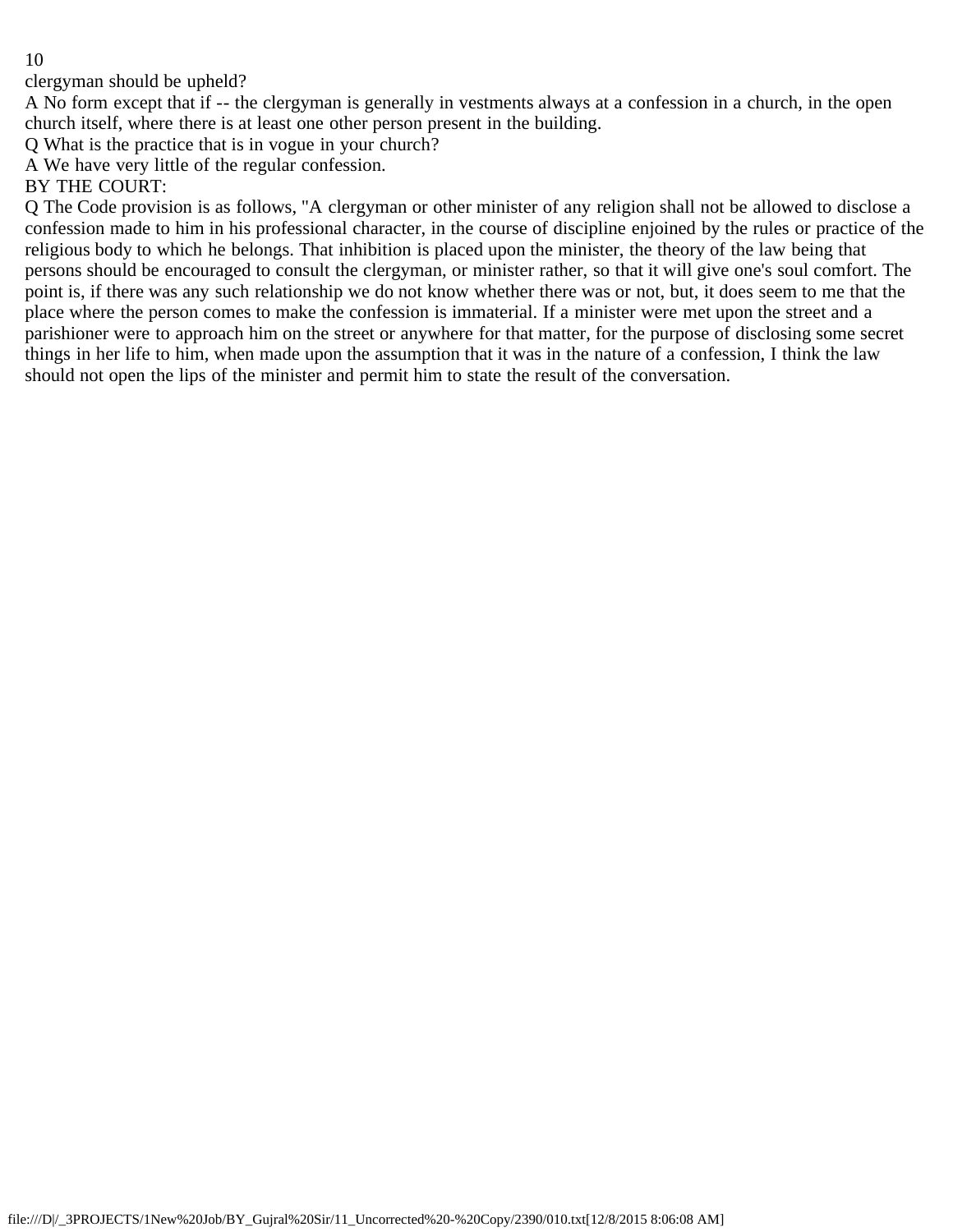MR. SHERIDAN: May I ask a few questions along that line?

THE COURT: Yes.

BY MR. SHERIDAN:

Q Is the act of confession in the Episcopal Church, a formal act or rather is it an informal act?

Objected to.

THE COURT: I will allow the question but it seems to me it makes no difference whether the confession was formal or informal. We must uphold the spirit of the confession.

MR. SHERIDAN: I will try to find out from the witness.

BY MR. SHERIDAN:

Q The place of confession, does it take place in a confessional or in an open church or does the minister give certain functions and impose certain penalties in the confession or advise the saying of certain prayers, to try to find out if it was a confession, otherwise it is not a confession.

MR. FELDMAN: I object.

THE COURT: The fact that the witness is a clergyman --it is difficult to determine for instance, if there were persons present, then it would not be a confession. It is rather a delicate matter. It is not within the power of the minister to state that he was not engaged in his duty as a clergyman. The law does not look to the form of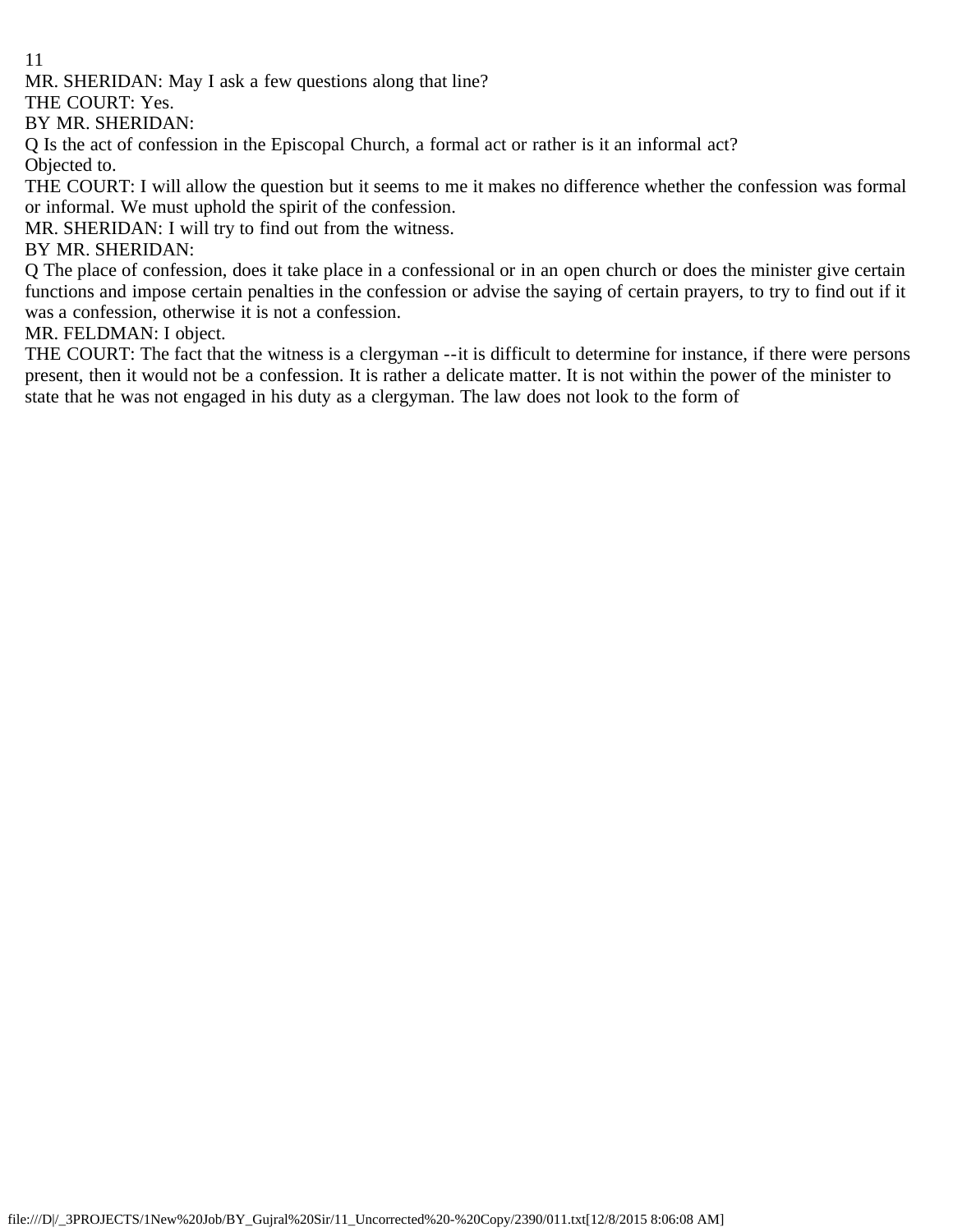the confession but to the Substance of what transpired.

MR. SHERIDAN: I think the law follows, as a rule, the rule or law of the religion itself, binding them to secrecy, and if there is any such rule --

THE COURT: The statute says so. The statute is clear, it says "A clergyman or other minister of any religion shall not be allowed to disclose a confession made to him in his professional capacity. Now was it made to him in his

professional capacity? I will allow you to go into that, but, if I should hold that it was made to him in his professional capacity or character, then I will not allow the confession.

BY MR. SHERIDAN:

Q Your study is located in the Rectory Building or Memorial Building?

A Memorial Building.

Q Is that back of the church building or adjoining it?

A It is adjoining the rectory.

Q In that building itself there are many activities connected with the church, for example, gymnasiums, reading rooms, clubs and different rooms?

A Yes.

Q In the upper part of the building is located your study?

A The clergy apartments.

Q Is it the usual and customary place for you to hear confessions?

Objected to. Objection overruled.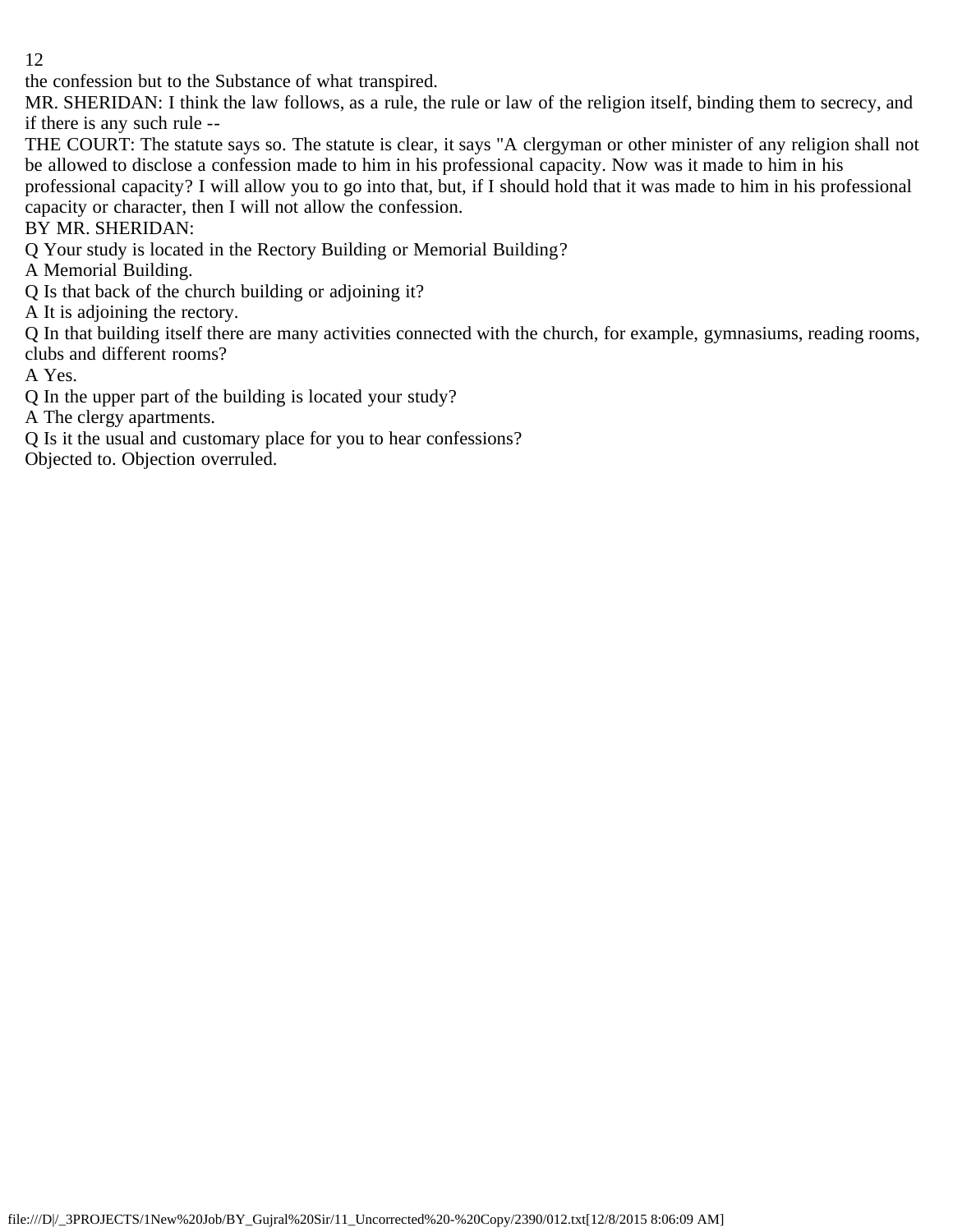Q Is that the usual or customary place?

A No.

Q For confessions to be heard by you?

A No.

Q Have you or your associate ministers ever held confessions there?

Objected to. Overruled and exception.

THE WITNESS: Hot in the study -- please repeat the question.

Q Have you or your associate ministers ever held confessions in your study, or was it in the church?

A Not officially.

BY THE COURT:

Q What do you mean by not officially?

A When anybody comes for the purposes of confessing, they so state that they wish to have a confession.

BY MR. SHERIDAN:

Q And is that a formal part of the act of confession as known in the Episcopal Church?

Objected to.

A It is.

Objection overruled. Exception.

Q Are there any preliminary words of a fixed, determined standard, that the party about to make a confession uses, when they are making an act of confession?

A Except that they ask or state that they are coming to confession.

Q Are there any doctrinal words they use?

A No, not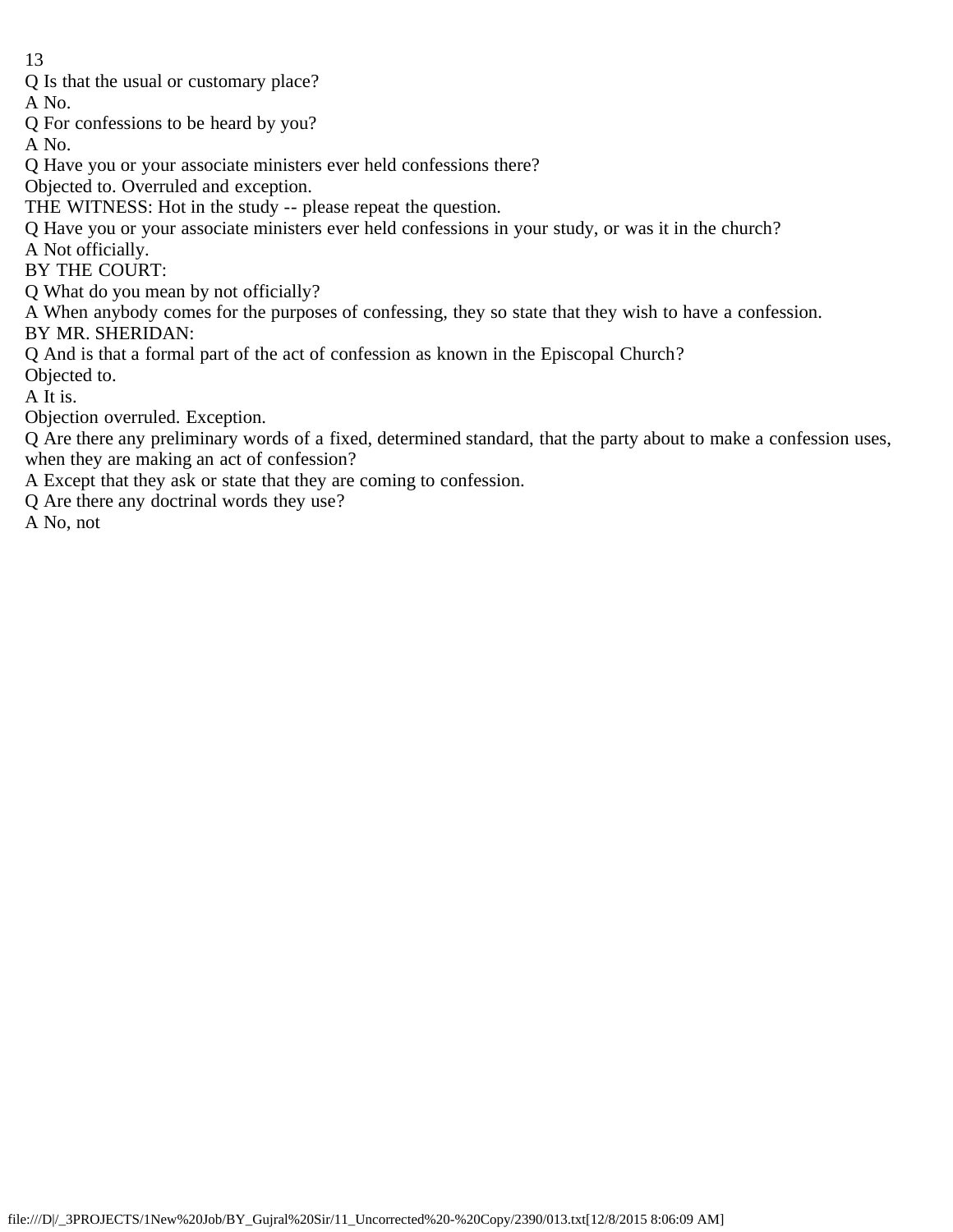particularly.

THE COURT: In this case what did the defendant say to you?

A She came there to explain her situation, that is all -- if I used the word confession, it was used in the sense that she was confessing what she did, and not a confession of the church.

MR. FELDMAN: I ask to strike that out.

THE COURT: Strike it out. That is the witness's own conclusion.

THE COURT: I think in the interests of justice the rule provided for in Section 835 of the Civil Code should be strictly followed.

MR. SHERIDAN: May I ask another question?

THE COURT: It must clearly appear that the alleged confession comes without the provision of the statute. If it comes within it, there is an inhibition placed on the minister from disclosing it, unless the defendant waives that privilege. BY MR. SHERIDAN:

Q When a parishioner of your church comes to confession, is there any formal act on the part of the minister, either in the imposing of certain prayers to be said or certain acts to be done by the party who has made a confession? Objected to. Overruled and exception.

A Yes, sir, there will be some advice given and absolution.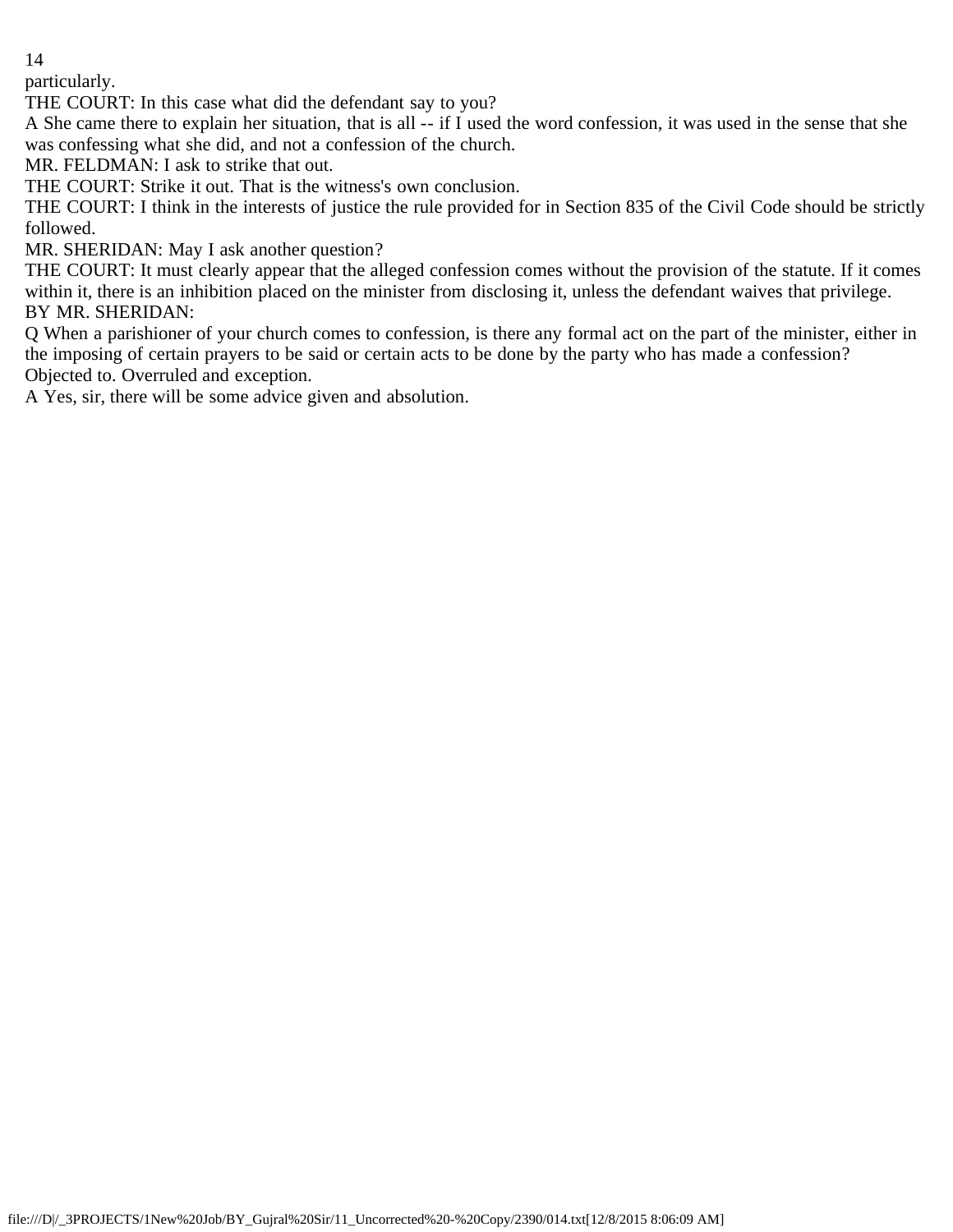Q You have absolution?

A Yes.

Q That is the formal act of confession?

A Yes.

Q The parishioner states his offences or sins during a certain time, you hear them, and at the conclusion you give absolution?

A I do.

Objected to as incompetent, irrelevant and immaterial. Objection overruled. Exception.

Q Now, on this particular occasion when Myrtle Bradshaw, the defendant, called at your study, was she kneeling or did you give her absolution?

A She was not kneeling nor did I give her absolution.

Q Was she making a confession in the sense that one of your parishioners would come to you in your official capacity as a minister?

Objected to. Sustained.

Q Does a parishioner, when they are in the act of making a confession, do they assume a certain pose, do they kneel? Objected to. Objection sustained.

THE COURT: Let the witness state the procedure.

BY MR. SHERIDAN:

Q Kindly state the formal acts of a parishioner in the act of making a confession to a minister, from the time of the opening statement until the close, in reference to his position or her position and what is said at the conclusion? MR. FELDMAN: I object as not binding on the defendant.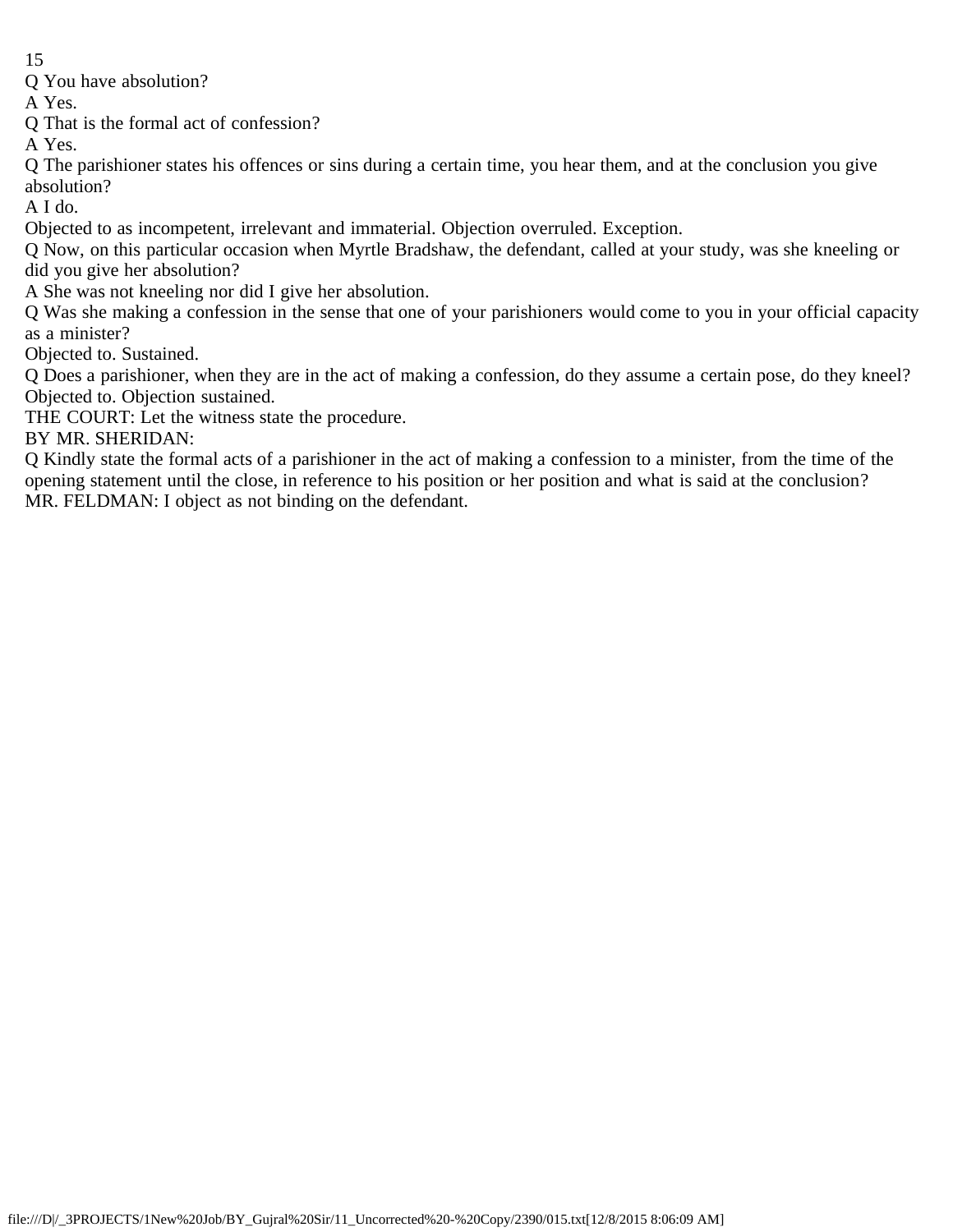MR. SHERIDAN: I am trying to find out on this particular occasion if she went to confession or merely made a statement to this man.

Objection overruled. Exception.

THE WITNESS: The parishioner's posture is generally --in fact always, in my experience, kneeling. Objected to. Overruled and exception.

THE WITNESS (continuing): While the clergyman is either seated in or near, or rather near the altar. BY MR. SHERIDAN:

Q State the conclusion I cannot lead you, you must tell us?

A After hearing the confession and giving the advice as to what to do, absolution is given.

BY THE COURT:

Q Have you followed closely my reading of the statute?

A I did.

Q "A clergyman or other minister of any religion shall not be allowed to disclose a confession made to him in his professional character, in the course of discipline enjoined by the rules or practice of the religious body to which he belongs. Now, has the church to which you belong any rules for the encouragement of confessions or for the reception of confessions?

A Not for the encouragement or the reception. It is absolutely optional with the parishioner.

Q Does your ritual provide for the reception of con-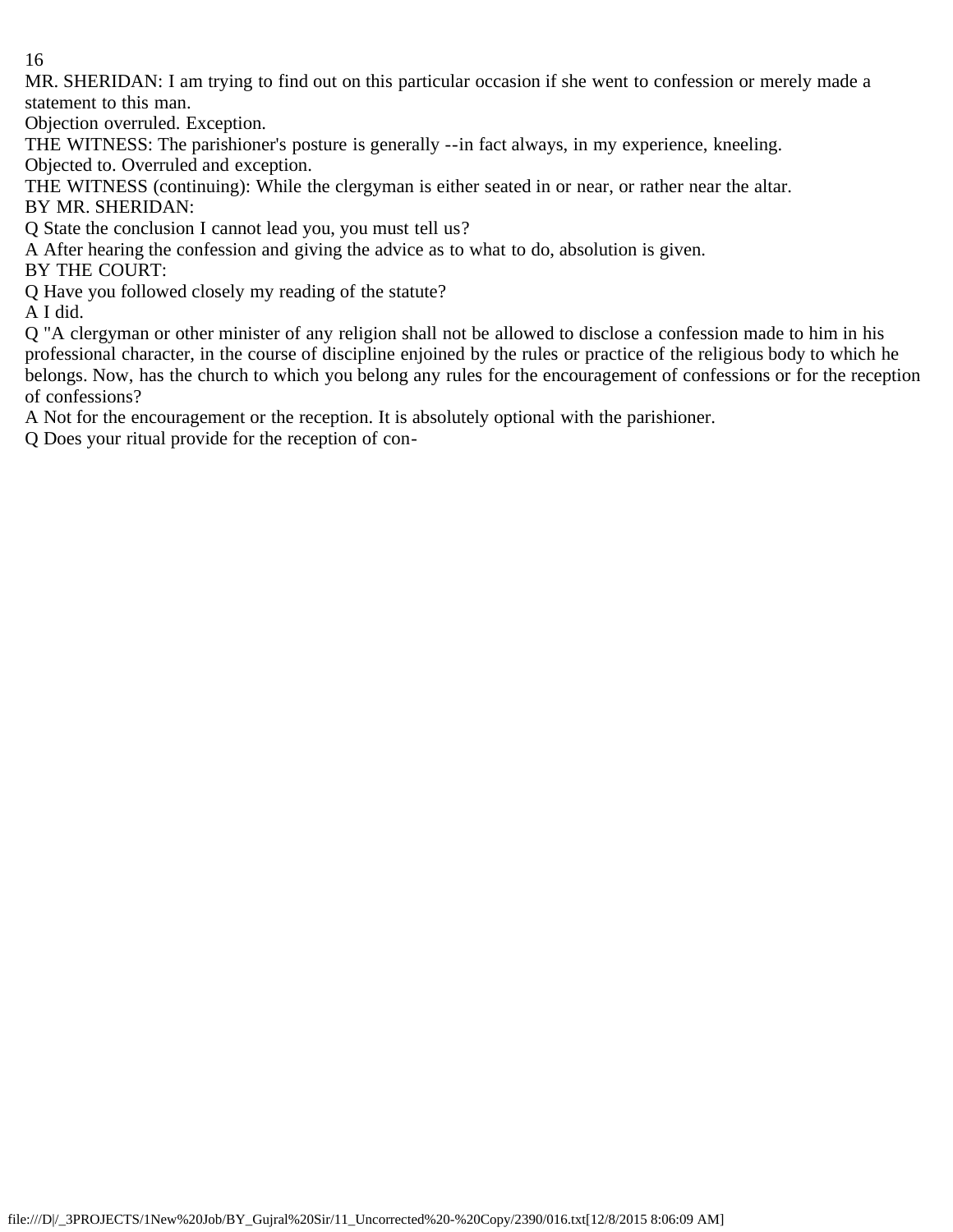fessions?

A It does not.

Q Is there any part of the creed which does?

A Public confessions -- in a part of their service, yes.

Q Is that what is termed general confession?

A General confession.

Q How is the public confession conducted?

A In the church, it is usually in the church.

- Q But only in the presence of the minister?
- A In the presence of the congregation. It is a part of the regular morning prayer or evening prayer.
- Q Do you have what is termed a confession made to the minister not in public?

A By request of the parishioner.

Q By the request of the parishioner?

A Yes.

BY MR. SHERIDAN:

Q You have not got the individual confessional boxes?

A No, we have not.

THE COURT: I am going to sustain the objection made by counsel and strike out the statement alleged to have been made by the defendant to the witness upon the ground that it does not clearly appear to me that the conversation had between the defendant and the witness was not had in a professional capacity.

MR. FELDMAN: Then I ask your Honor to direct the jury to disregard it.

THE COURT: Yes, the jurors are so instructed.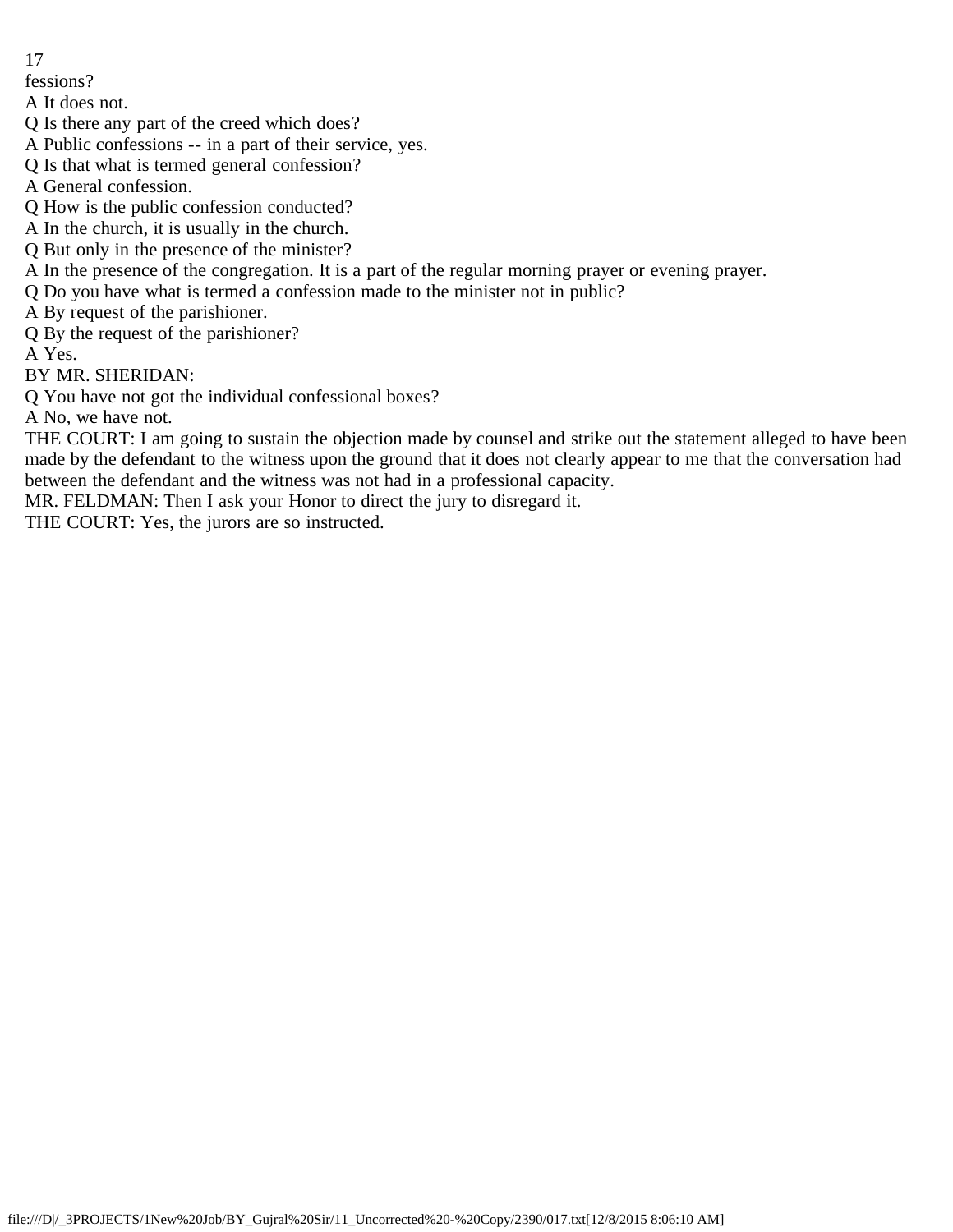BY MR. SHERIDAN:

Q Did you ever have any conversation with the defendant after this occasion that she met you in your study? A I did.

Q Where did you have that conversation?

A In my study and also on the telephone -- over the telephone.

Q Was the conversation in reference to the check in question?

A They were.

Q Had you spoken to the defendant Mrs. Bradshaw prior to this telephone conversation?

A Yes.

Q And you had heard her speak over the phone?

A Yes.

Q You recognized her voice?

A I did.

Q What was that conversation?

Objected to. Overruled and exception.

A The conversation consisted in asking that I might hold the bank off from taking any action regarding the checks, as she was about to receive money in order to pay a certain amount down for the checks or for the money that had been taken out on these checks.

Q Do you recall the date of that conversation?

A I do not.

Q Did she say in that conversation where she was telephoning from?

A I understood it was from the Hotel Glendenning.

Objected to. Objection sustained.

Q Did she in the conversation state the place where she was?

A No, she did not.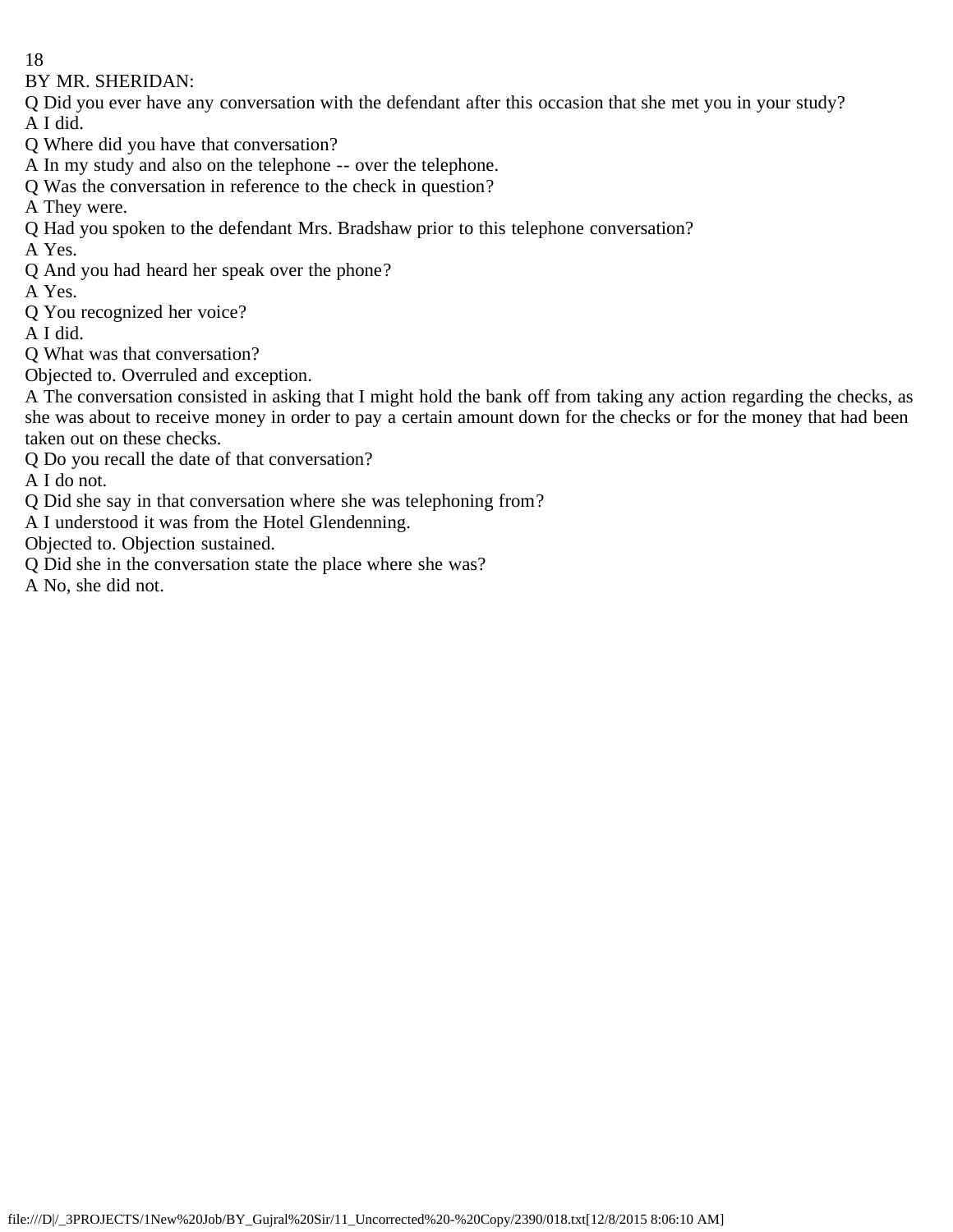Q What was this conversation that you had in the study other than the night that she came there after your return from your vacation?

A It was practically the same. THE COURT: Strike that out. BY THE COURT: Q What was it? A The conversation was to the effect Objected to. BY MR. SHERIDAN: Q What did she say to you and what did you say to her? A If they would wait at the bank, if the bank would wait until Saturday she would have \$50. which she could pay on the checks that had been forged. MR. FELDMAN: I object to that. THE COURT: Strike out the words "That had been forged." Q Was that her conversation? A That was. Q Are you repeating her language? A As far as I am able to remember. BY THE COURT: Q Did she use the word "forged" in that conversation, in the second conversation? A I do not remember. THE COURT: Then you had better strike it out. BY MR. SHERIDAN: Q What did you say to her?

A I told her I would try to the best of my ability to have it settled quietly, if she was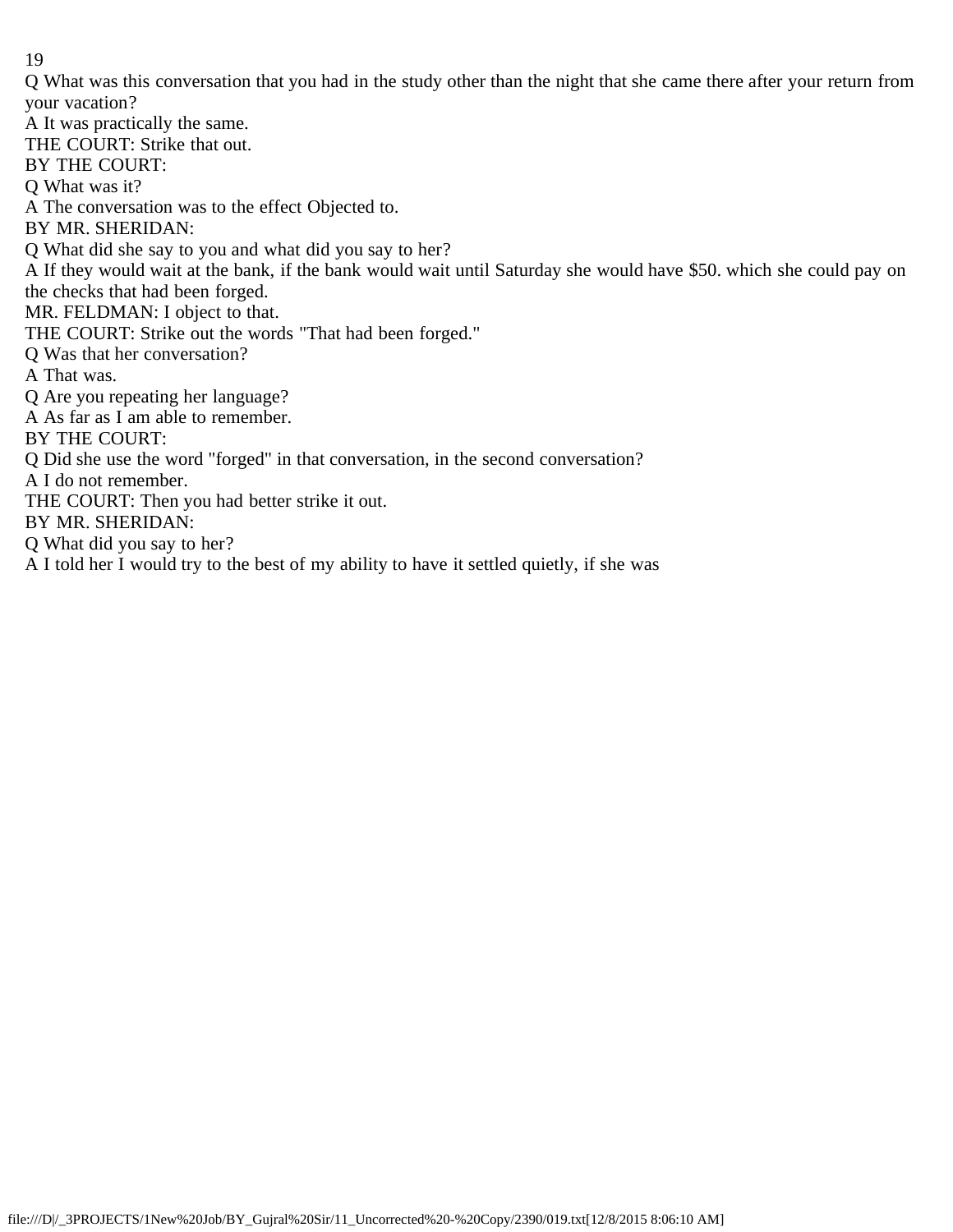willing to pay the money back.

Q Where were you during the month of September?

A In Canada -- for the first seven days in Long Island.

CROSS EXAMINATION BY MR. FELDMAN:

- Q How many times did you see the lady altogether?
- A Perhaps -- I could not say definitely.
- Q Your memory is pretty good?
- A I trust so.
- Q Try to remember how many times altogether?
- A During my official duties I do not keep track of whom I see each time.
- Q What do you consider your official duties?
- A I should think I saw her perhaps nine or ten times.
- Q Where?
- A Pardon me?
- Q Where?
- A Well, at least four times in my study or in the clergy parlor. One time at the apartment, I believe, which was in 116th street.
- Q Is that a hotel?
- A No, a rented apartment of three rooms which she and her daughters were occupying.
- Q Do you know what the place is called?
- A No.
- Q Only once you were there?
- A I do not know whether I was there once or twice.
- Q Were you not there about five or six times -- about five times?
- A No.
- Q Sure of that?
- A Positive.
- Q Only twice?
- A I know I was not there over twice. I was called there -- the first time, she being sick and the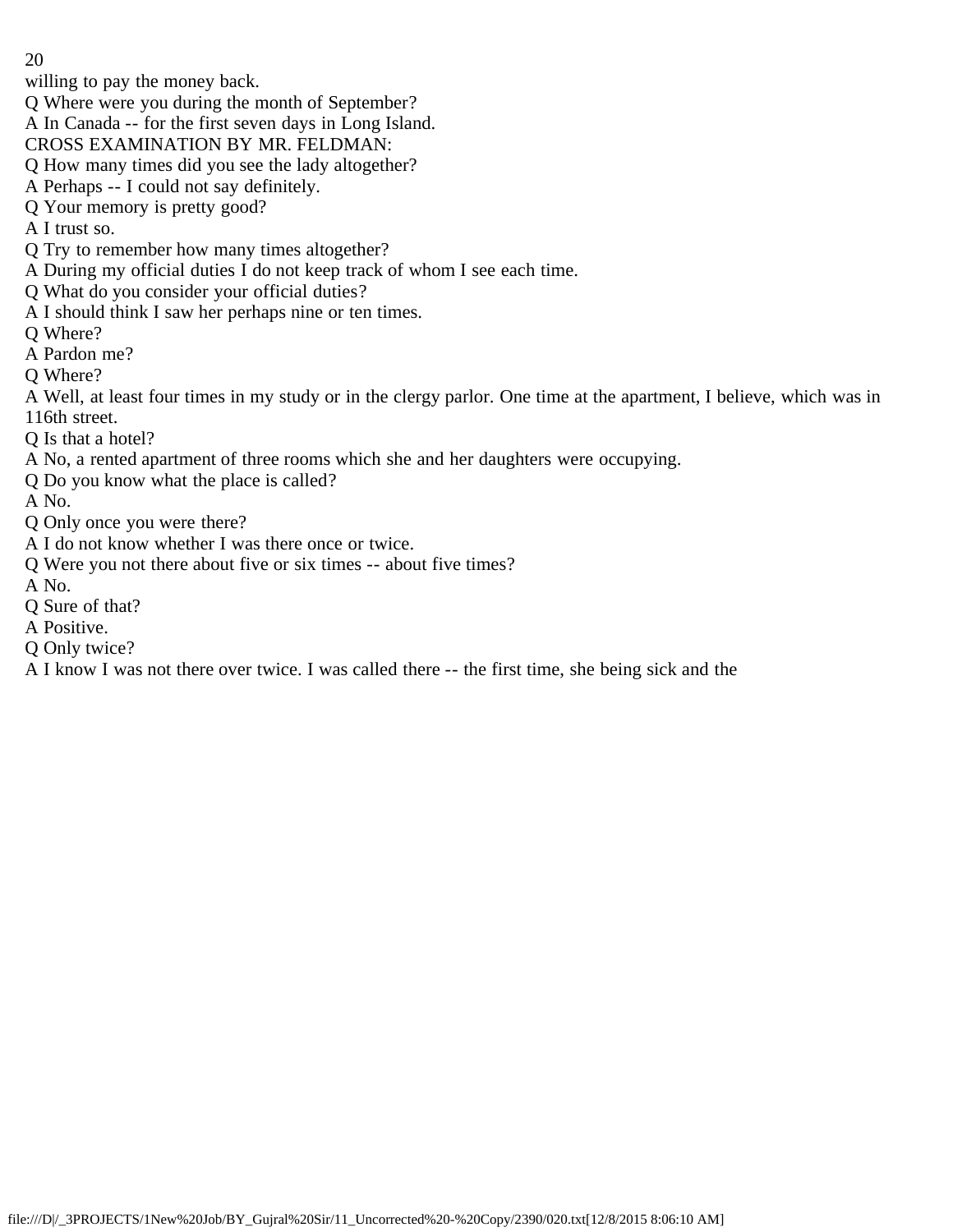second time I came and brought flowers from the altar of the church.

- Q On what occasion was that?
- A She being sick.
- Q You took the flowers to her for that purpose?
- A Yes, it is the custom of our church to use the flowers that have been on the altar for the sick.
- Q As a token of what?
- A People appreciate flowers that have been on the altar of the church. It is the custom of the church to bring them.
- Q The first time she came to you you say you gave her ten dollars?
- A Yes.
- Q After that when did you see her again?
- A I don't know exactly the dates after that I saw her.
- Q How soon after that, how many days elapsed before you saw her again?
- A I believe she came the very next day.
- Q Don't you remember?
- A I don't remember the exact time she came.
- Q When she came the second time did you give her any money?
- A I could not say.
- Q What do you mean, you cannot remember?
- A If I could remember I would say.
- Q Don't you know that you gave her some more money?
- A Yes, I gave her ten dollars again.
- Q You gave her the first time ten dollars and then ten dollars again?
- A Yes that was twenty dollars.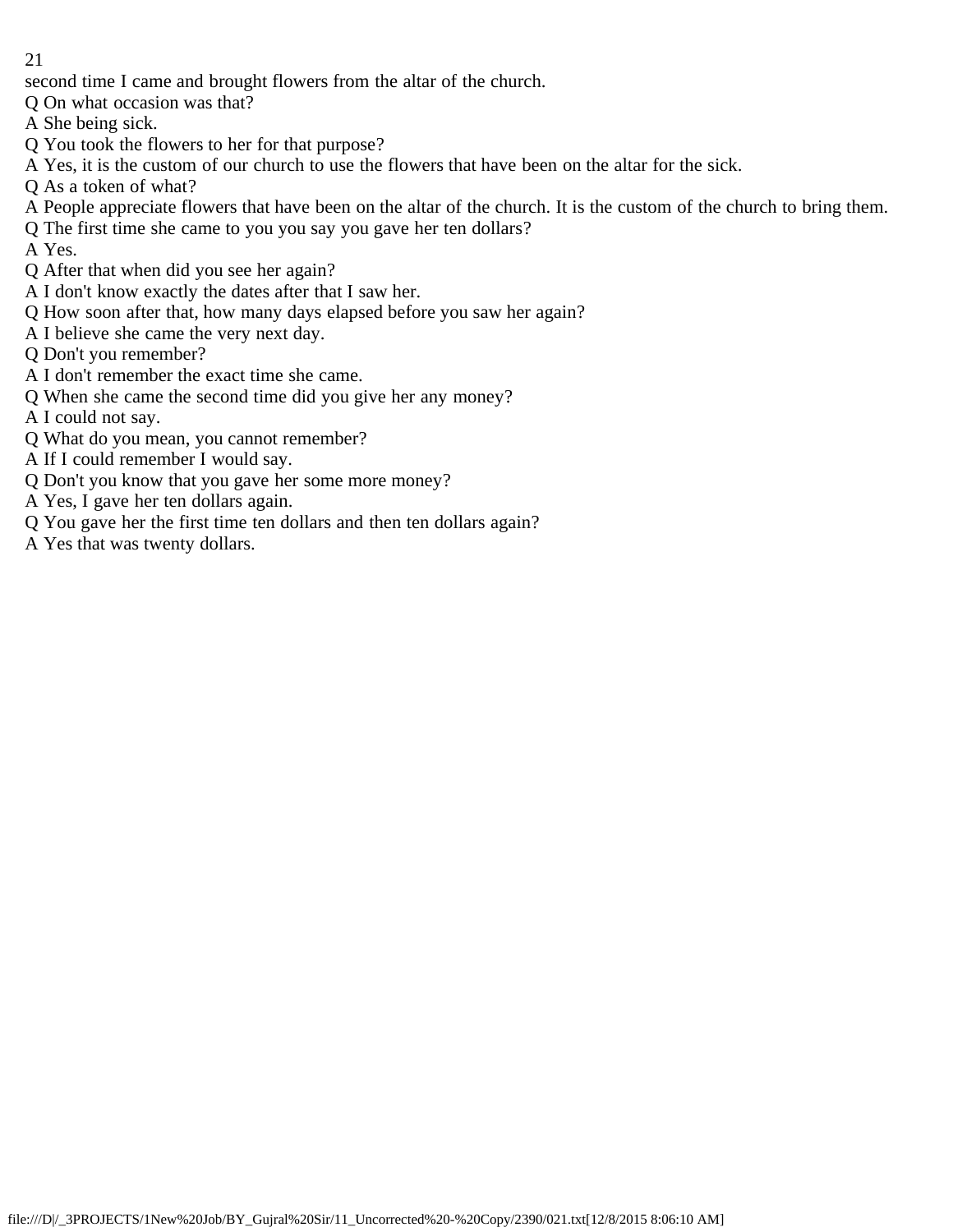Q You don't know how many days elapsed from the first to the second?

A No.

Q When did you see her again?

A I couldn't say when I saw her again.

Q Did you give her any money?

A I think I was called by her daughter on the telephone.

Q Did you give her any money besides the other that you have told us, ten and ten?

A Yes, I gave her altogether forty dollars.

Q How we have only twenty dollars now -- what became of the other twenty?

A After she left the hotel at 125th Street where she said she could not stay on account of the conditions, for her daughters she came and stated that she had to have some funds as her husband, she was expecting a letter and she telephoned or her daughter telephoned repeatedly down to the parish house.

Q Did you give her ten dollars again?

A I gave her a check for \$15., and five dollars in cash.

Q Altogether \$40.?

A \$40.

Q When was that?

A That was about around somewhere between the 20th and perhaps the 30th of August.

Q In how many weeks or days did you give her the \$40.?

A I should say in the course of three weeks -- two or three weeks.

Q And it was just because she told you that she was in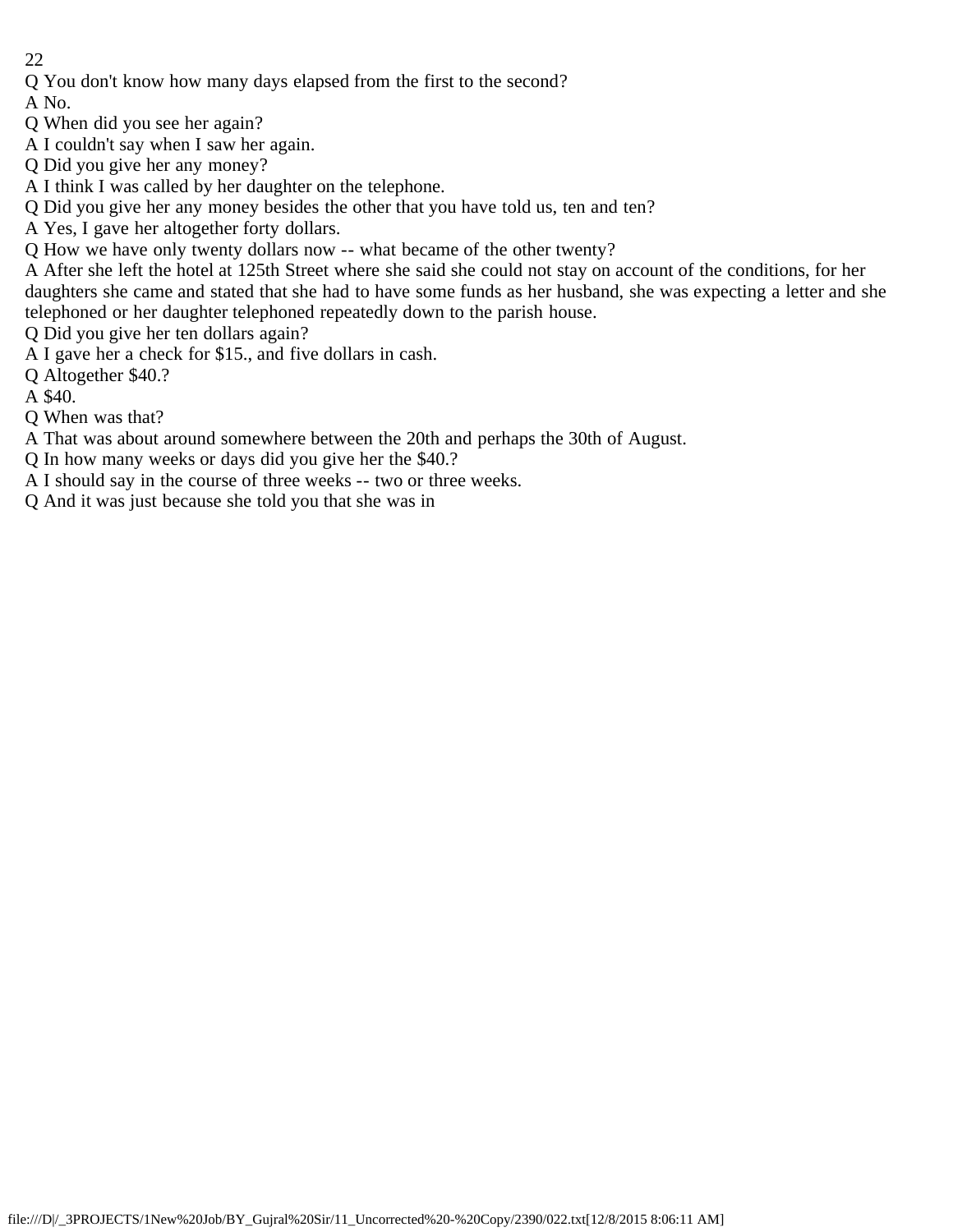straitened circumstances, is that the idea?

A No, because she told me her husband was sending her money and she would repay the loan as soon as she received the money.

Q Did you ever do that before?

A I have.

Q With anybody else?

A Yes.

Q Can you give us the names?

A Your Honor, have I to give the names of those?

THE COURT: Is that necessary Mr. Feldman? It is a collateral matter.

MR. FELDMAN: I will withdraw that.

BY MR. FELDMAN:

Q You say it is customary?

A It is.

Q You have a fund for that purpose?

A I have.

Q You say she lived in 116th Street?

A I believe that was the number, somewhere between 103rd and 120th.

Q Do you remember when she moved in there?

A I do not remember the date. It was after she said the hotel was too expensive.

Q Did you telephone to the Hotel Glendenning to get rooms for her?

A No -- I telephoned -- she came to me and asked me if I knew a hotel that was respectable for her and her daughters and I inquired of one of our clergymen whose mother and father stayed at the Hotel Glendenning, and she asked if I minded calling up and ask what the rates were in that hotel, which I did for her.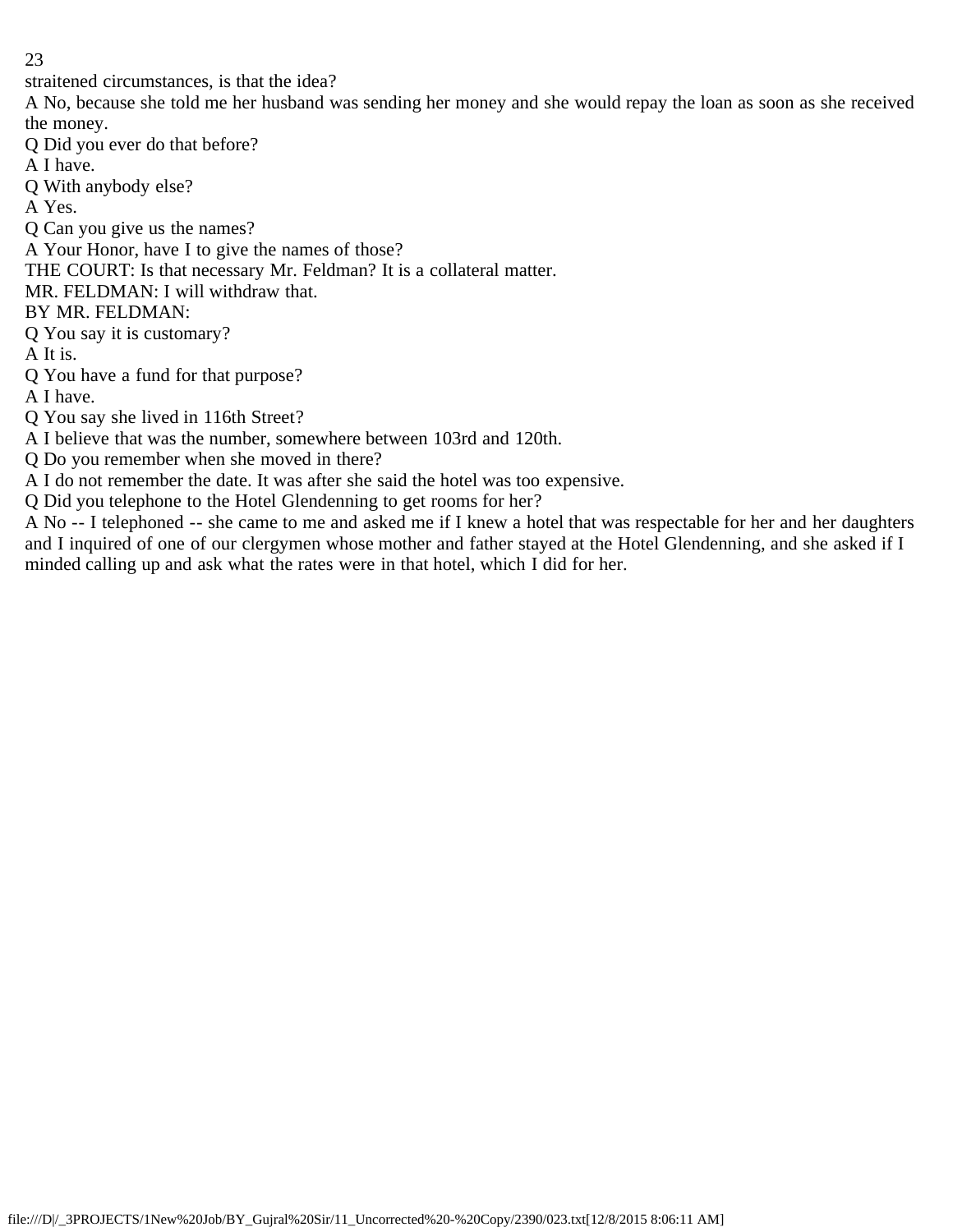- 24
- Q You suggested that hotel?
- A I suggested nothing. I called up and asked for the rate of the hotel.
- Q You were there in that hotel afterwards did you see her there after wards?
- A I was called to the hotel after by her daughter, stating that she was very ill.
- Q Did you go there?
- A I did.
- Q Did you see her there?
- A I did.
- Q And you took flowers there?
- A No.
- Q To what place did you take the flowers?
- A To the apartment.
- Q The last time you gave her fifteen and five, when was that?
- A I don't know the exact date.
- Q You did not put it down some where?
- A I could find it in my check book.
- Q Have you your check book here?
- A No, I have not -- I might have --
- Q Don't you know if you have got your check book or not?
- A I have not the one up to August I have not the one up to August.
- Q When was it you made the last payment to her?
- A I couldn't say exactly without consulting my --
- Q How many months before you caused her arrest did you give her money?
- A How many months before I --
- Q Caused her arrest?
- A Did I give her money?
- Q Yes?
- A I gave her the money in August and her arrest was caused sometime in -- I don't know as it was the first time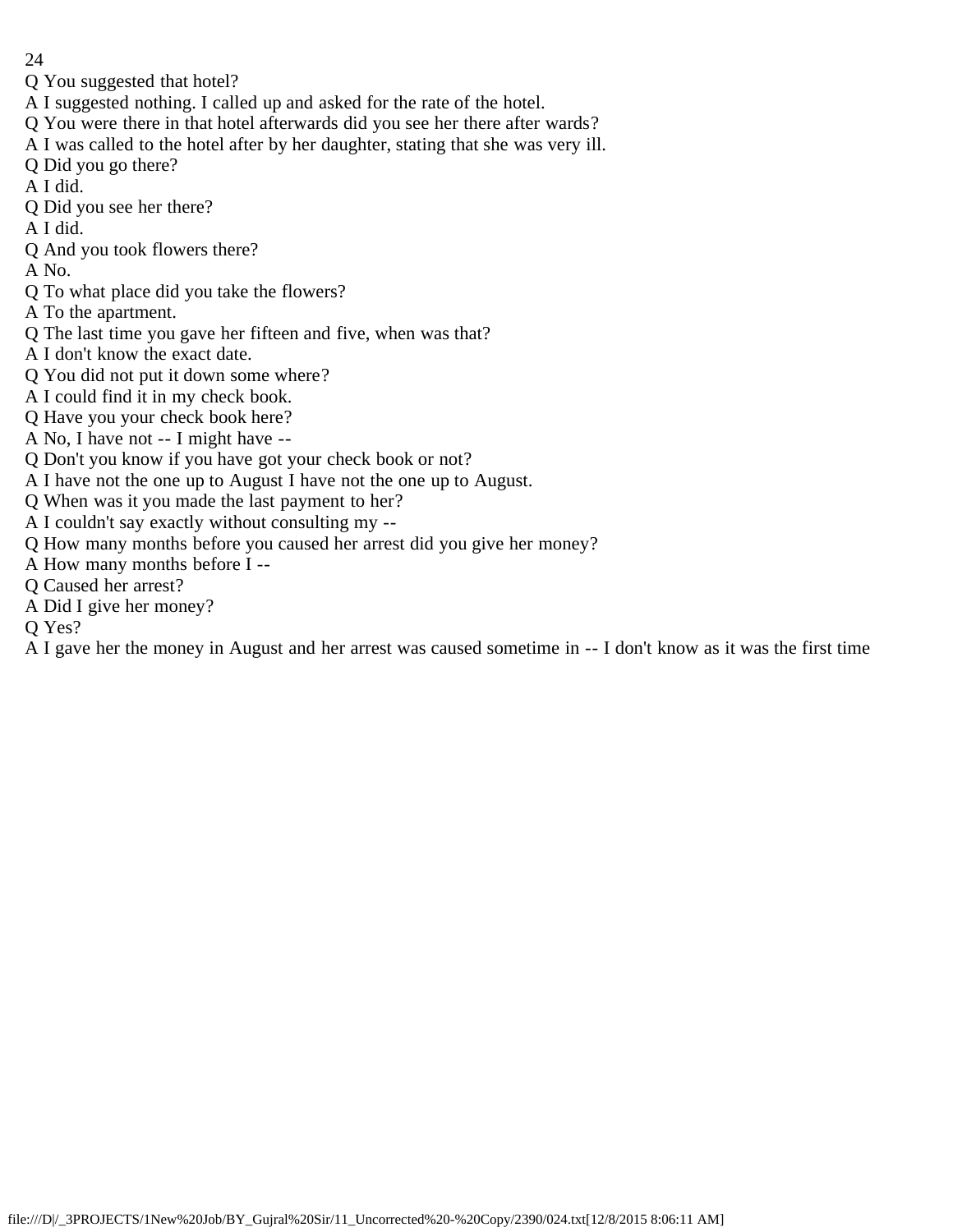in the middle of October or the first of November.

Q Did you see her from August to October?

A Not from the end of August. I saw her the 4th of September when she --when her daughter telephoned to me on Sunday.

Q Did you see her from August to October, yes or no?

A Yes.

- Q Where?
- A At the Glendenning Hotel.
- Q That was another call there?
- A What?
- Q That was the second time you called there?
- A Possibly--might have been the third.
- Q So you were three times there?
- A I was sent for repeatedly.
- Q And that was the last time you called upon her?
- A I was sent for --
- Q That was the last time you called upon her before she was arrested?

A Yes.

- Q That was some time in October at the Glendenning Hotel?
- A I did not call upon her in October at the Glendenning Hotel.
- Q Where did you call upon her?
- A I did not call anywhere in October on her.
- Q When was the last time you called upon her and where?
- A The first Sunday in September.
- Q You did not see her until the time she was arrested?

A I did. She came to my study on the first of October and told me what I started to say before, that she had forged some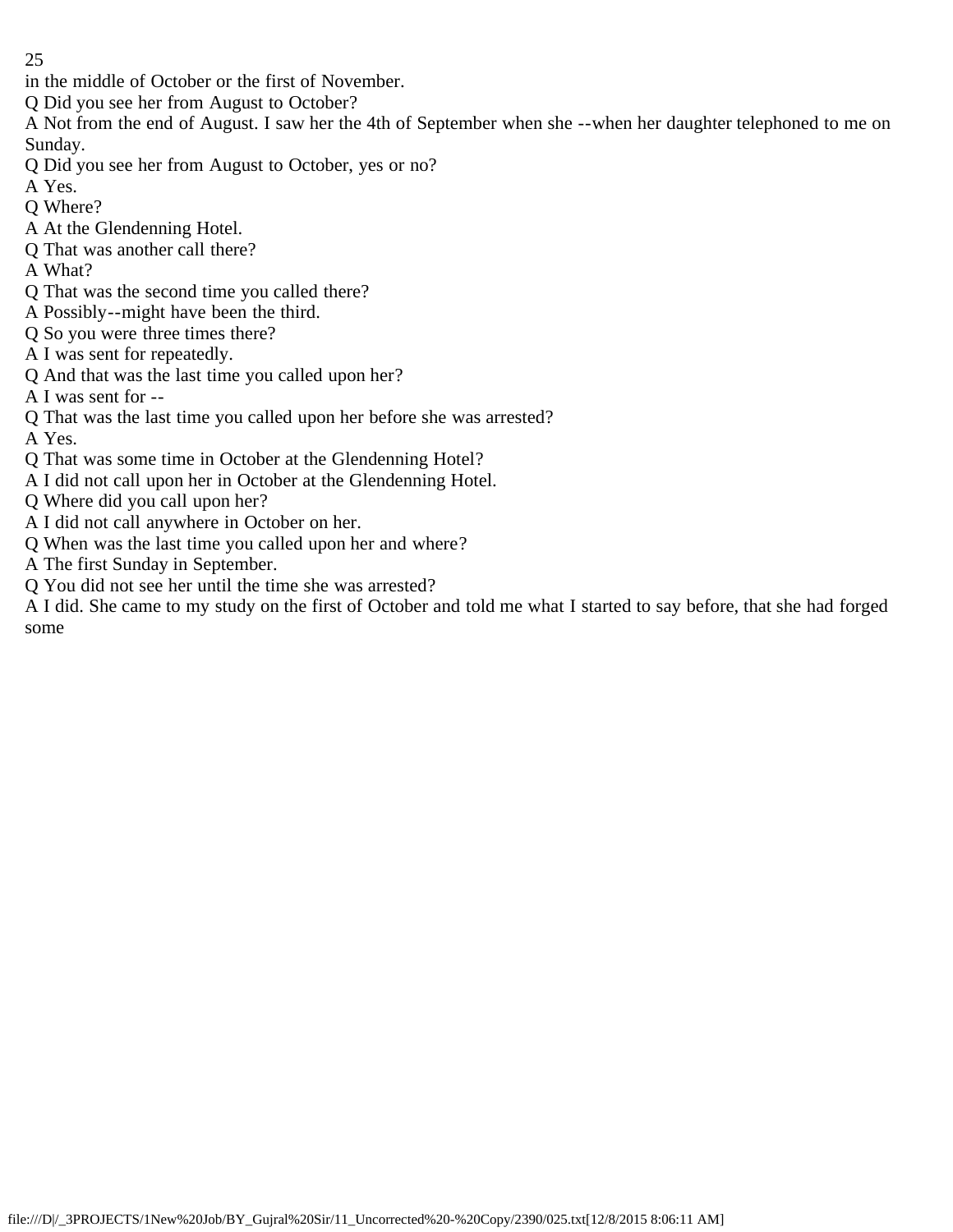checks --

MR. FELDMAN: I object to that.

THE COURT: Strike it out.

Q The reason you say you gave her money was just her circumstances, is that right, yes or no, the reason that you advanced her the money?

- A That I advanced I loaned it to her or advanced it -- you can say just what you wish.
- Q You say you never gave her this check?
- A I did not.
- Q Did you ever give her any check at any time?
- A I did.
- Q Where is that check that you gave her, show us the check that you gave her, have you got it?
- A No, I haven't got the check here.
- Q Do you know when you made that check out that you gave her for \$158.?
- A Yes, sometime in August.
- Q Didn't you get it back from the bank?
- A I did.
- Q Where is it?
- A I believe it is home in my desk.
- Q It is important to see that check?
- A Perhaps they have it upstairs --
- MR. SHERIDAN: We will have it here to-morrow.
- BY MR. FELDMAN:
- Q This is the check which you do not know anything about?
- A I do not.
- Q I see it was certified -- you see that?
- A Yes.
- Q Certified by the bank, is that right?
- A Yes.
- Q As your signature, is that right?
- A No, sir.
- Q Do you know anybody else by that name?
- A I do not.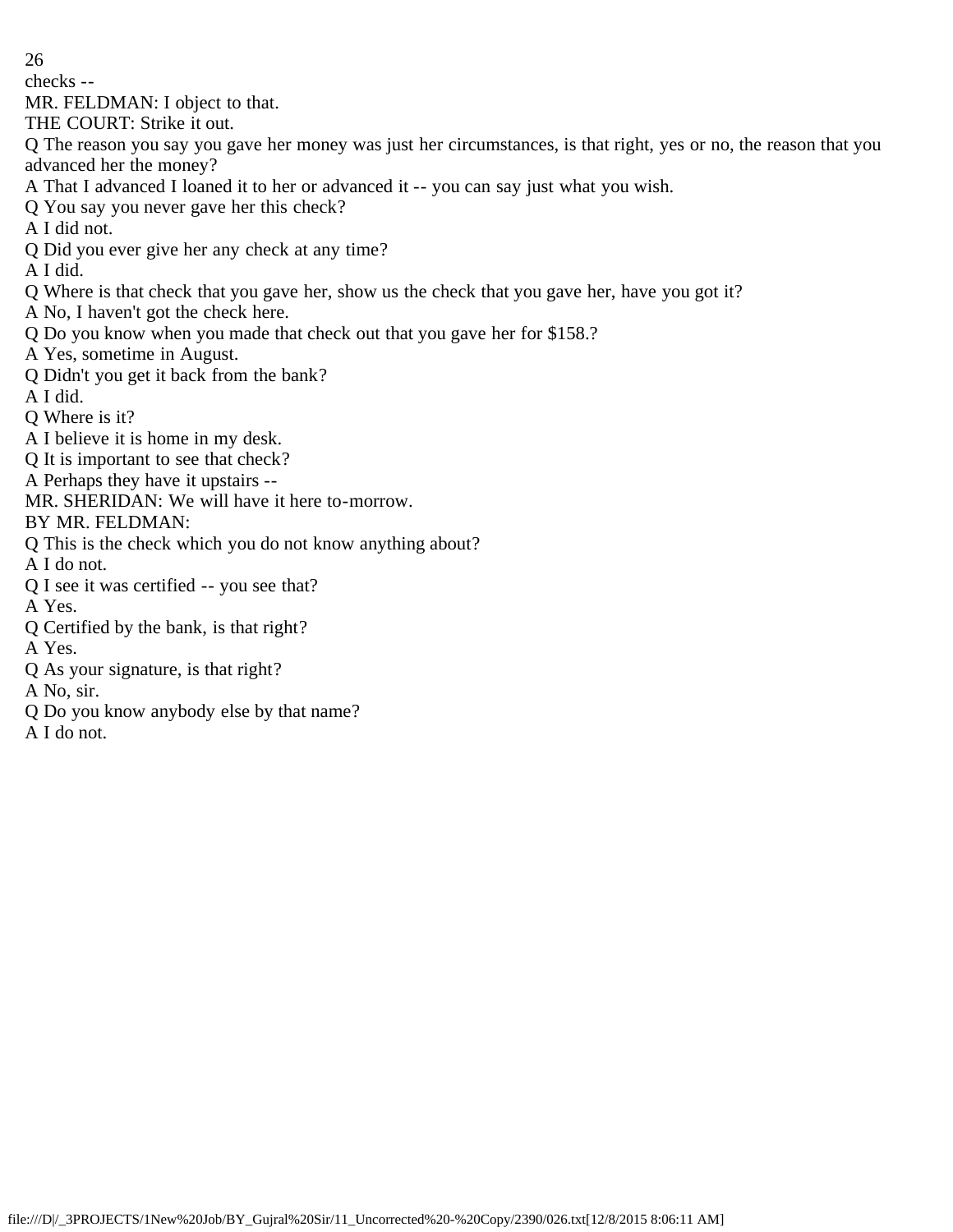Q Do you know if there is a depositor by the name of Edward Gabler in that bank?

A Beside myself?

O Yes?

A I do not know.

Q Did you inquire in the bank with reference to this check?

A I did.

Q What did they say, tell us what you inquired about there--did they take this for your signature?

THE COURT: What was the result of the conversation --you asked him.

Q What was the result?

A When I stated the two checks were not my own signatures they stated if I knew whose signature it was and I told them I did not, but I also stated that somebody had told me --

MR. FELDMAN: I object to that.

Q Just tell us what you know about it yourself?

A That the defendant had said she had written the checks and that I knew what hotel she was stopping at and that I had been in a position of helping her to get her daughter into the hospital.

Q Please write the following, Ellen Gabler, No. 1214, New York, September 14, 1917 -- leave out the printed matter -- Ellen Gabler -- thirty dollars and then the ciphers \$30.?

A You want the thirty written out?

Q Yes, the way you make a check out -- now your name Edward Gabler and now on the other side Ellen Gabler? A I have written Ellen Gabler.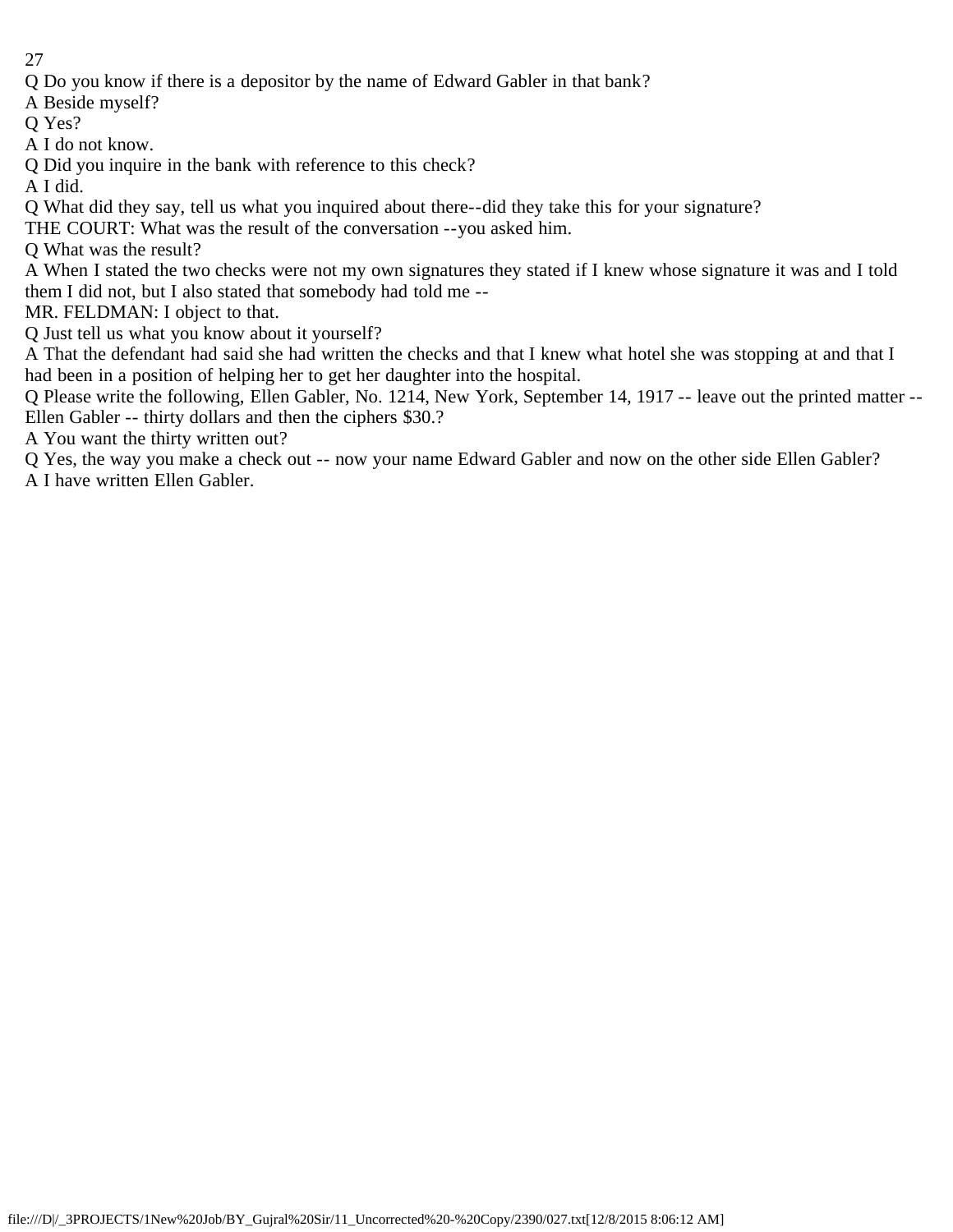Q Write it once more?

A I have other checks with my signature on if you wish to see them.

The witness writes as requested.

MR. FELDMAN: I offer this in evidence.

THE COURT: Do you offer both, the check and the paper?

MR. FELDMAN: Yes, so that the jury can see them both.

THE COURT: You offer the check, People's Exhibit 1 for identification in evidence.

MR. FELDMAN: Yes, and also the paper.

People's Exhibit 1 for identification is received in evidence and marked Defendant's Exhibit A.

The paper upon which the witness did the writing as requested by counsel is offered in evidence and received and marked Defendant's Exhibit B.

BY MR. FELDMAN:

Q You say you are an ordained minister?

A I am -- ordained in the Protestant Episcopal Church of the United States of America.

Q How many years?

A Since 1912.

Q The last five years?

A Five years.

Q What business were you in before?

A In college.

Q Where?

A Trinity and St. Stephens, and the General Theological Seminary.

BY MR. SHERIDAN:

Q Were you away for the entire month of September?

A I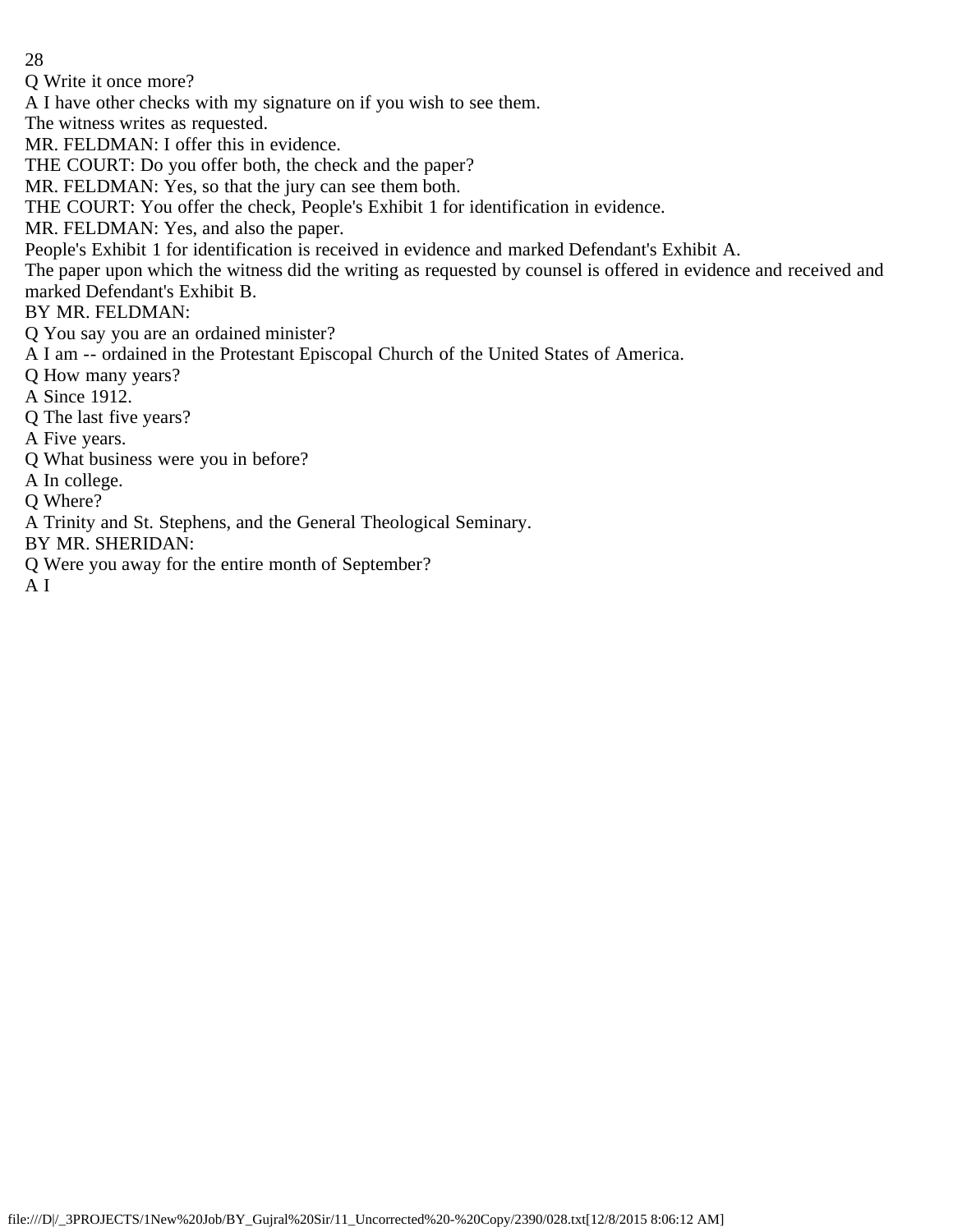was away from New York City with the exception of Sunday, the first Sunday in September.

Q Who was the first man that met the defendant Mrs. Bradshaw when she came to the Rectory of St. George's?

A I suppose the man on the elevator.

Q I mean -- you mentioned the name in the early part of your testimony?

A Mr. Nicholson.

Q Was he the man who introduced the defendant to you?

A He was.

Q The money that was spoken of, this \$40., \$25. in cash and \$15. in a check -- how long a period of time elapsed -- THE COURT: I thought the first time was \$10.

THE WITNESS: The first time \$10.

BY MR. SHERIDAN:

Q All told it amounted to \$40.?

A Yes.

Q That you advanced the defendant?

A Yes.

Q You gave her \$10. in cash?

A Yes.

Q And then after this?

A \$10. in cash.

Q And then you gave her \$15. in a check?

A Yes.

Q And \$5. in cash?

A Yes.

Q Now, that money was all given as an advance?

A As an advance to the defendant on the promise or on her statement that her husband would be reached in Pittsburg at the hotel and as soon as he sent his check she would refund the same.

Q Do you know of anybody by the name of Ellen Gabler?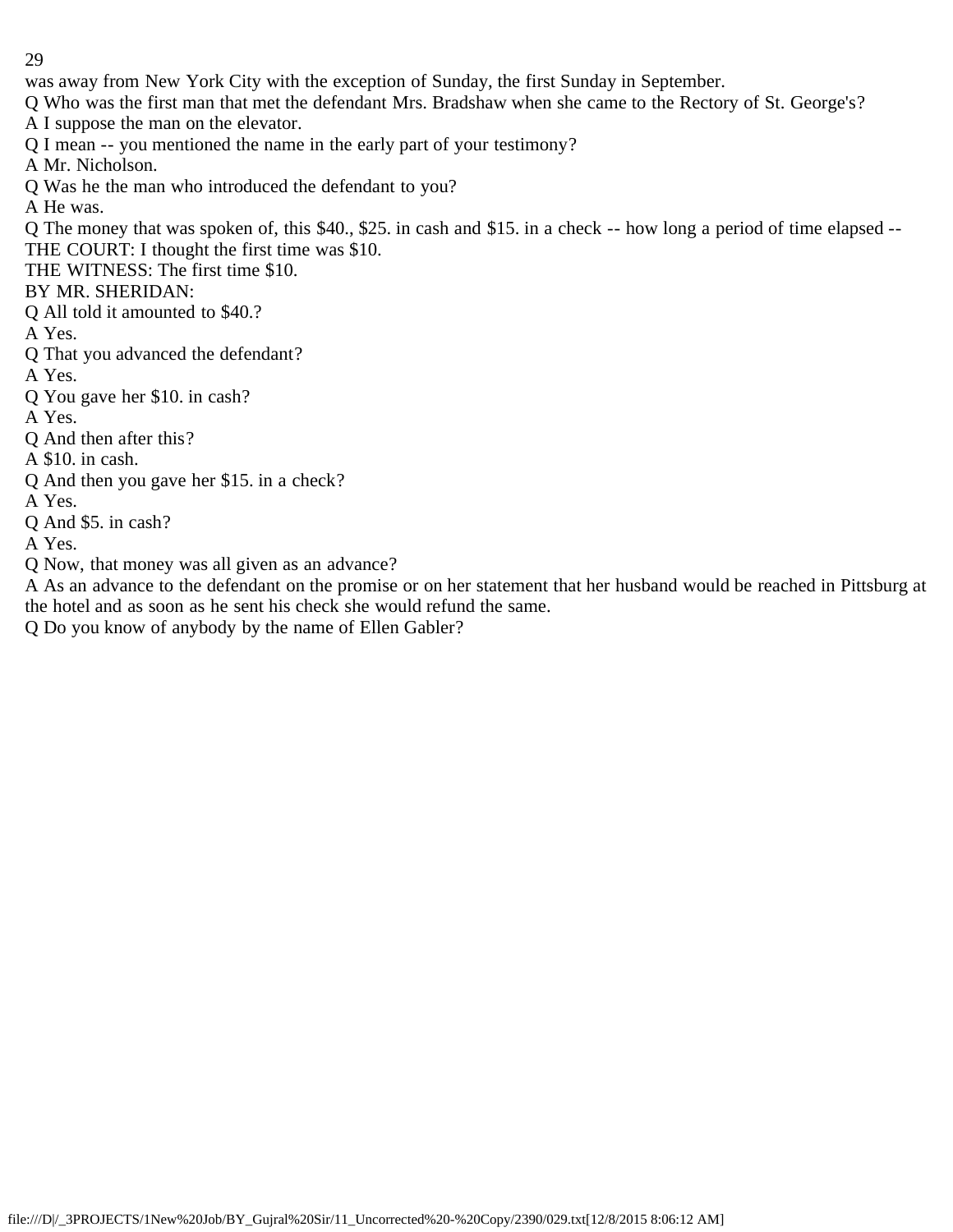A I do not.

Q Have you any relative or anybody by that name?

A I have not.

Q How long have you had an account with the New York County National Bank?

A At least five years.

Q During the past five years have you at any time made out a check payable to the order of Ellen Gabler? A I have not.

RE-CROSS EXAMINATION BY MR. FELDMAN:

Q You do not know that that is your check and you claim it is not your check -- that is not your check?

A It was checked on my account and paid off by the money I have on deposit.

BY THE COURT:

Q But you did not make the check?

A I did not.

Q The body of the check, the face of the check, is not in your handwriting?

A No, sir, it is not.

BY MR. FELDMAN:

Q You do not know who made it?

A Except on the statement of other people as to they having made it.

Q I ask if you know of your own knowledge, you do not know of your own knowledge who made that check?

A If somebody else tells that they made it --

Q Do you know of your own knowledge, did you see somebody make it?

A I did not see them make it.

BY MR. SHERIDAN:

Q Did the defendant in this telephone conversation that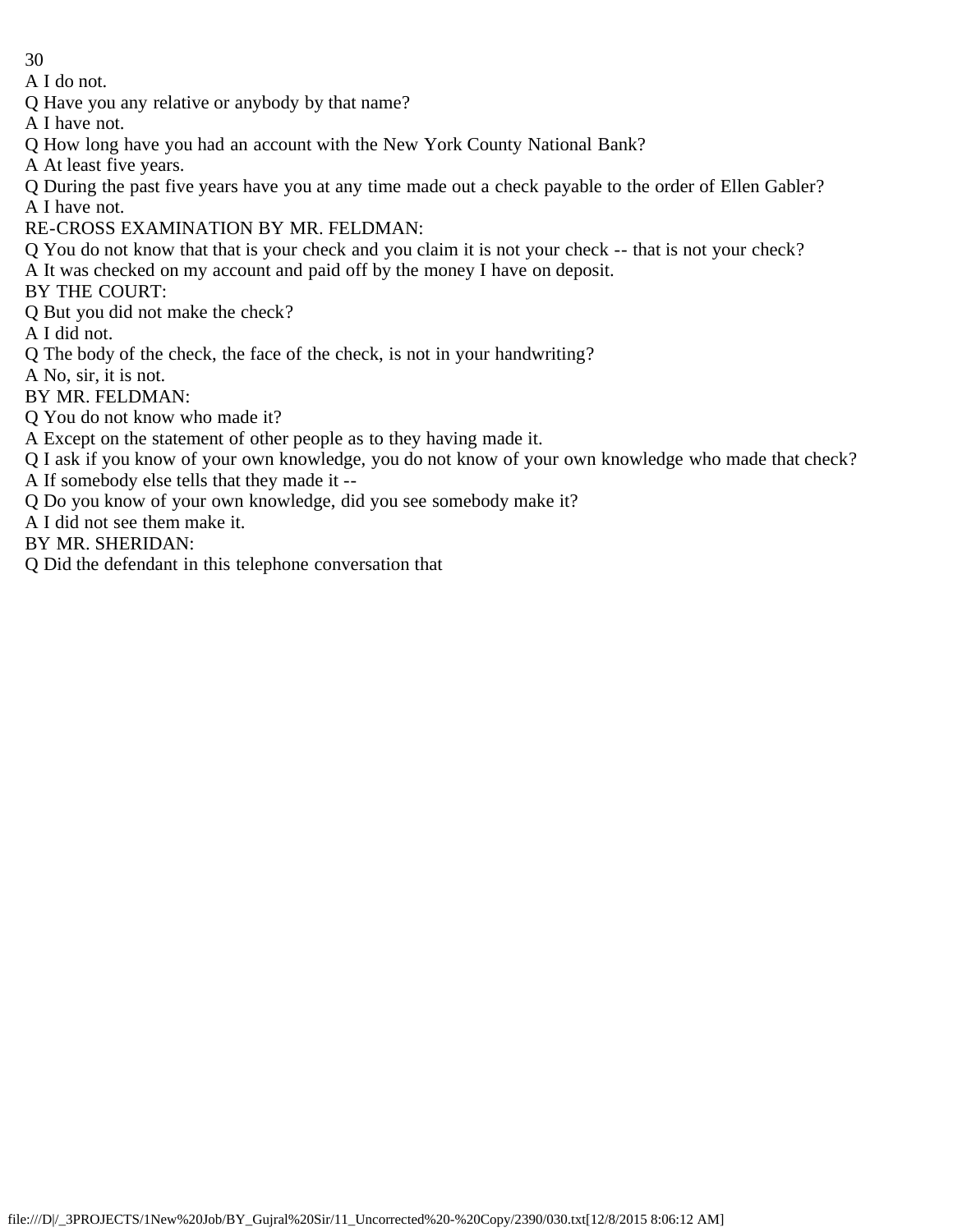you had with her state anything in reference to the check?

Objected to. Objection overruled. Exception.

A Yes.

Q What did she say?

A She stated she was endeavoring to get money to pay --

Objected to.

THE COURT: I will allow it if that was what she said.

THE WITNESS (continuing): To pay a certain sum on the money that had been taken from the bank.

BY MR. SHERIDAN:

Q How long did that conversation last?

A Possibly five minutes.

Q Will you search your recollection and try to tell this Court and jury as best you can, all she said to you in that conversation and all that you said to her in reference to this check?

A That is practically all. She stated that if I would give her a little time she would --

Q Was there any preliminary statement?

A Except to ask if I thought the bank officials would arrest her.

Q What did you say?

A I stated that if I turned over the checks to them, they would.

Q And then she said something about an extension of time?

A Yes.

Q Kindly state that conversation as best you can, giving us every statement in detail in connection with this check--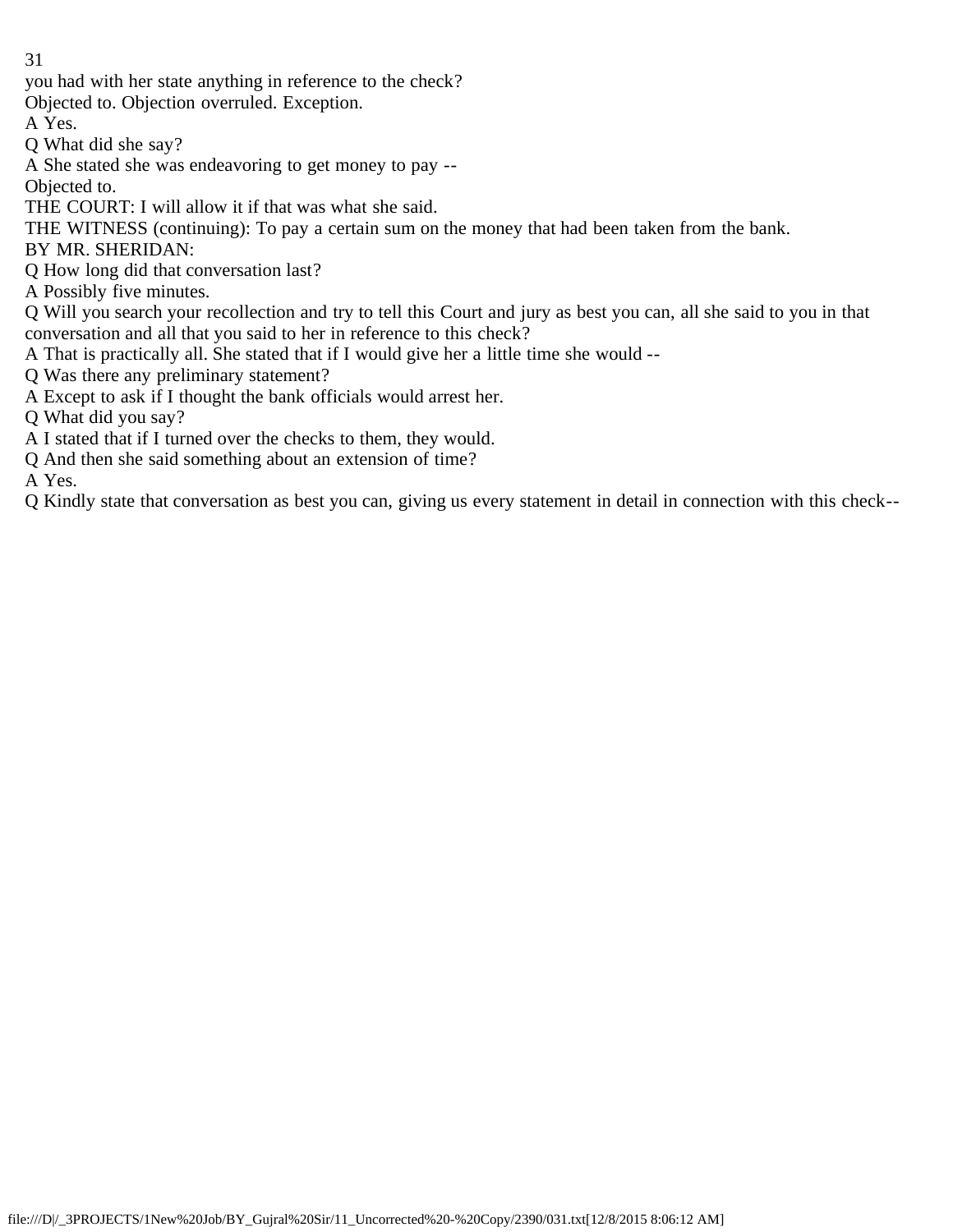- you say the conversation lasted five minutes?
- A That did not take place on the telephone. That was in my study.
- Q I only want the conversation you had over the phone?
- A I do not recollect any other conversation that we haul outside of what I have just stated.
- BY MR. FELDMAN:
- Q When was that, what day was that, the conversation that you had on the telephone?
- A I could not state the exact date.
- Q You do not know what day of the week it was?
- A I do not.
- Q You do not know what time of the day it was?
- A I think it was in the morning.
- Q Do you remember the time?
- A I do not.
- Q You do not, still you do remember what she stated to you, is that right?
- A Approximately.
- Q You told us the story about it, but you don't remember the day or the hour of the day it happened? A I do not.
- Q Where were you at that time?
- A In the telephone booth in the clergy apartment.
- Q You remember that?
- A Yes.
- Q Did you put down the conversation?
- A I did not.
- Q Approximately how many months ago did that happen?
- A It happened in October.
- Q You were quite a busy man from October until now?
- A Yes.
- Q You are quite a busy man?
- A Yes.
- Q People come to you for confessions during the time?
- A No,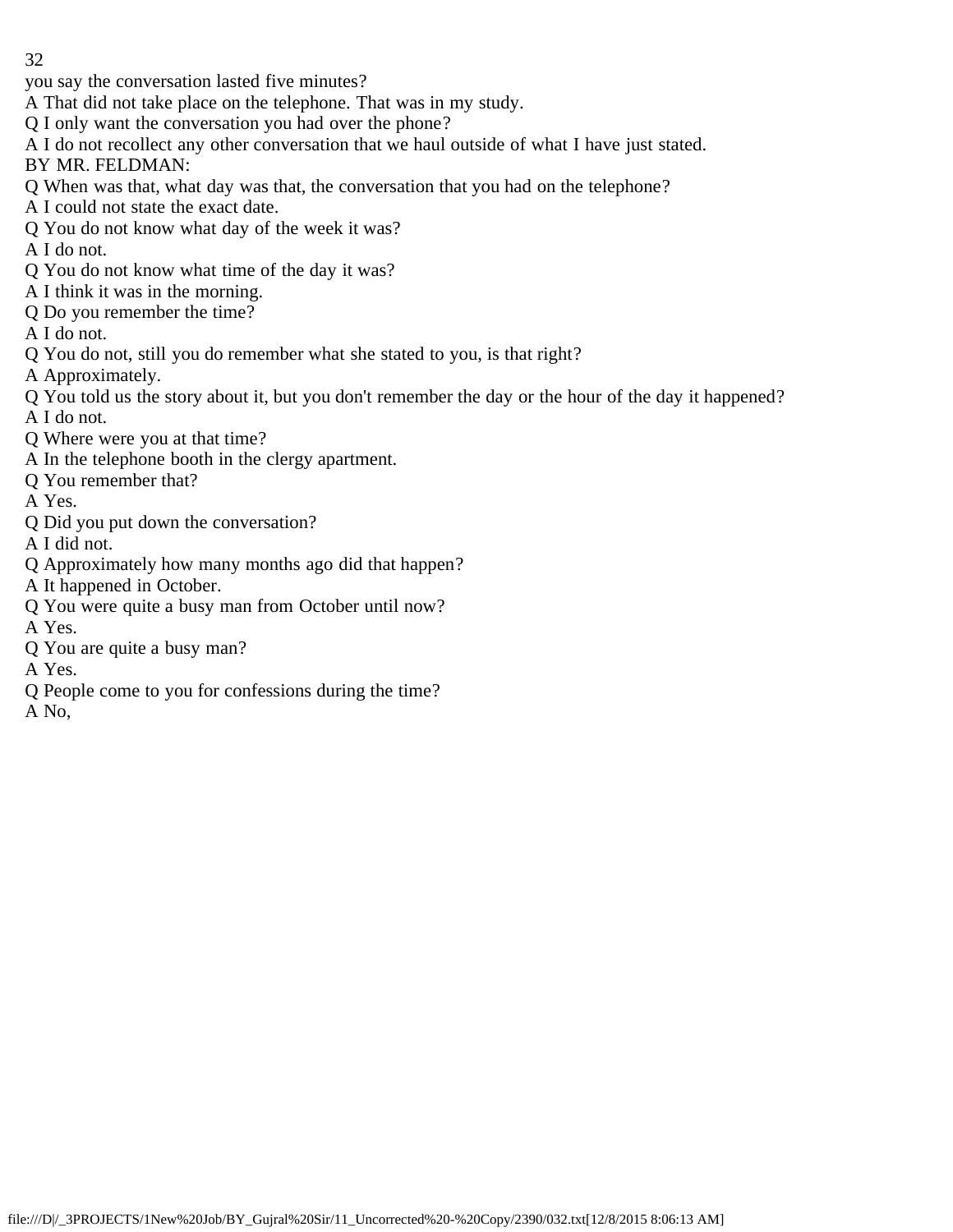no one has come to me for confessions.

Q No one from the time that happened?

A No.

Q You are otherwise busy?

A Yes.

Q In what way?

A In my general parish duties.

Q So you are not exactly sure what took place on that day, are you, you just told us approximately what happened? A I did.

Q That was not exactly the words or the gist of it?

A I do not remember every article now.

BY MR. SHERIDAN:

Q Did you make the complaint in this case?

A I am the complaining witness.

Q Did you make the complaint?

A I turned in the checks to the bank, and the bank sent the detective to arrest the defendant.

MR. FELDMAN: I move to strike that out.

THE COURT: Strike that out, that is purely hearsay.

Q You have enlisted as Chaplain in the United States Navy?

Objected to. Objection overruled. Exception.

A The reserve list, yes.

The Court admonishes the jury in accordance with Section 415 of the Code of Criminal Procedure and takes an adjournment until to-morrow morning, January 8th, 1918, at 10:30 A.M.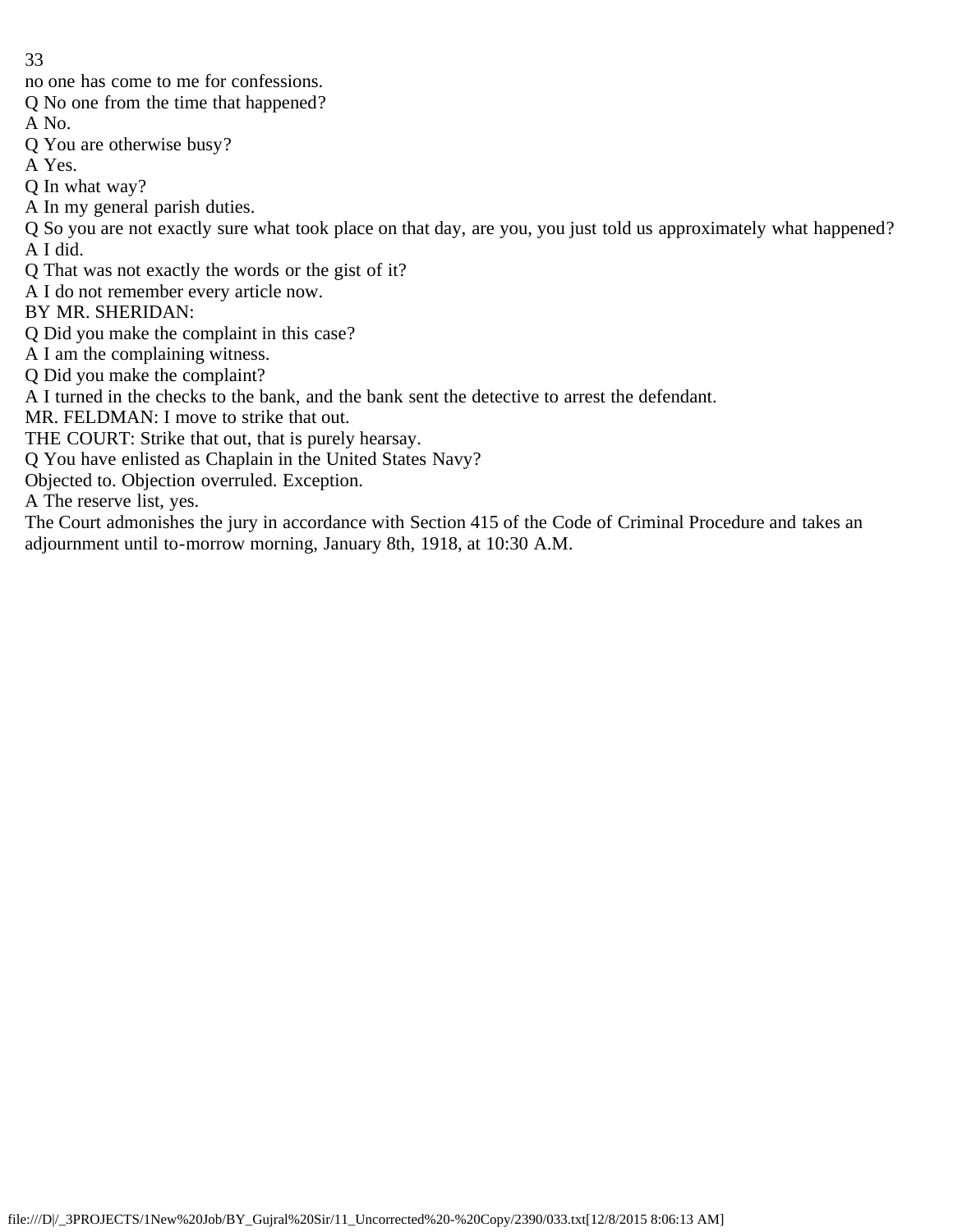New York, January 8th, 1918. Trial resumed.

EDWARD GABLER recalled:

BY MR. SHERIDAN:

Q Do you write with both hands?

A I do.

Q Will you kindly write with your left hand what I dictate--now right over in the right hand corner December 14, 1917, in the extreme left hand corner No. 1214; now the words Ellen Gabler, underneath that, thirty; in the extreme left hand corner \$30. in figures and then your name David Gabler?

A (The witness writes as requested).

Q When you opened an account with the New York County National Bank were you asked for your signature? A I was.

Q And with what hand did you write that signature?

Objected to. Overruled and exception.

A With my right hand.

Q During the time that you have had a bank account with the New York County National Bank, have you ever on any occasion signed a check drawn by you with your left hand?

Objected to as incompetent, irrelevant and immaterial. Overruled and exception.

A I have not.

Q So that every check you signed with your right hand?

A I did.

Q That is the signature?

A The signature.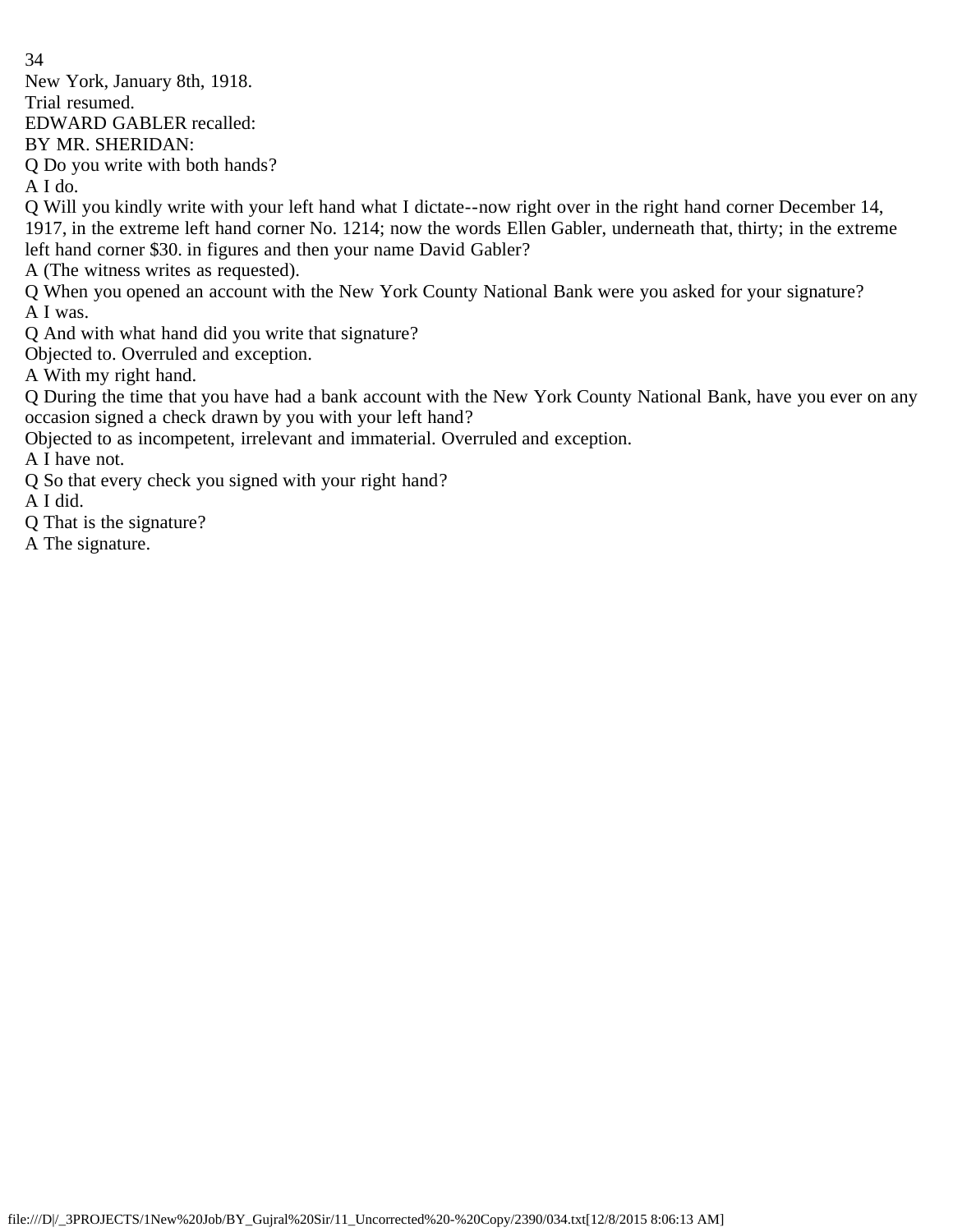Q How about the body of the check, have you ever at any time filled in the body of the check with your left hand? A Yes.

Objected to. Overruled and exception.

BY THE COURT:

Q The body you say you have filled in with your left hand, but your signature you always write with your right hand? A Yes.

MR. SHERIDAN: I offer this paper written by the witness in, evidence.

Objected to. Objection overruled. Exception.

MR. FELDMAN: The witness testified he wrote his name in the bank with his right hand and all the checks were made with his right hand. This is the handwriting of his left hand and what bearing has that in the case.

THE WITNESS: I did not say I wrote all my checks with the right hand. I said I wrote the signature with my right hand.

MR. FELDMAN: You changed off?

THE WITNESS: You just stated I wrote all my checks with my right hand.

BY THE COURT:

Q The body of the check, with what hand do you generally write?

A Generally with my left and the signature with my right.

The paper is received in evidence and marked People's Exhibit 2.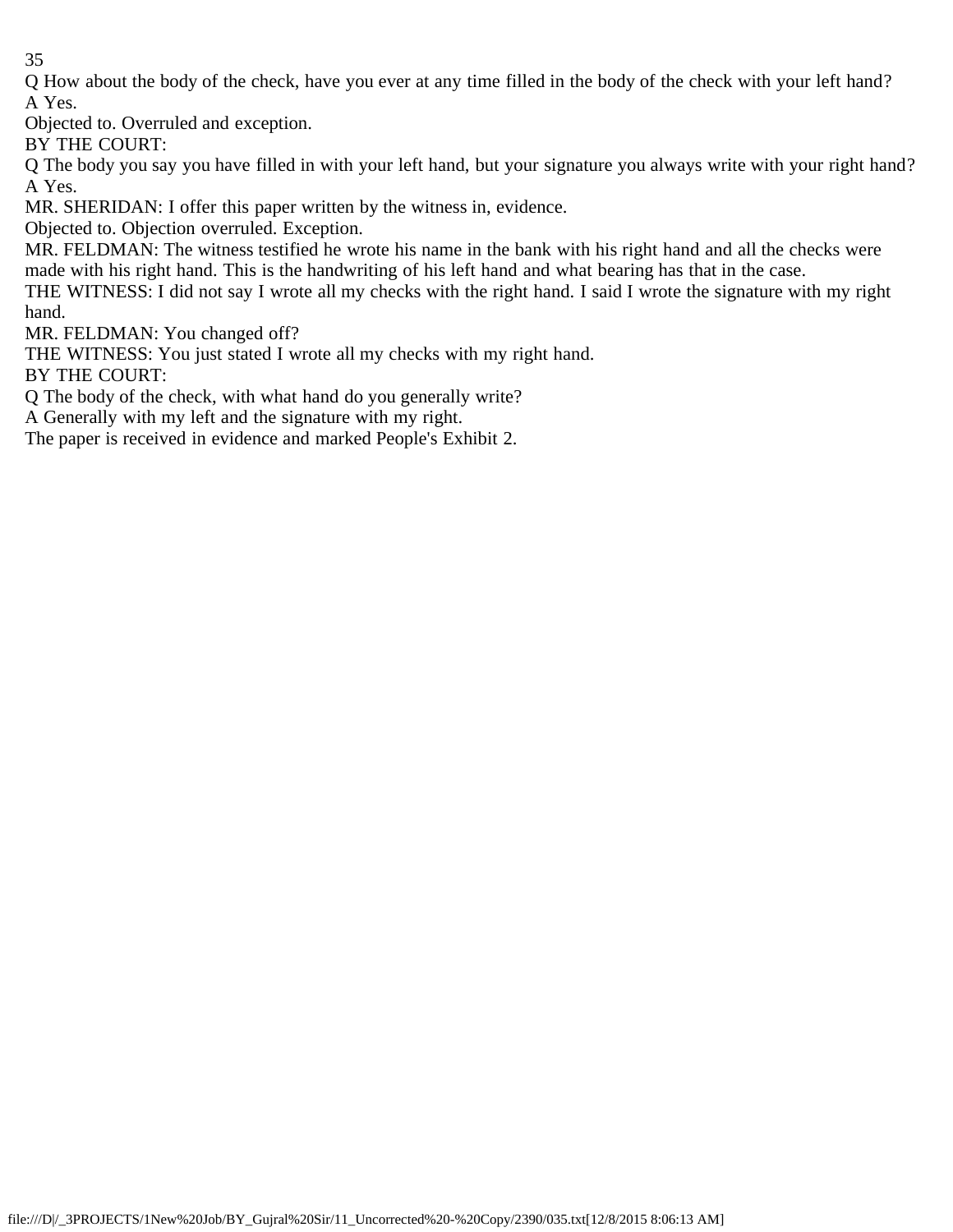BY MR. SHERIDAN:

- Q Did you write a letter to the defendant in the early part of August or the early part of September, 1917? A Yes.
- Q How did you write that letter, with what hand?
- A With my left hand.
- Q Do you recall the date?
- A Not exactly.
- BY THE COURT:
- Q How about your signature, with what hand did you write that?
- A With my left hand, the whole letter was written with my left hand.
- BY MR. SHERIDAN:
- Q You wrote the body of the letter with your left hand and signature with your left hand?
- A Yes.
- Q Do you recall the date?
- A Either the last of August or the first of September, I am not positive.
- CROSS-EXAMINATION BY MR. FELDMAN:
- Q Why did you do that, why did you write with your left hand?
- A Because I write with both hands.
- Q Why do you select your left hand to write a letter to the lady and with your right hand you write your checks?
- A I write my checks with my left hand and the signature with my right hand.
- Q You write in the body of your check with your left hand?
- A Yes.
- Q And your signature with your left?
- A Yes.
- Q And you wrote the entire letter with your left?
- A That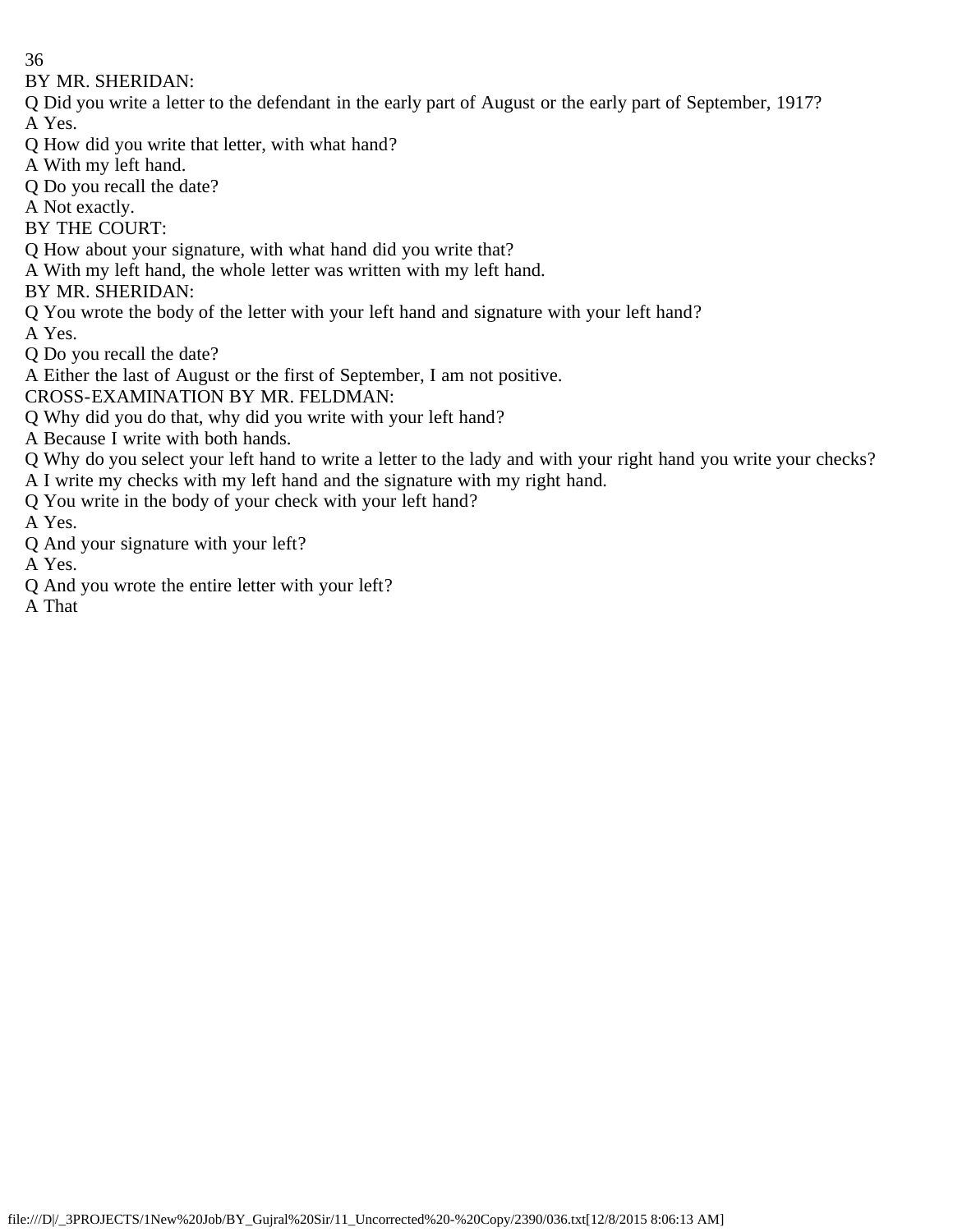was not my bank signature.

Q Will you explain why you did that?

A I write with both hands simply because I write with both hands. That is all.

Q Therefore you selected the left hand to write a letter?

A I did on that date.

Q Why?

A Because it was the hand I used.

Q You use both hands?

A Yes.

Q According to the occasion, and when you sign a check you write it with your right and you write the letter with your left hand?

A I sign my checks with my right hand and write them with my left.

REDIRECT EXAMINATION BY MR. SHERIDAN:

Q Have you any cancelled checks that you drew prior to the 14th day of September in which you used a left hand writing in the body of the check and signed by your right hand?

A (The witness produces some checks and hands them to counsel).

Q Kindly pick out from these checks those that were written with your left hand and signed with your right hand? A These are all written with my left hand and signed with my right, (indicating).

Q I show you a check No. 1536, dated August 3rd, and I ask you was the body of that check written with your left hand?

A It is.

Q And is that your signature?

A Yes.

Q Right hand?

A Yes.

The check is offered in evidence.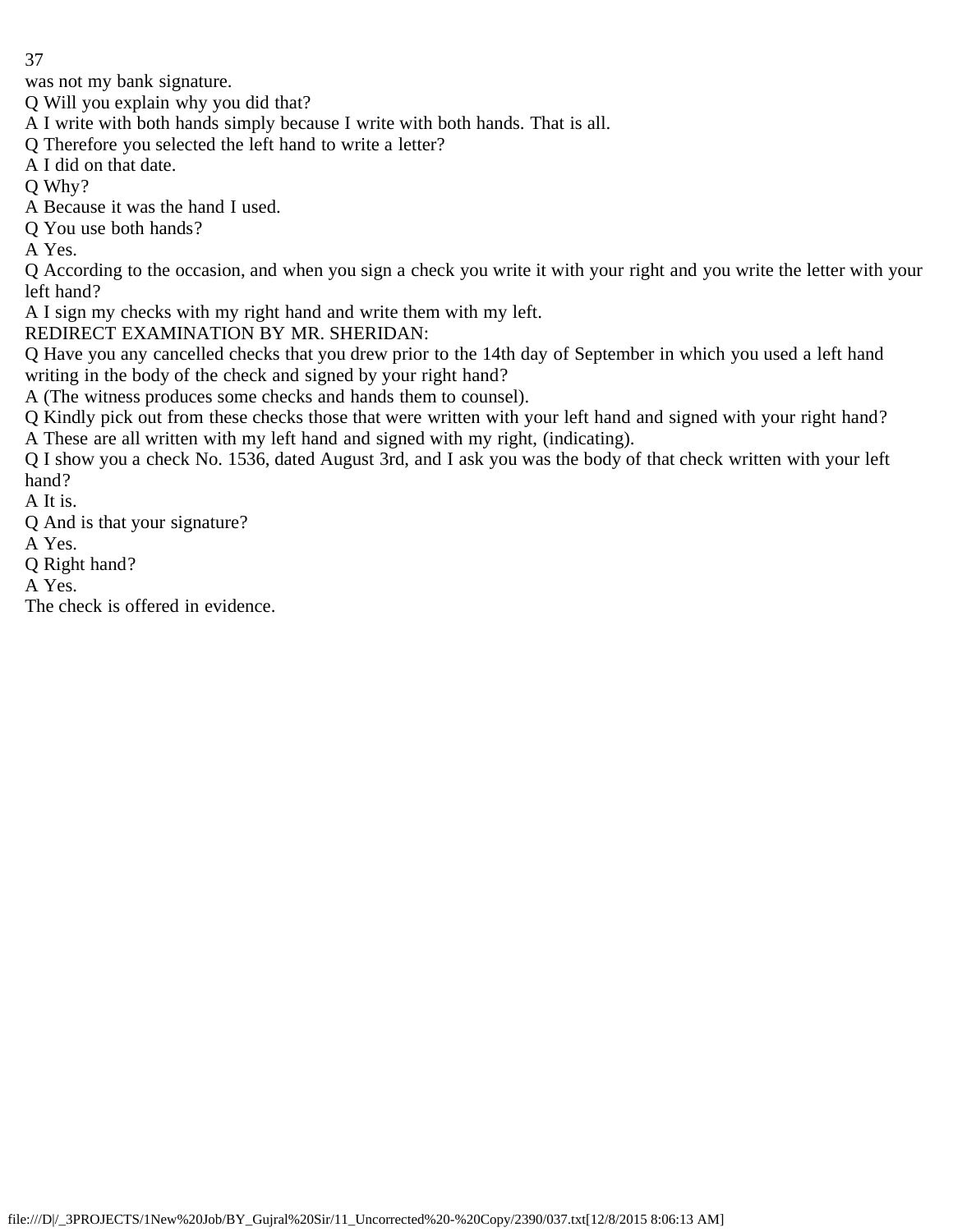MR. FELDMAN: I object. It has no bearing upon this case.

THE COURT: Do you offer that as a standard of handwriting?

MR. SHERIDAN:. Yes.

THE COURT: For the purpose of making a comparison later on?

MR. SHERIDAN: Yes.

THE COURT: With the genuine writing -- if it is upon that theory, Mr. Feldman, you have offered in evidence some of the handwriting of this witness. The object of putting in evidence additional handwriting is to offer an expert the opportunity of giving his professional opinion as to who wrote the checks.

MR. FELDMAN: It was not disclosed that the gentleman wrote with both hands at that time. It is something extraordinary.

THE COURT: You may question him, but your comment is unnecessary and will be disregarded by the jury. MR. FELDMAN: I withdraw the comment.

The check is received in evidence and marked People's Exhibit No. 3.

Q I show you a check dated August 21st, No. 1545 and I ask you to kindly state with what hand you wrote the body of that check and also the signature?

A The body of the check is written with my left hand and the signature with my right.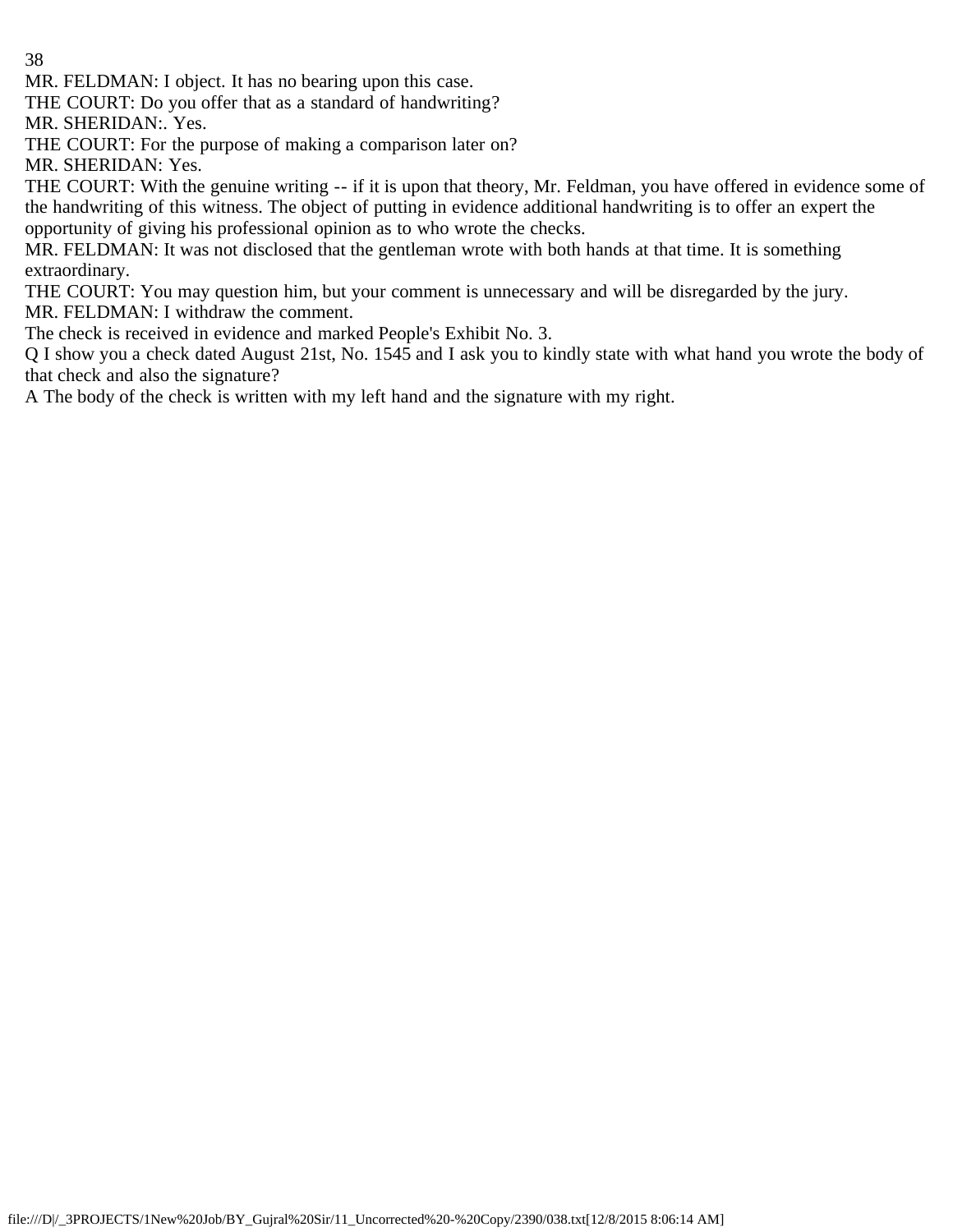Offered in evidence.

Same objection, ruling and exception.

Received and marked People's Exhibit No. 4.

Q I show you a check dated August 28th, 1917, No. 1547 and I ask you to kindly explain with what hand you wrote the body of the check and your signature?

A The body of the check written with my left and the signature with my right.

Offered in evidence, received and marked People's Exhibit No. 5.

Q Look at these checks, all of these checks, and kindly state with what hand you wrote the body of the check and the signature?

A All of these checks are written with my left hand in the body of the check, and the signature with my right.

Q The check that you gave to the defendant on August 24th, do you recall how the body of that check was made out? A In the same way as far as I know.

THE COURT: Have you the check?

THE WITNESS: It was handed in by the detective.

MR. SHERIDAN: It was given to the officer and he has enlisted in the Navy but we expect him here to-day.

BY MR. SHERIDAN:

Q I show you this book and I ask you when you drew the check, did you keep a record on the stub of the payee of the check and the date and all the facts as set forth on that stub? Objected to, overruled and exception. A I did.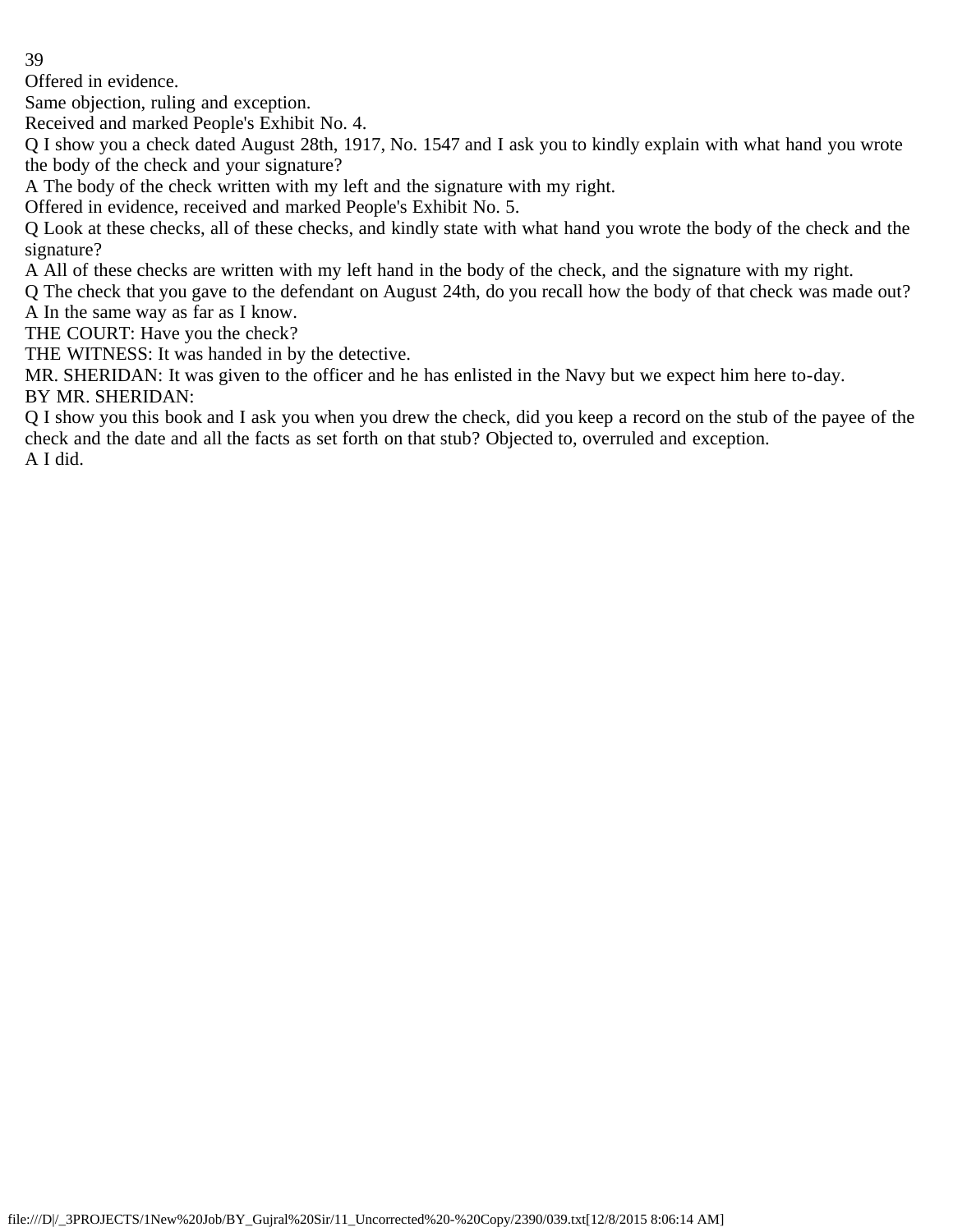Q Turn to check No. 1546 and I ask you did you make that memorandum on the stub at the time you drew the check? A I did.

Q I ask you to turn to your book showing the checks drawn by you between the dates of September 1st and October 1st?

A The first check September 1st was 1551.

THE COURT: That was not the question.

BY MR. SHERIDAN:

Q How many checks were drawn by you during those dates that I have mentioned?

A Six checks.

MR. FELDMAN: How is that material?

THE COURT: Of course, this book is not evidence against the defendant. You can ask him what numbers he gave his checks in September and whether they were consecutive did he issue any check numbered so and so, but his books are not binding in a criminal case against this defendant.

MR. SHERIDAN: This book was kept by this man.

THE COURT: As against this witness himself, this book would be binding, but not against the defendant. BY MR. SHERIDAN:

Q Does that book refresh your recollection as to the checks drawn by you during the month of September? Objected to. Overruled and exception.

A Yes, sir, it does.

Q Look at that book and kindly state if you drew the check numbered 1214 on the date of September 14th?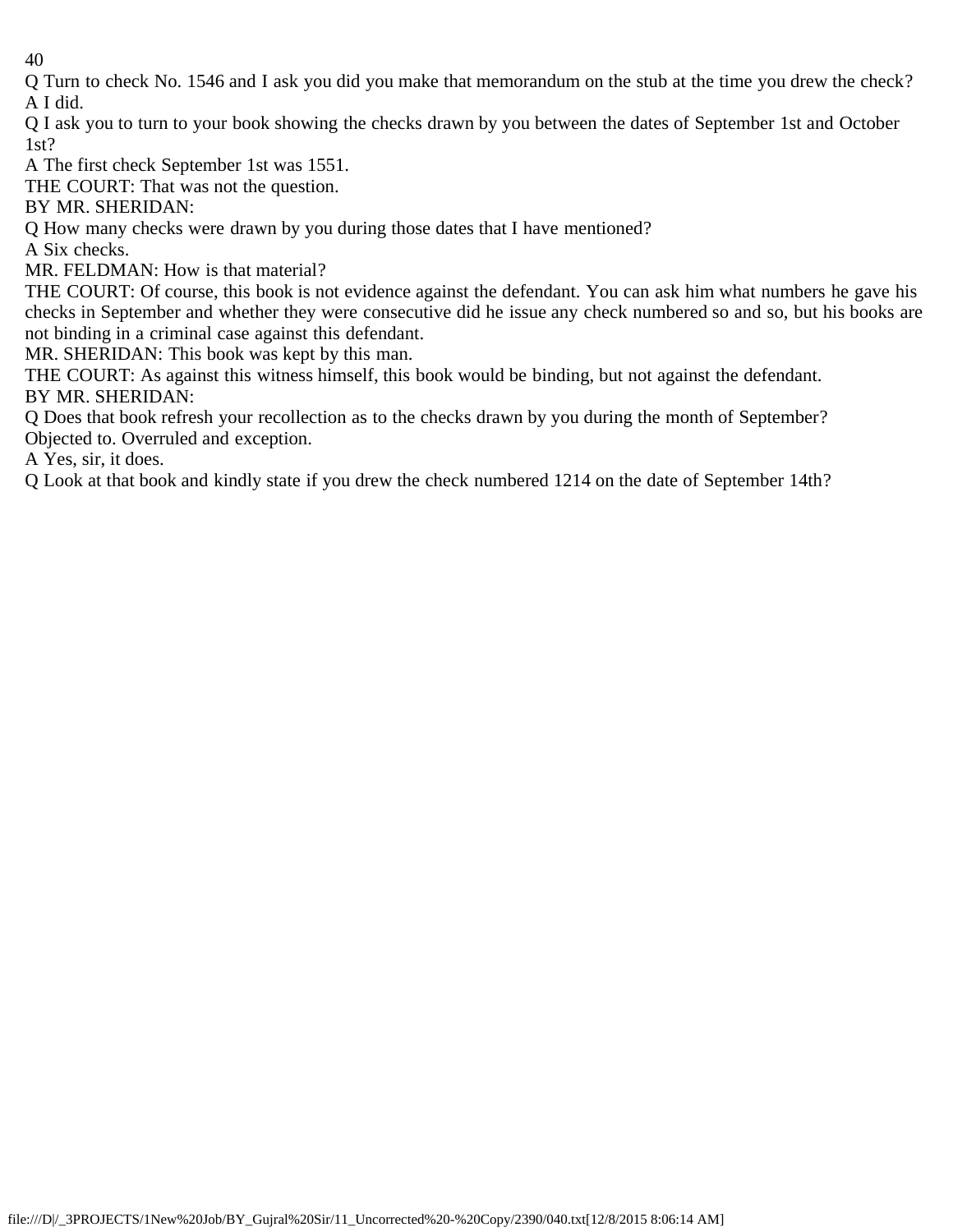- Objected to. Overruled and exception.
- A I did not.
- BY THE COURT:
- Q Did you always number your checks in their order?
- A Yes, sir.
- Q Consecutively?
- A Yes, sir.
- BY MR. FELDMAN:
- Q What is the number of September 12th -- have you a check there September 12th?
- A I have.
- Q What was the last number of the last checks you made out?
- A September 29th.
- Q Any one before that?
- A September 24th.
- Q Any one before the 15th of September?
- A September 5th.
- Q Between the 5th and the 24th you did not draw any checks at all?
- A No.
- Q What was the number of that check on the 5th of September?

A 1553.

- Q May I ask you why did you sign the check with your right hand and the body of the check with the left?
- A Because it was my custom.
- Q Your custom?
- A Yes.
- Q Only to checks?
- A On checks.
- Q Otherwise you write letters with your left hand?
- A I write letters with my left and with my right hand.
- Q When did you write a letter with your right hand?
- A No specific time.
- Q When did you write with the left hand?
- A No specific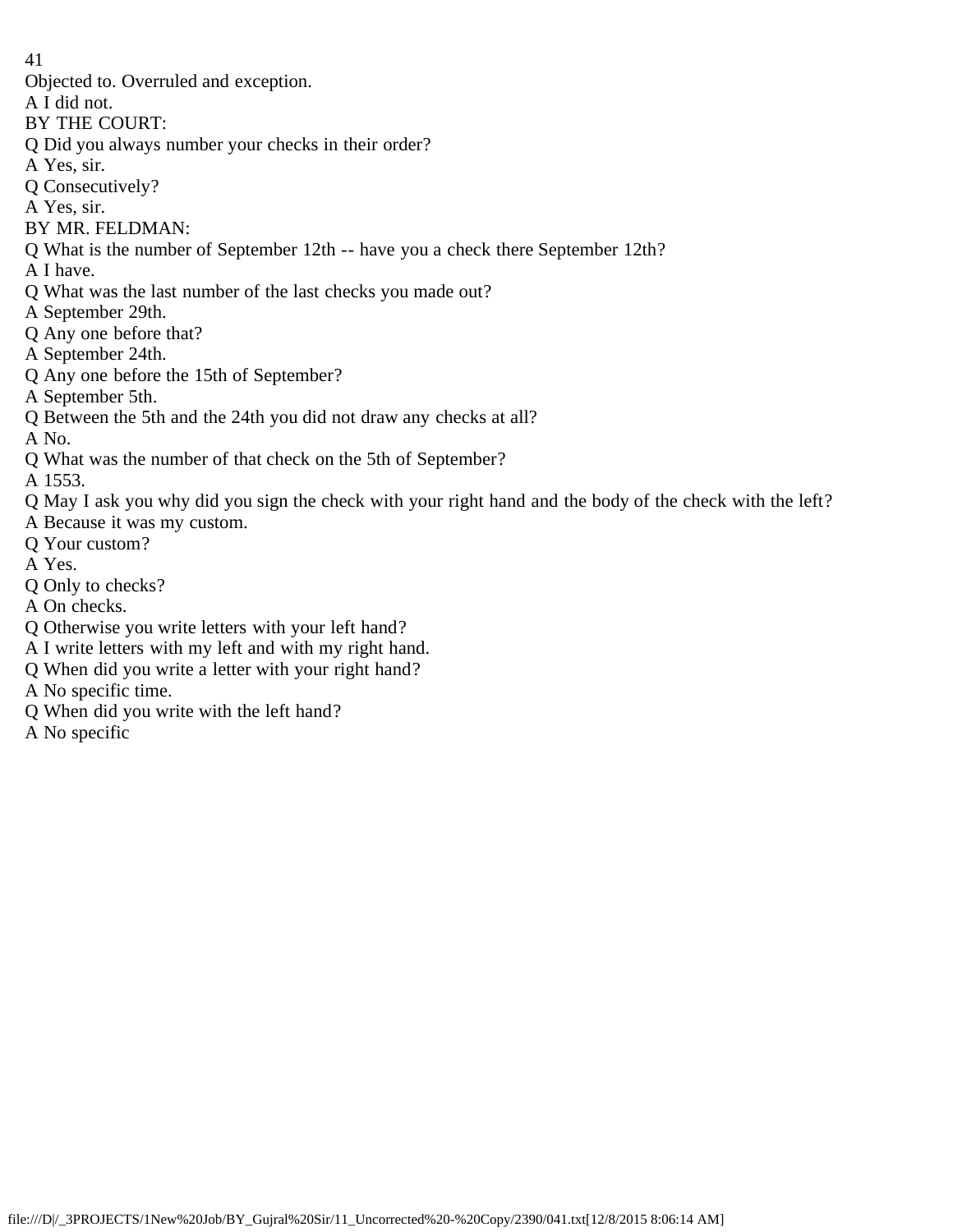time.

Q Just as you feel like it, is that the idea?

A Yes.

Q But every check is always made out with the left hand and signed by the right hand? A Yes.

Q You made that as a rule?

A My bank signature was with my right hand.

Q You made that as a rule as far as checks were concerned?

A Yes.

Q You say you have not got the checks you made to the lady--the last check?

THE COURT: He said the police have it.

BY MR. FELDMAN:

Q The policeman has it?

A Yes.

Q You received it back from the bank?

A Yes, I received it back from the bank.

Q You say the last letter you wrote was when?

A The 1st of September or the last of August.

BY MR. SHERIDAN:

Q What was the letter you wrote to her?

A The letter recommending --

MR. FELDMAN: I object; the letter is the best evidence.

THE COURT: He is entitled to prove it by secondary evidence.

MR. FELDMAN: What he wrote?

THE COURT: Yes.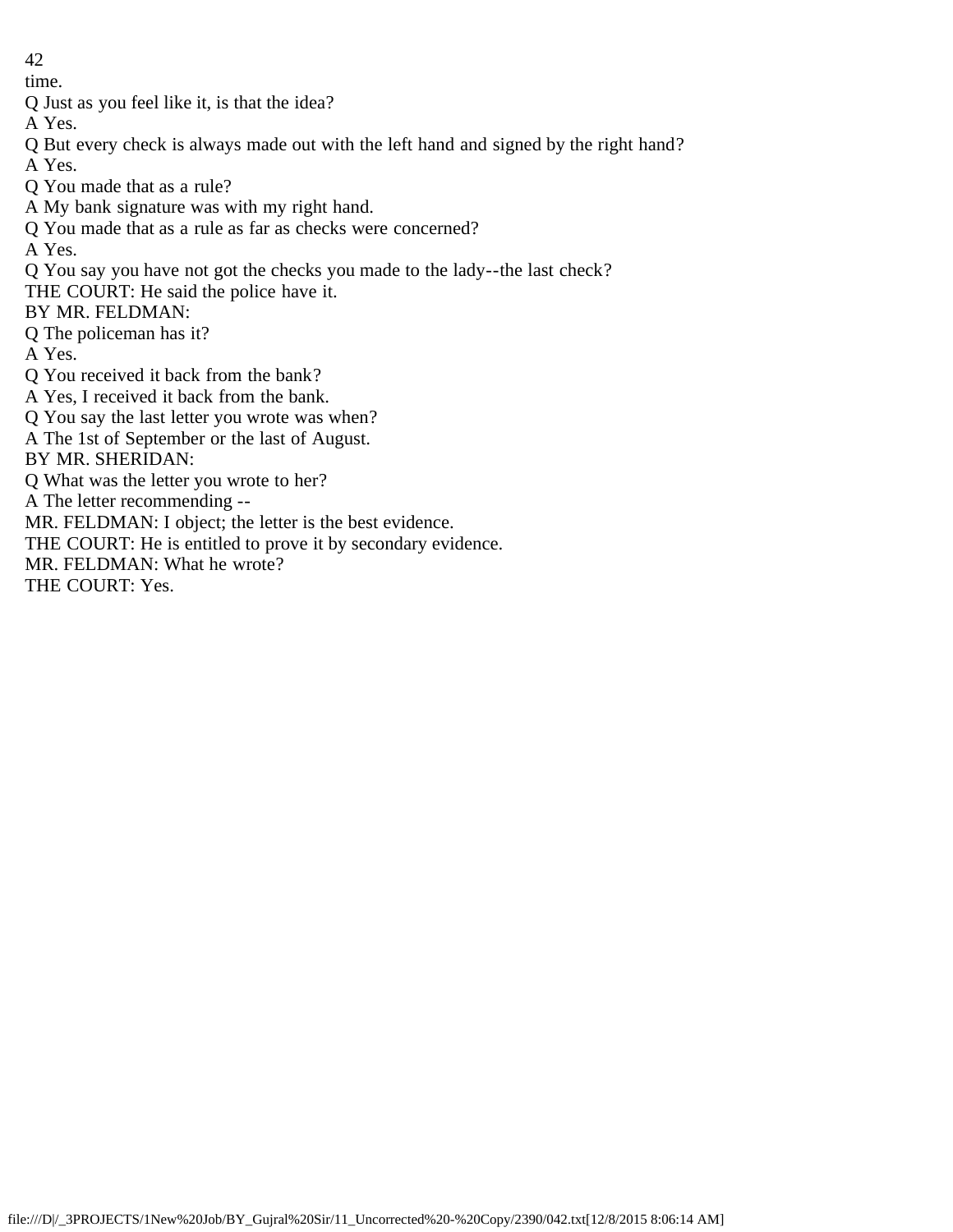BY MR. SHERIDAN:

- Q You wrote that letter to the defendant Mrs. Bradshaw?
- A Yes.
- Q Did you deliver it or mail it?
- A I mailed it.
- Q You yourself mailed it?
- A Yes.

Q What was that letter?

THE COURT: State how he mailed it, by putting on a postage stamp and did he put his name on it to be returned in case of non-delivery -- follow the usual procedure.

BY MR. SHERIDAN:

Q Did you write that letter on the church stationery?

A I did.

- Q And did you seal it in an envelope?
- A I did.
- Q And on one part of that letter-head there was an address?
- A Yes.
- Q What was that address?
- A St. Georges Church Clergy Apartments, 207 East 16th Street.
- Q How was that letter addressed and where?
- A To Mrs. Myrtle Bradshaw, Hotel Glendenning, 103rd Street and Amsterdam Avenue.
- Q Did you attend to the postage of that letter and did you put a stamp on the letter?

A Yes.

- Q You mailed it?
- A Yes, sir, I did.
- Q What did that letter contain?
- A A statement that as I was to be away for the month of September any assistance that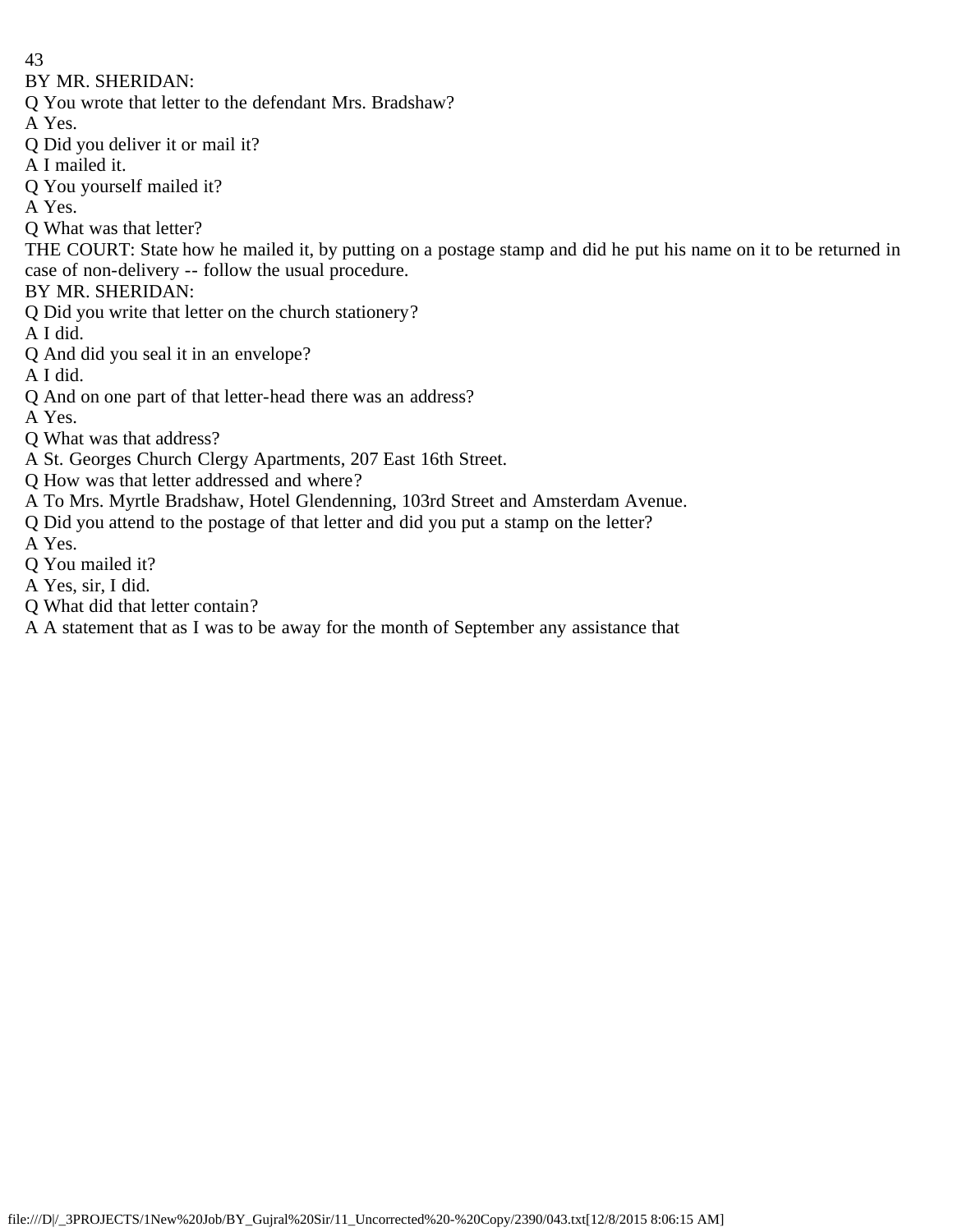might be needed for herself or for her daughter in regard to the hospital would be taken care of by either Mr. Ricker, Mr. Bell, or Mr. Barnett, the other clergy.

Q These gentlemen you have just mentioned are clergymen attached to St. Georges Church? A Yes.

Q For how many years have you been in the habit of writing with either your right or left hand? Objected to.

Question withdrawn.

Q For how many years have you been writing with either your right or left hand?

Objected to as incompetent, irrelevant and immaterial.

Overruled and exception.

A About 27 years.

BY MR. FELDMAN:

Q You did not write as a child, did you?

A I beg your pardon.

Q You said 27 years, all at once you started 27 years ago?

A Yes.

Q To write with both hands?

A Yes, sir.

Q Up to that time you wrote only with the right hand 27 years ago you started to write with the right hand?

A With the left and the right hand.

Q And you kept up writing all the time?

A Yes.

Q You have the same control with your right as with the left?

A Yes.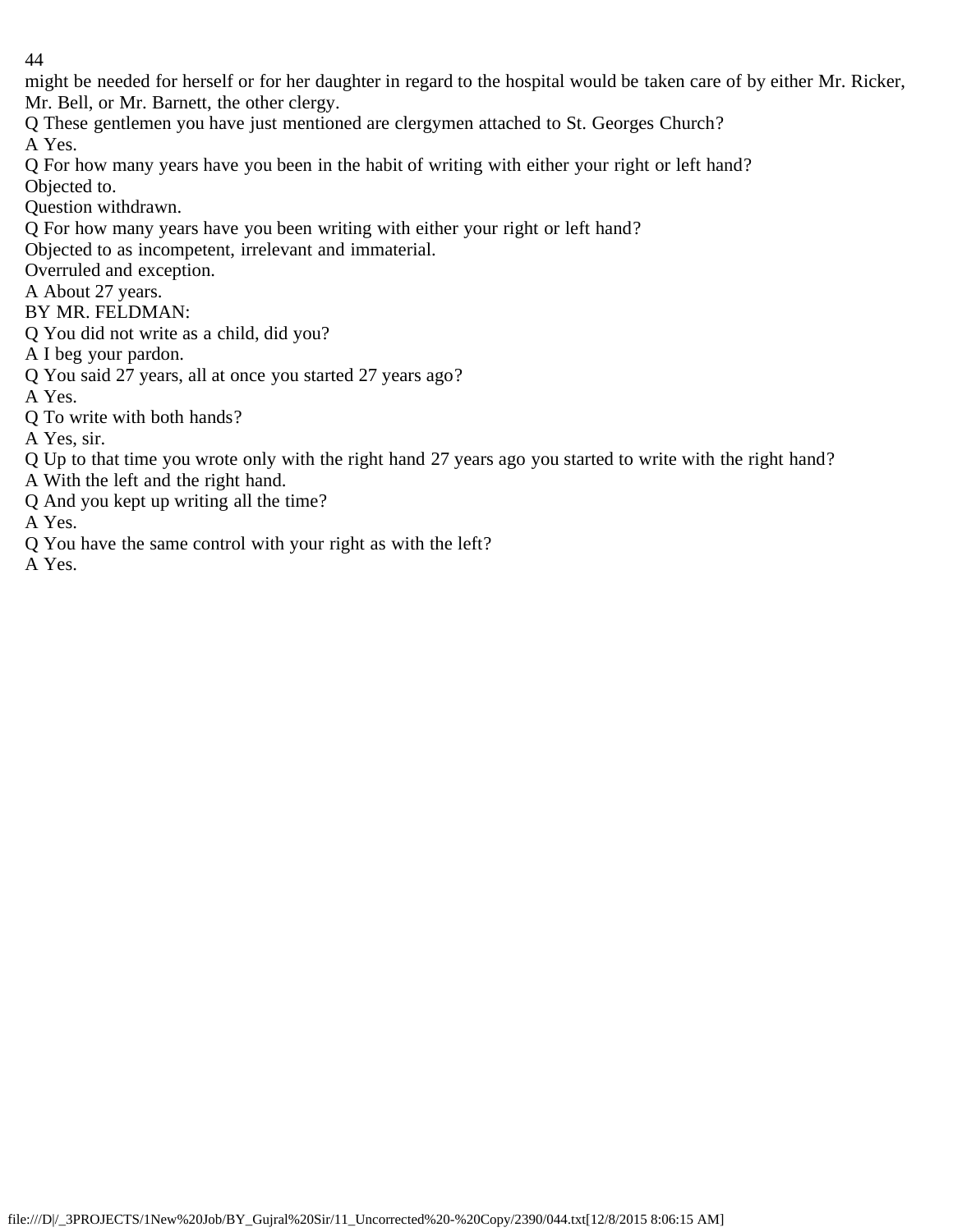45-6-7-8

Q You do as you please, either write with the one hand or the other, is that right?

A Yes.

- Q Do you know the difference between the hands, is there any difference as far as you know?
- A One is more of a back hand and the other long hand.

JOHN EDWARD HANCY, called as a witness in behalf of the People, duly sworn and examined, testified as follows: (Residence 11 Manhattan Avenue)

BY MR. SHERIDAN:

Q Do you know the defendant Myrtle Bradshaw?

A Yes.

- Q Where are you employed?
- A Hotel Glendenning.

BY THE COURT:

Q Where is that hotel?

A 202 West 103rd Street.

Q How long have you been employed by the Hotel Glendenning?

A Over five years.

Q Were you in the employ of the hotel at the time the defendant was stopping there?

A I was.

Q For how long a period of time was she stopping at the Hotel Glendenning?

A I can tell by refreshing my recollection.

Q Have you anything here?

A I have.

(The witness consults a paper)

THE WITNESS: From August 24th to October 15, 1917.

- Q What are your duties at the hotel?
- A Bookkeeper and cashier.
- Q During the month of September did the defendant, Myrtle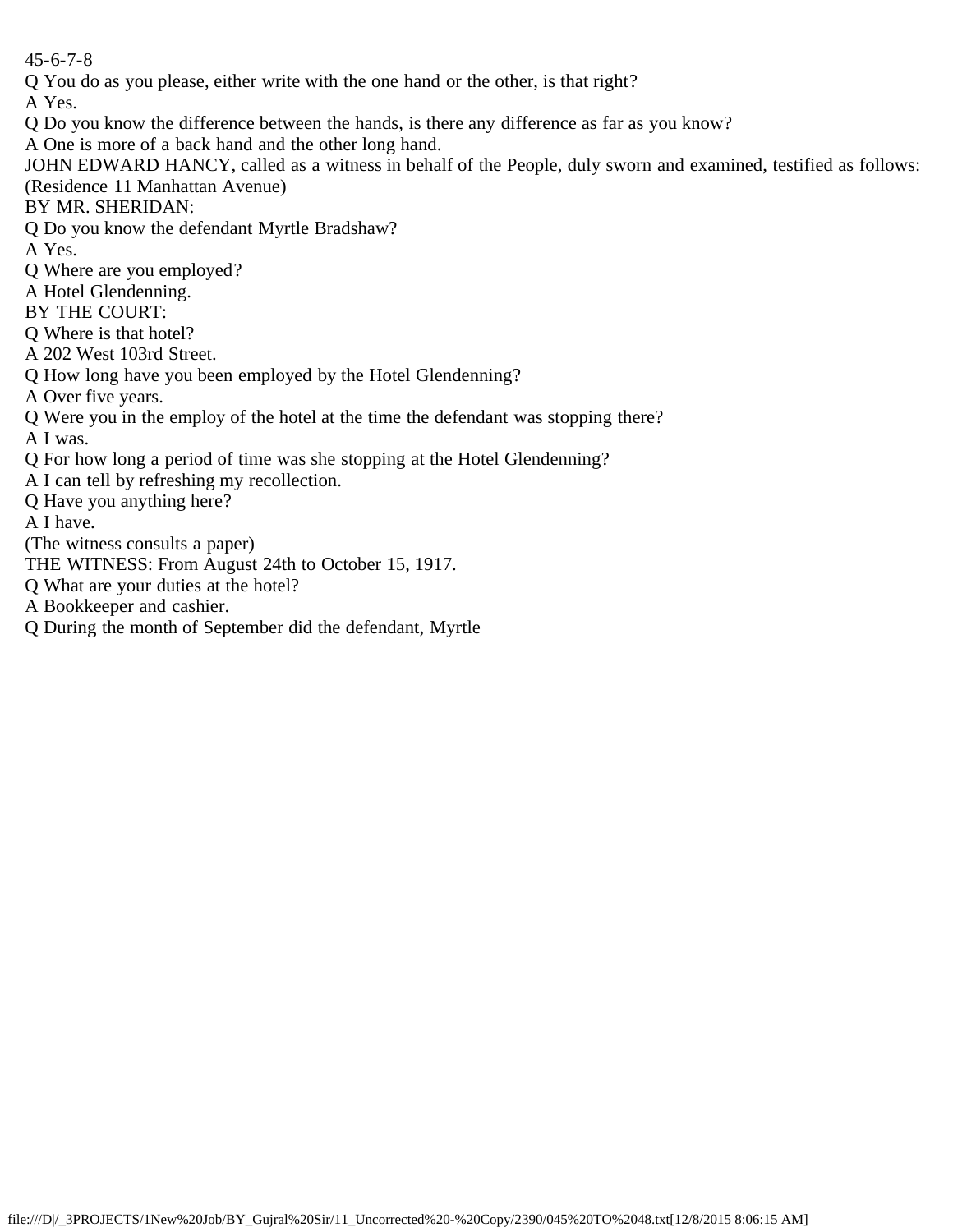Bradshaw, present any checks in payment of bills at your hotel?

A She did.

Q I show you a check marked Defendant's Exhibit A and I ask you was that check presented by the defendant Myrtle Bradshaw?

A It was.

Q Was the check certified when you received it?

A It was.

Q And for what was that check given?

THE COURT: Let him state the circumstances under which the check was given to him.

BY MR. SHERIDAN:

Q State the circumstances under which you received the check?

A I am not sure I don't remember whether it was for cash or in payment of a bill.

BY THE COURT:

Q Do you remember the fact of her giving you the check?

A I do.

Q You recall that?

A Yes, and I remember a coincidence with reference to it. The proprietor of the hotel who is sitting in the court room, instructed me to --

Q Do not say that, do you remember any conversation you had with her on that occasion?

A Yes.

Q Concerning this check?

A Yes.

Q State it?

A I said to Mrs. Bradshaw that I would ask the proprietor if he would consent to my cashing the check. I presented it to the proprietor and he said yes, inasmuch as it is certified, give the lady the money.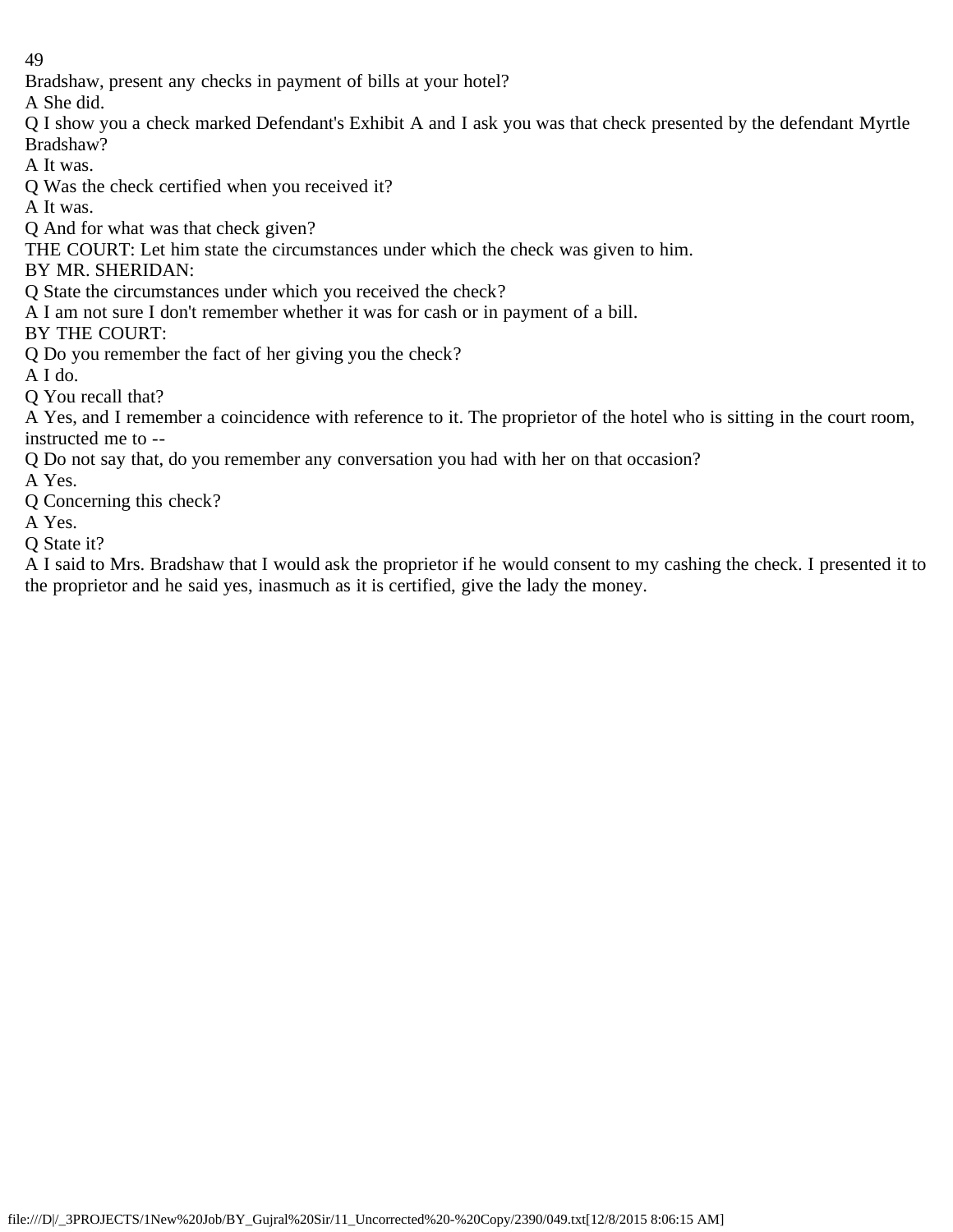MR. FELDMAN: I object to that.

THE COURT: The conversation with the proprietor is stricken out.

BY THE COURT:

Q It was certified and you gave her the money?

A Yes.

BY MR. SHERIDAN:

Q Was she alone at the time?

A Yes.

CROSS EXAMINATION BY MR. FELDMAN:

Q You are sure the defendant gave you the check, or her daughter?

A The defendant.

Q You are sure of that?

A Yes.

Q You do not know if it was in payment for board or room or cash, you don't know that?

A I don't remember that.

Q Was the full amount due to you or did you give her any money?

A No, I think it was for cash.

Q You say you looked at the check and it was certified?

A Yes.

Q What do you understand by being a certified check?

A What I understand by a certified check?

Q Yes?

A I understand that a certified check is the same as cash.

THE COURT: It is far from it.

MR. FELDMAN, why do you want to ask him that legal proposition.

Q You believed it was a good check, passed through the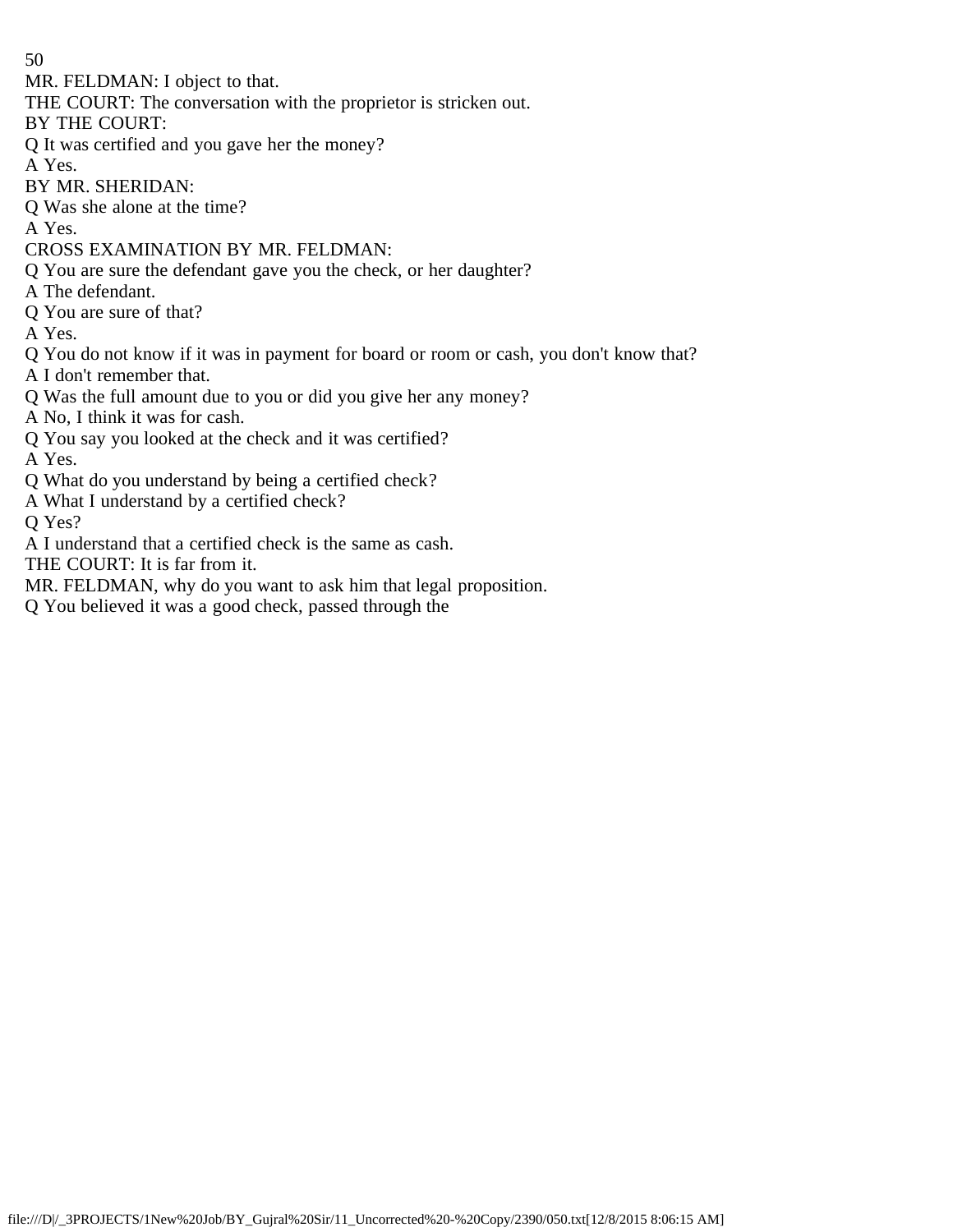bank?

THE COURT: The certification of, a bank, you understand what that means?

MR. FELDMAN: Yes.

THE COURT: That the bank certifies it has in its possession moneys belonging to the drawer of the check which will be available for payment.

- MR. FELDMAN: They look up the signature before they certify it?
- THE COURT: We do not know that.

BY MR. FELDMAN:

Q Don't you know that?

THE COURT: The witness cannot testify to that. You can call the paying teller and find out from him whether he examined the check.

- BY MR. FELDMAN:
- Q Did you ever see Mr. Gabler?
- A Did I ever see him?
- Q Before to-day?
- A No, sir -- yes, when I was first subpoenaed to this trial.
- Q Did you ever see him in that hotel?

A No, sir.

Q Will you swear you never saw him there?

A Yes.

- Q Do you know of your own knowledge that he ever came there?
- A Not of my own knowledge, no, sir.
- Q You never did see him down there?

A No.

- Q When was the first time you saw him?
- A The first time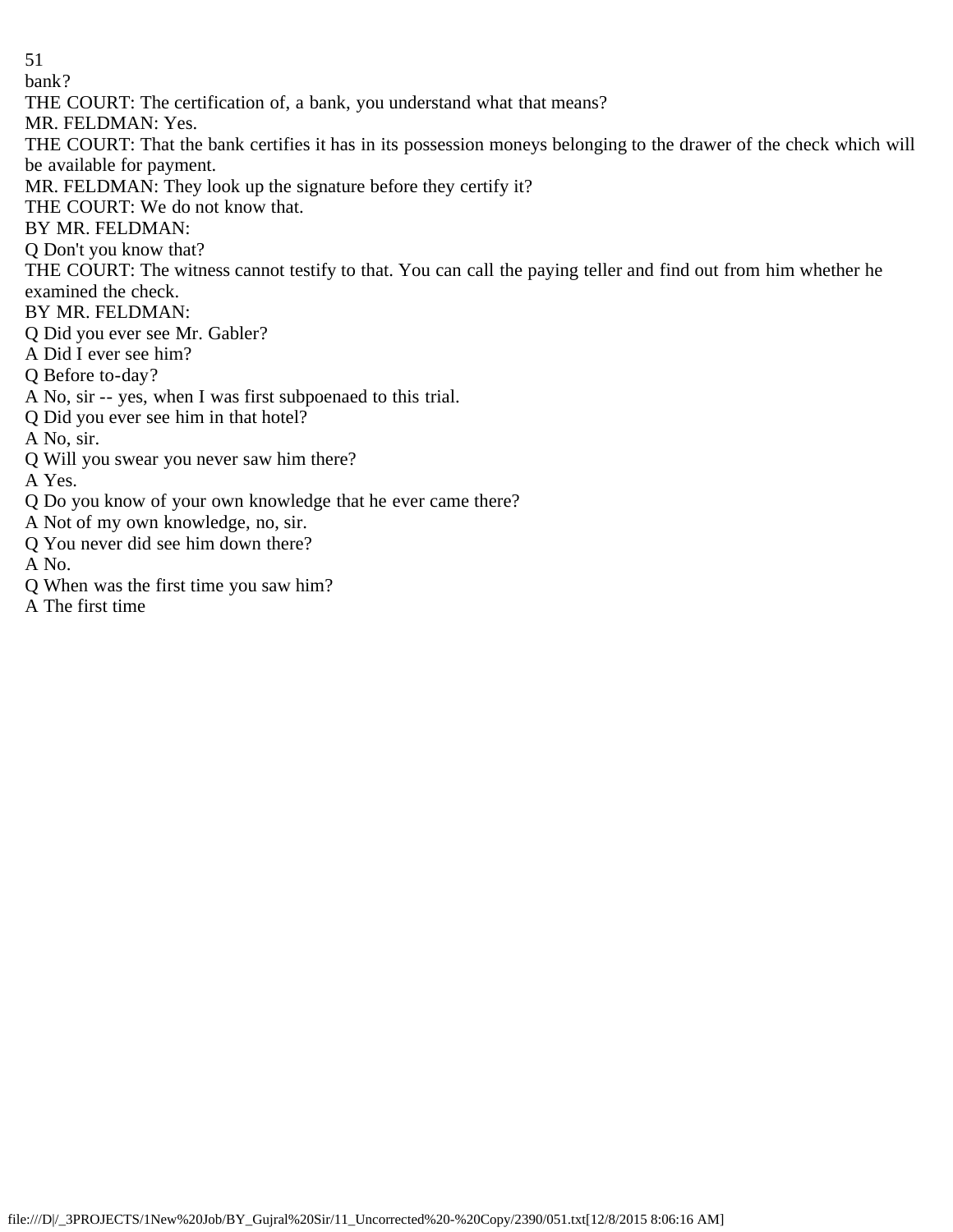- I was subpoenaed in this case.
- Q When was that?
- A I don't remember.
- Q Only once that you did see him before?
- A No, I have been subpoenaed to this case five or six times.
- Q And you seen him every time?
- A Yes.
- Q And spoke to him?
- A Yes.
- Q You spoke to him to-day?
- A Yes.
- Q In reference to what, this case?
- A Yes.
- Q What did you say to him?
- A I don't remember in particular.
- Q You don't remember what you said to him and what he said to you to-day?
- A Yes, I remember some things.
- Q What, for instance?
- A I remember asking him if he was sure that he was in Canada during the month of September.
- Q You asked him that?
- A Yes.
- Q Anything else, did he try to refresh your recollection with reference to the check?
- A Not in reference to the check, no, sir.
- Q Did he ask any question in reference to the check?
- A Yes.
- Q What?
- A I asked him if there was not more than one check drawn by or presented by her to the bank and he said yes.
- Q Did you ask him if it was his check?
- A No, sir, I did not.
- Q Did you call his attention to the certified check?
- A Yes.
- Q Did you speak with reference to his signature?
- A No.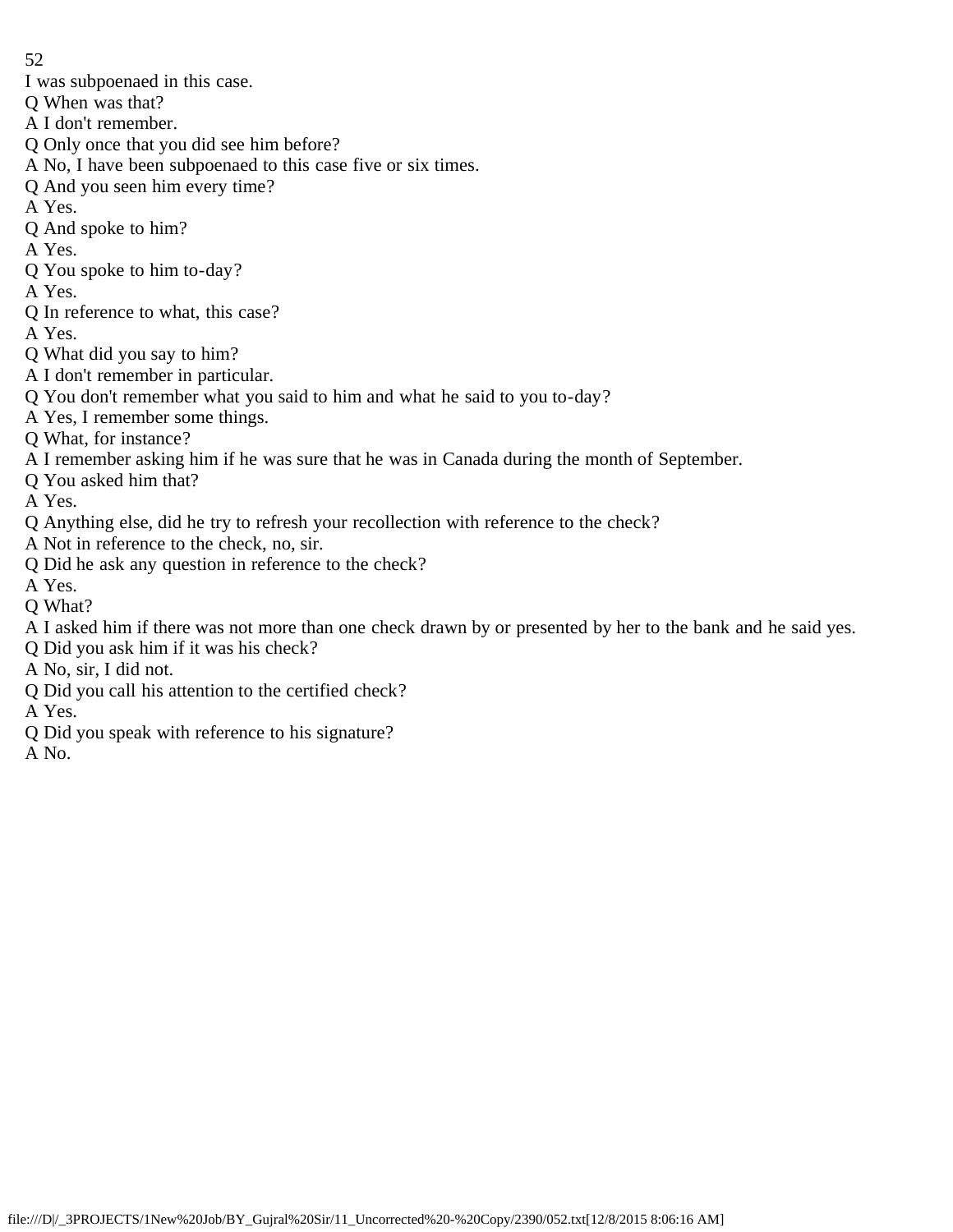Q You did not ask him those questions?

A No.

NORMAN B. HALL, called as a witness in behalf of the People, being duly sworn and examined, testified as follows: Residence 202 West 103rd Street.

DIRECT EXAMINATION BY MR. SHERIDAN:

Q What is your business?

A Proprietor of the Hotel Glendenning.

Q Do you know the defendant Myrtle Bradshaw?

A I do.

Q Was she a guest at your hotel during the month of September?

A She was.

Q Did you know Mr. Edward Gabler prior to September 14th, 1917?

A I did not.

Q I show you a check marked Defendant's Exhibit A, and I ask you have you seen that check before?

A Yes, I saw it before.

Q Under what circumstances, when and where did you first see that check?

A I think I saw it first, my recollection of seeing it first was in the hands of the detective when he brought it to the hotel -- not at the time it was paid -- I do not recall it being shown to me at the time my clerk says he did. I do not recall that.

Q Did you ever have any conversation with the defendant in reference to checks that were signed by Mr. Edward Gabler, while she was a guest at your hotel?

A Yes.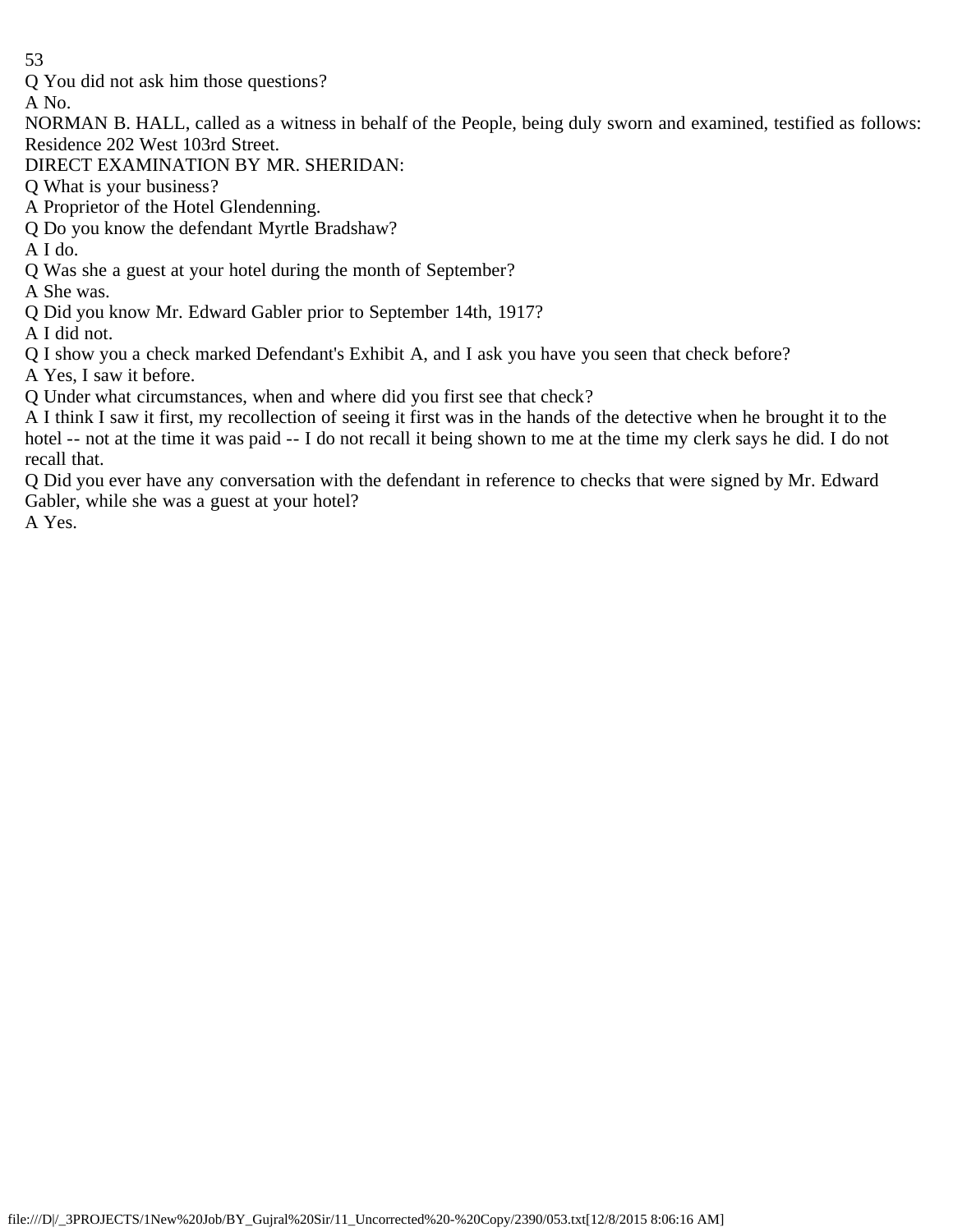Q What was that conversation?

A There was a check --

Objected to, overruled and exception.

MR. FELDMAN: What time and when?

MR. SHERIDAN: While she was a guest at the hotel.

MR. FELDMAN: I object.

Overruled and exception.

THE WITNESS: There was a check she had presented to us that had been returned.

BY THE COURT:

Q The question is this, concerning the signature of this check?

A No.

Q Only the signature?

A No.

MR. SHERIDAN: No, this witness had a conversation with the defendant in reference to this particular check and other checks that were drawn during the month of September while she was a guest.

THE COURT: That question was too broad. I do not know to what it might lead.

MR. SHERIDAN: If I confine it to the checks --

THE COURT: The question is too broad and I will not allow it.

BY MR. SHERIDAN:

Q Did you ever have any conversation With the defendant as to the check you hold in your hand?

A No, sir.

THE COURT: You may ask the witness if he had any conversation with reference to the name Edward Gabler, and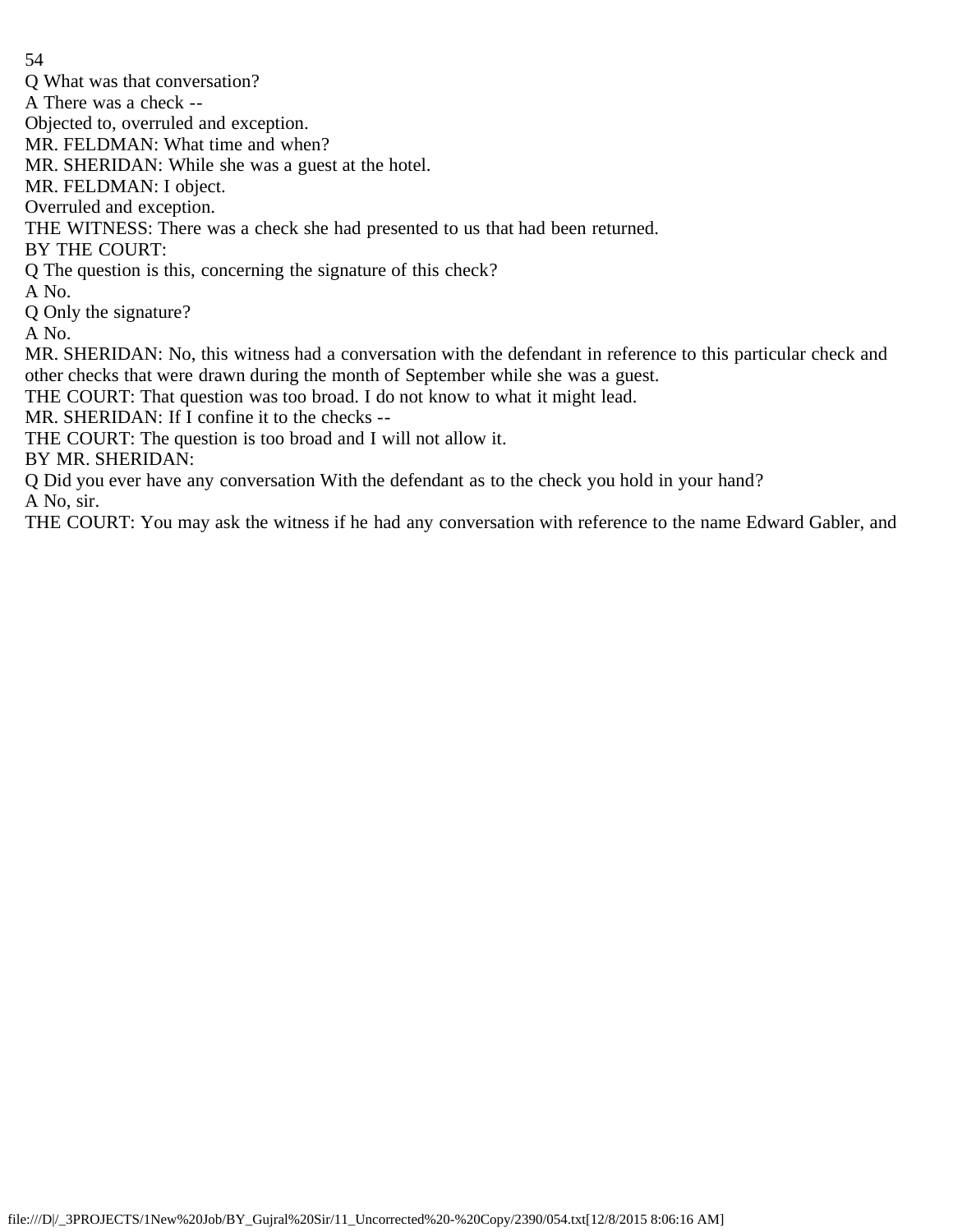what she said.

A No.

THE COURT: I do not know what you intend to prove by this witness.

BY MR. SHERIDAN:

Q Did you ever have any conversation with the defendant as to the name Edward Gabler appearing on checks as presented by her during the month of September?

A I had a conversation with her relative to a check that had been sent to the bank and returned for insufficient funds. That check was signed by Mr. Gabler.

Q Did you have any conversation with reference to the signature of Mr. Gabler?

A No. I asked her --

BY THE COURT:

Q What did she say concerning that check?

A I asked her why that check was returned -- let me think a moment I asked her why Mr. Gabler was paying or giving her checks, and she said her husband was in Chicago and was sending him the money to pay to her, that he was financing her through Mr. Gabler.

CROSS EXAMINATION BY MR. FELDMAN:

Q You are satisfied in your own mind that the check that was presented to you with the name of Gabler was written and signed by Gabler?

Objected to as a conclusion. Objection sustained.

Q You saw the check was a certified check when you looked at it, you saw it was certified by the bank?

A I am not sure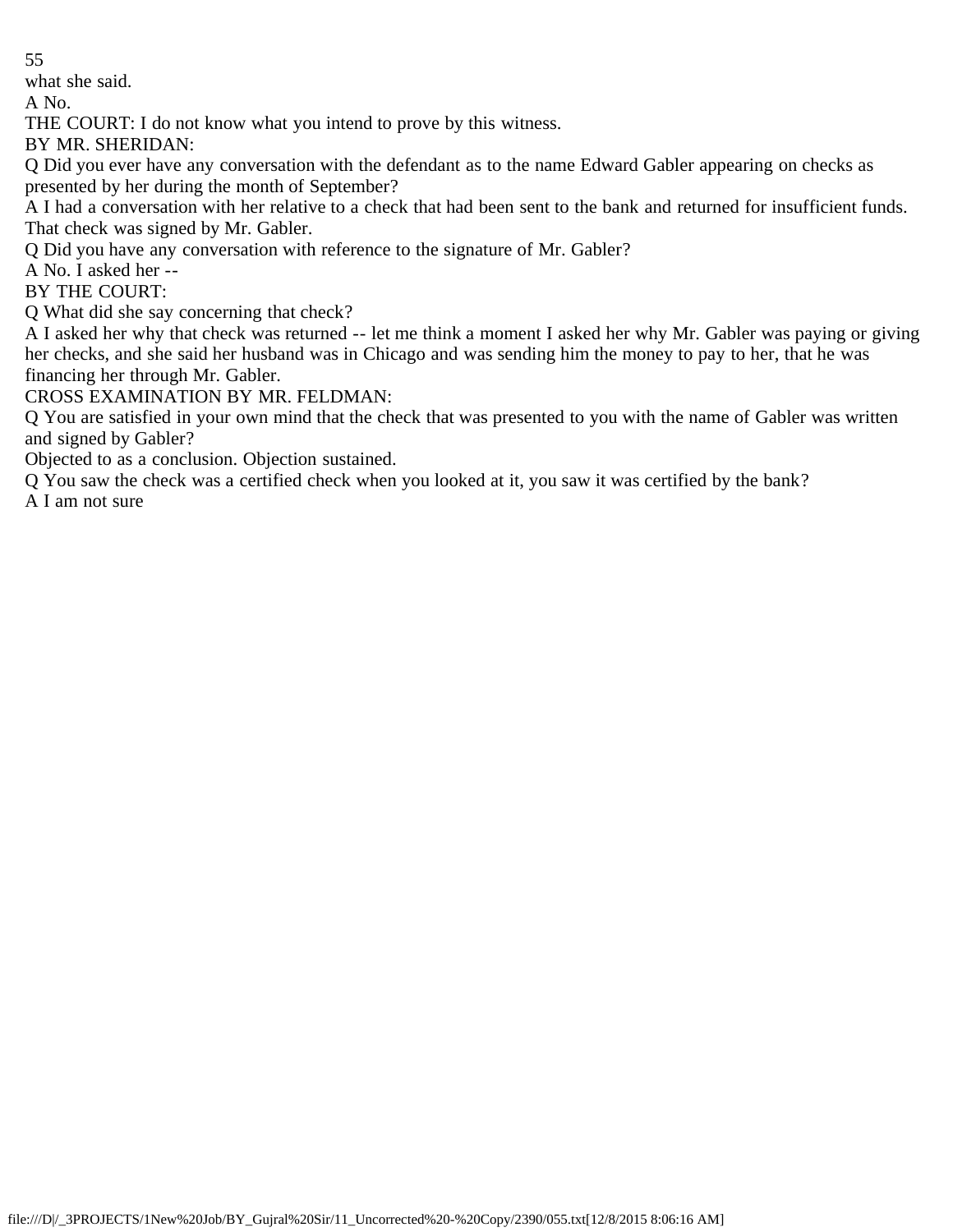I ever saw that check until afterwards. I just said that.

Q Don't you remember seeing the check at the time?

A I do not recall it.

Q Did you hear your clerk testify that before he cashed it, he asked you whether he should cash it?

A Probably he did, but I do not recall it. I first saw it, to my knowledge, when it was in the hands of the detective, after this affair was started.

Q You do not remember what your clerk testified to, that he asked you for permission?

A No, that happens so often I could not recall it. It is a daily occurrence.

Q You are a depositor in a bank, you yourself are?

A Yes, sir, certainly.

Q You know what a certified check means?

A Certainly.

Q What does it mean?

Objected to. Objection sustained.

FERDINAND MENGES, called as a witness in behalf of the People, being duly sworn and examined, testified as follows:

(Residence 958 Seneca Avenue, Brooklyn).

DIRECT EXAMINATION BY MR. SHERIDAN:

Q Were you in the employ of the New York County National Bank on or about September 14th, 1917? A Yes.

Q How long had you been in the employ of the New York County National Bank?

A About ten years.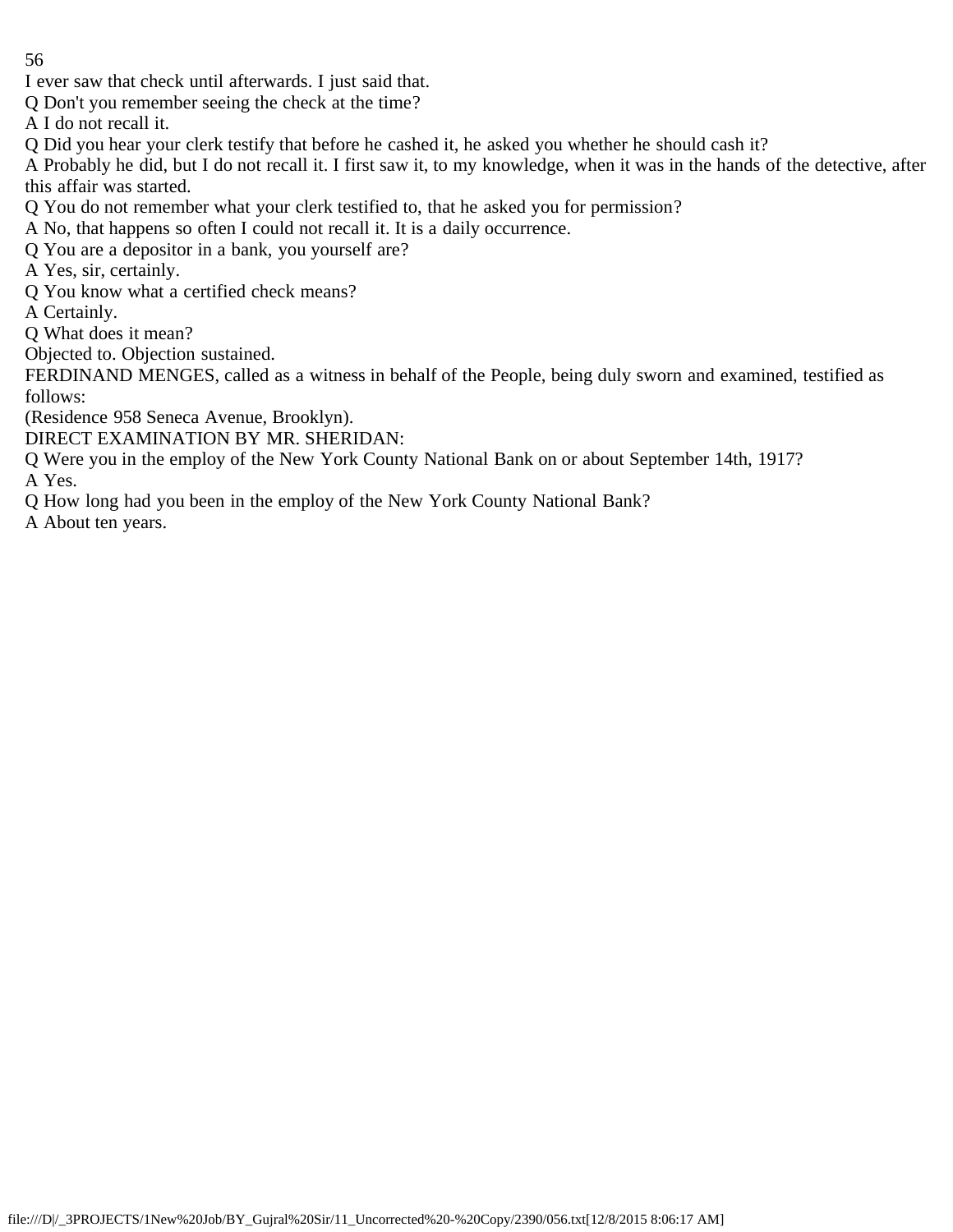Q What is your occupation there?

A Bookkeeper.

Q And it is part of your duties to have charge of the signature cards of the depositors?

A Well, as the checks come in I post them to the accounts as they are signed and from me they go to the hand of the paying teller.

- Q Have you in your possession what is known as the signature card of Mr. Gabler?
- A The paying teller has that.
- (A card is produced by the District Attorney and handed to the witness)
- THE WITNESS: That is the signature card.
- Q I show you check marked Defendant's Exhibit A and I ask you was that check charged against the account of Edward Gabler?

A Yes, sir.

- CROSS-EXAMINATION BY MR. FELDMAN:
- Q What are your duties, bookkeeper and what?
- A Bookkeeper.
- Q You take care of the checks?
- A I post the checks to the accounts.
- Q When a check comes in for certification do you look up the signatures?
- A No, the paying teller asks me if the check is good for the amount.
- Q You only look up the book to see if there is enough money left?
- A Yes.

BY THE COURT:

Q Were you the bookkeeper that had charge of this check?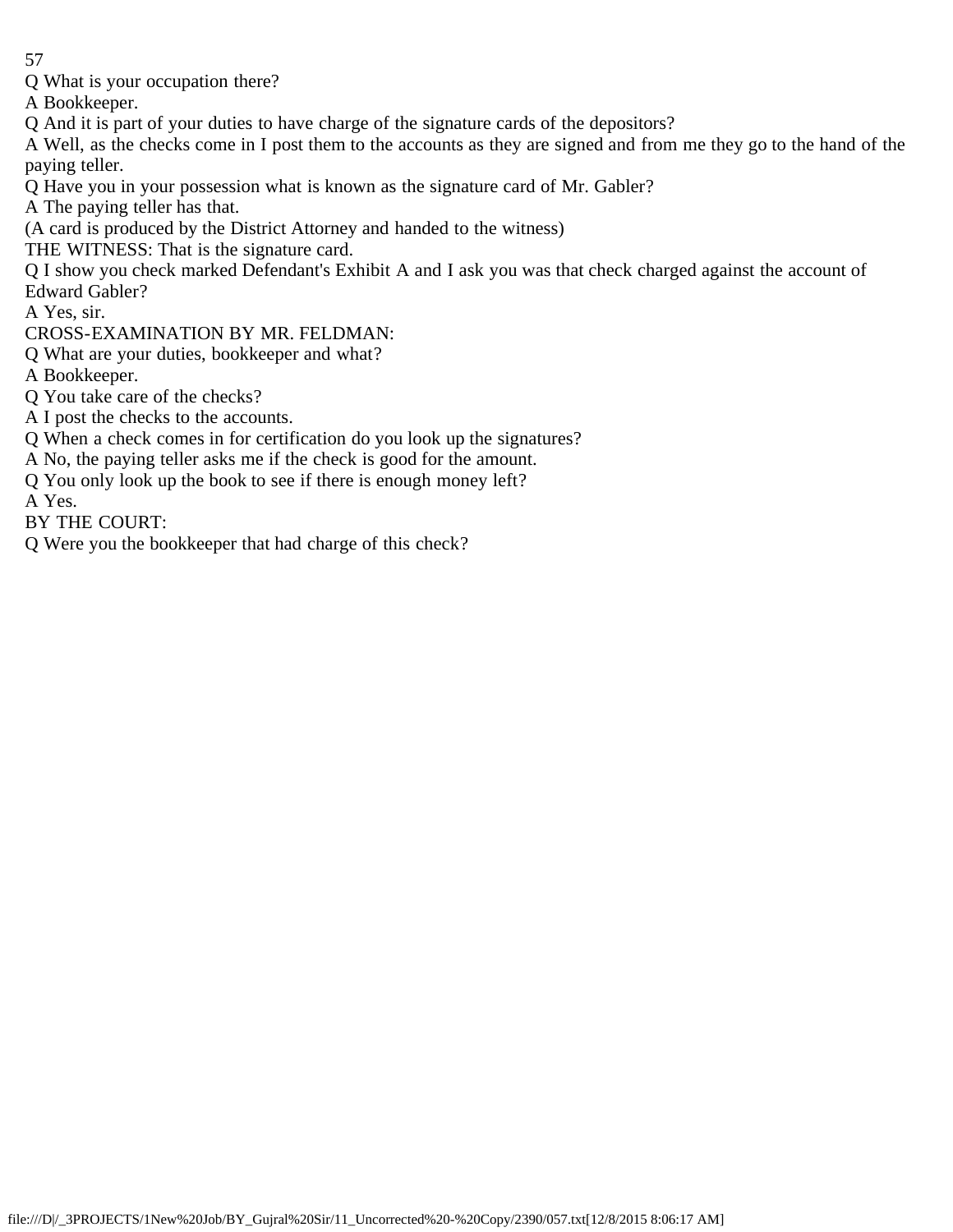A Of that account.

Q What accounts did you have charge of?

A D to G.

Q You have seen many of the signatures of the depositors of your bank?

A Yes.

Q Are you familiar with their signatures?

A Yes.

BY MR. FELDMAN:

Q Are you familiar with Mr. Gabler's signature?

A Well, I handle the accounts. I saw them often.

Q Could you tell whether he wrote a check or not by looking at it, without comparing it with the card?

A No, sir.

Q As a rule you do compare?

A I do not, no, sir.

Q I mean the paying teller?

A That is the paying teller's business, yes.

Q You could not tell if it is his signature unless you compared it with the card?

A No.

WILLIAM O. TUTTLE, called as a witness in behalf of the People, being duly sworn and examined, testified as follows:

(Residence 10 Tremont Street, Irvington, New Jersey).

DIRECT-EXAMINATION BY MR. SHERIDAN:

Q What is your business?

A Paying teller of the New York County National Bank.

Q How long have you been in the employ of the New York County National Bank as paying teller?

A 20 years.

Q I show you a card and I ask you is that the signature of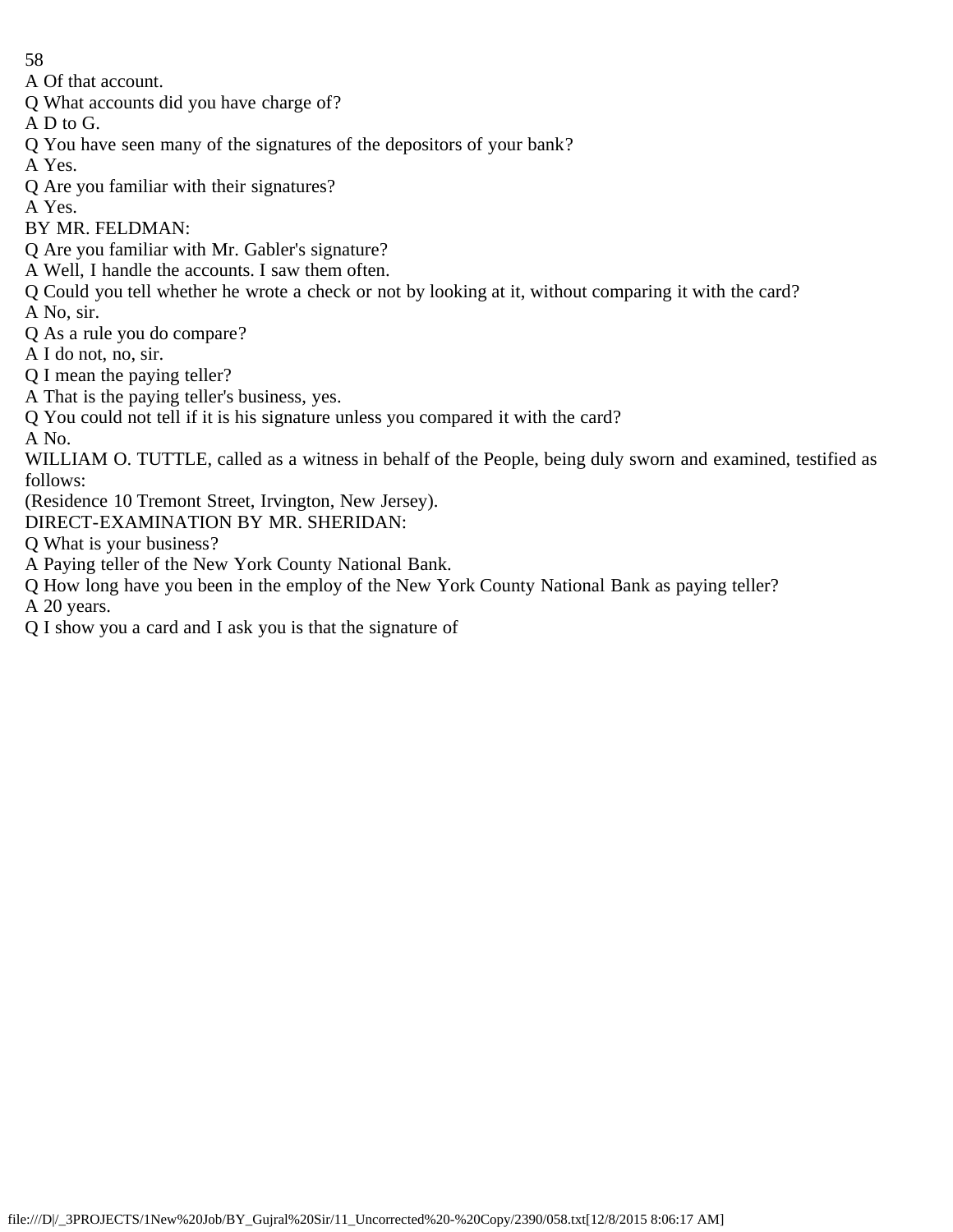59 Mr. Edward Gabler? A Yes. Q As presented at your bank? A Yes. Q And what do you call that card? A A signature card. Q That card you brought from your records? A Yes, sir. Q From your bank this morning? A Yes. Q Now, I show you a check marked Defendant's Exhibit A. BY THE COURT: Q You say you were the paying teller for 20 years? A Yes. BY MR. SHERIDAN: Q I ask you was that check presented for certification at your bank? A Yes. Q Is the signature on that check, in your opinion, the signature as on the card? A Yes, sir. Q Of the bank? A Yes, sir. THE COURT: You did not object to it, Mr. Feldman. MR. FELDMAN: No, I did not. Q It is part of your duties at the bank, if a check is presented for certification, for you to compare the signature on the check with the card containing the signature of the depositor? A Yes. Q Did you do that in this instance? A I do not recollect. Q It is your custom, however? MR. FELDMAN: I object to the custom. THE COURT: He says he does not recollect. BY THE COURT: Q Have you ever seen the signature of Edward Gabler?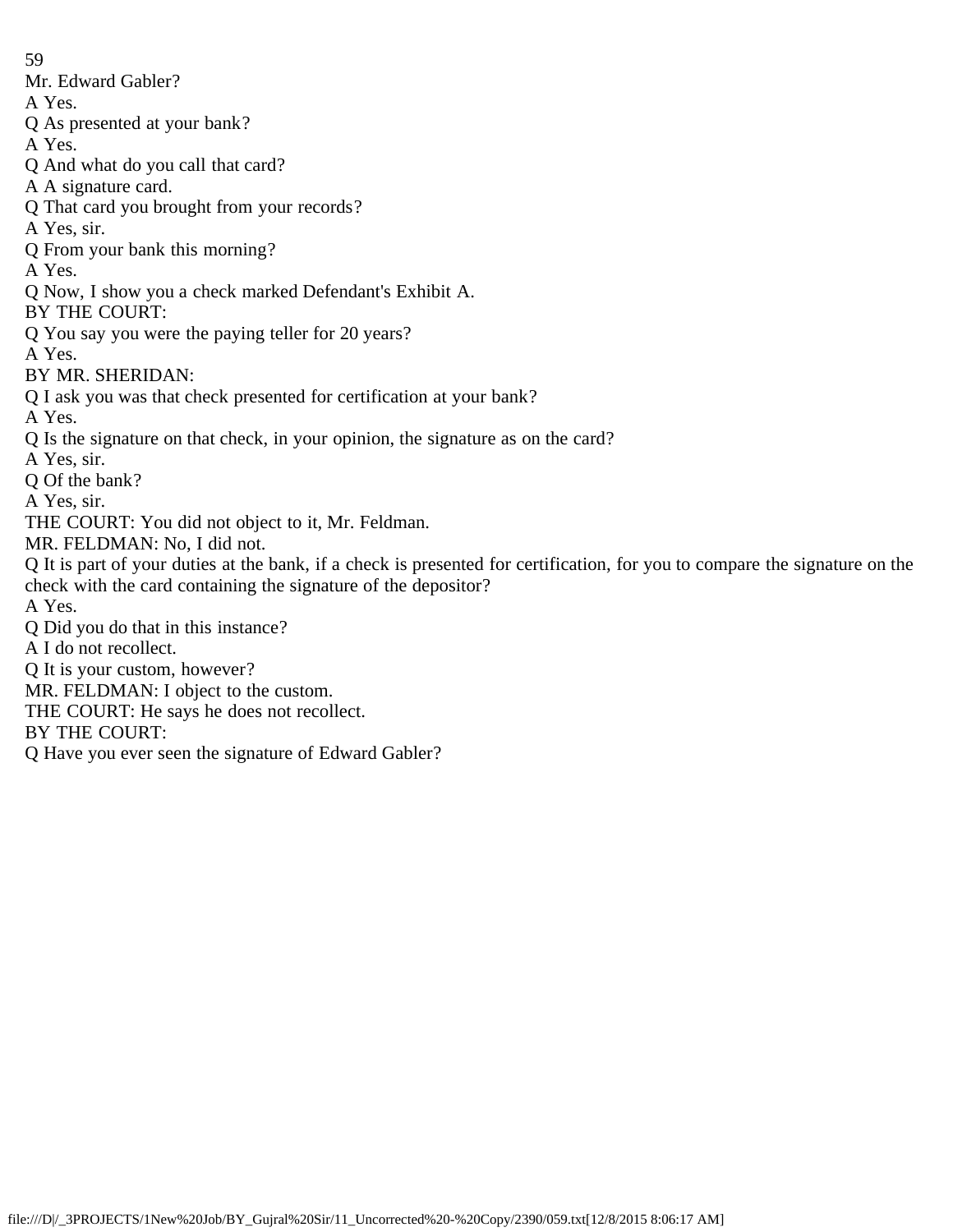A Yes.

Q Such signatures have passed through your hands on many occasions?

A Yes.

Q As a rule you rely upon your memory of the man's signature?

A Yes.

- Q It is only in exceptional cases that you make a comparison?
- A Only in case of a doubt.
- Q At the time this check was presented to you, Defendant's Exhibit A, for certification, have you any recollection whether you made a comparison of the signature on the check with the signature card?

A I have not.

Q You have none?

A No.

Q You have been paying teller for 20 years?

A Yes.

Q In the course of that time you have made a study of handwriting?

A Yes.

Q Are you able to express an opinion as to the handwriting of a person, by comparison?

A To my satisfaction, yes, but I am not an expert.

THE COURT: Then I will not ask you an expert question.

BY MR. SHERIDAN:

Q During the past five years have you had occasion to see many checks that were presented bearing the signature of Edward Gabler?

A Yes.

Q Do you ever recall in any instances where a check was made payable to Ellen Gabler?

A No.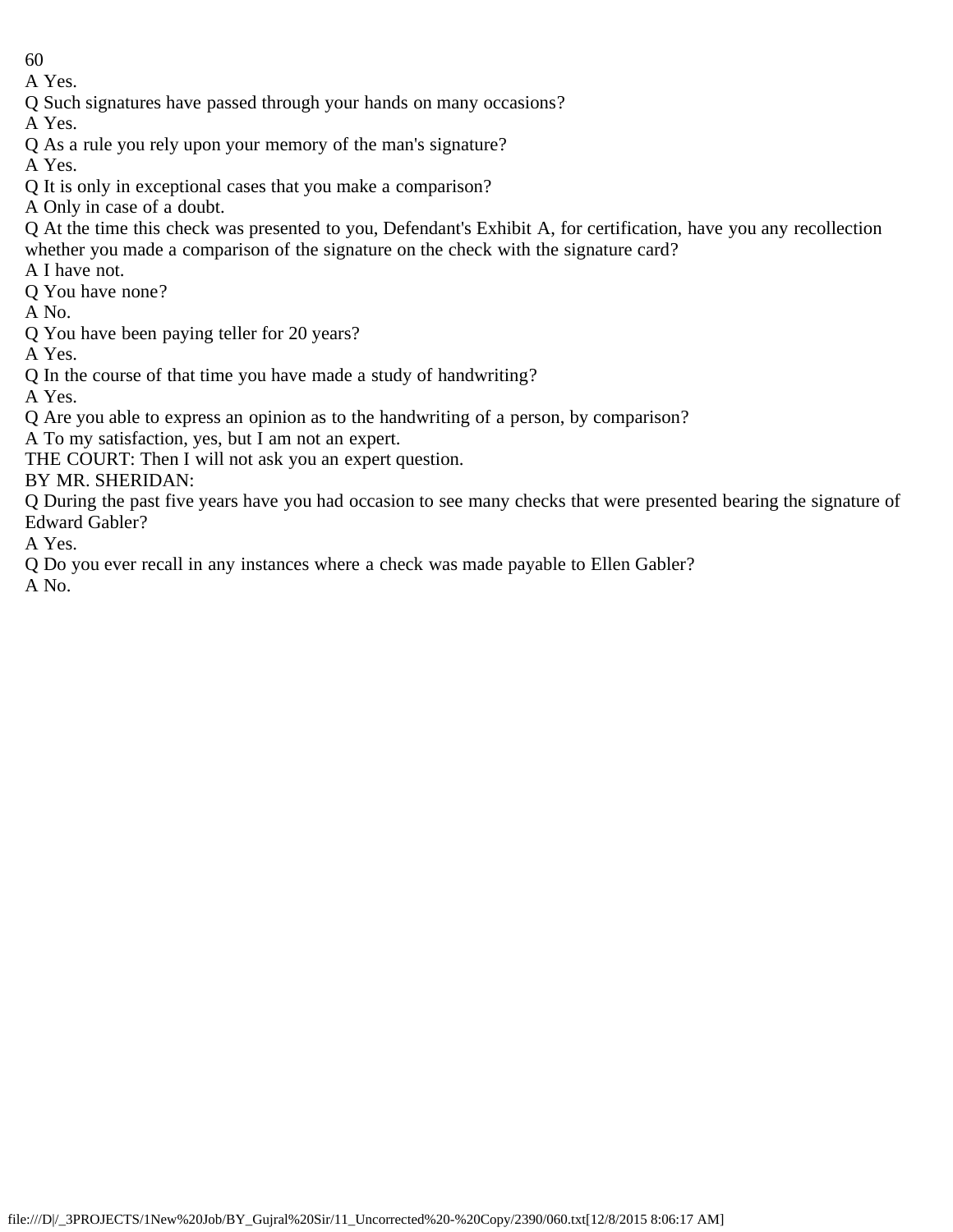61 CROSS-EXAMINATION BY MR. FELDMAN: Q As a rule you are only interested in the signature? A Yes. Q There is no doubt in your mind that that is the signature of Mr. Gabler? A There is no doubt in my mind that that is the signature. BY THE COURT: Q That that is the signature? A Yes. MR. SHERIDAN: I offer in evidence the signature card. THE COURT: The signature card will have to be proved. BY THE COURT: Q Did you see the signature placed on this card? A No. Q Do you know who did that, is there any objection to it, Mr. Feldman? MR. FELDMAN: It is objected to -- no, I have no objection. THE COURT: Then the defendant consents to the admission in evidence of the signature card. MR. FELDMAN: Yes. The signature card is received in evidence and marked People's Exhibit 6. BY THE COURT: Q You do not claim to be an expert? A No.

Q You would not make an attempt to express an opinion by comparison of the handwriting? A No.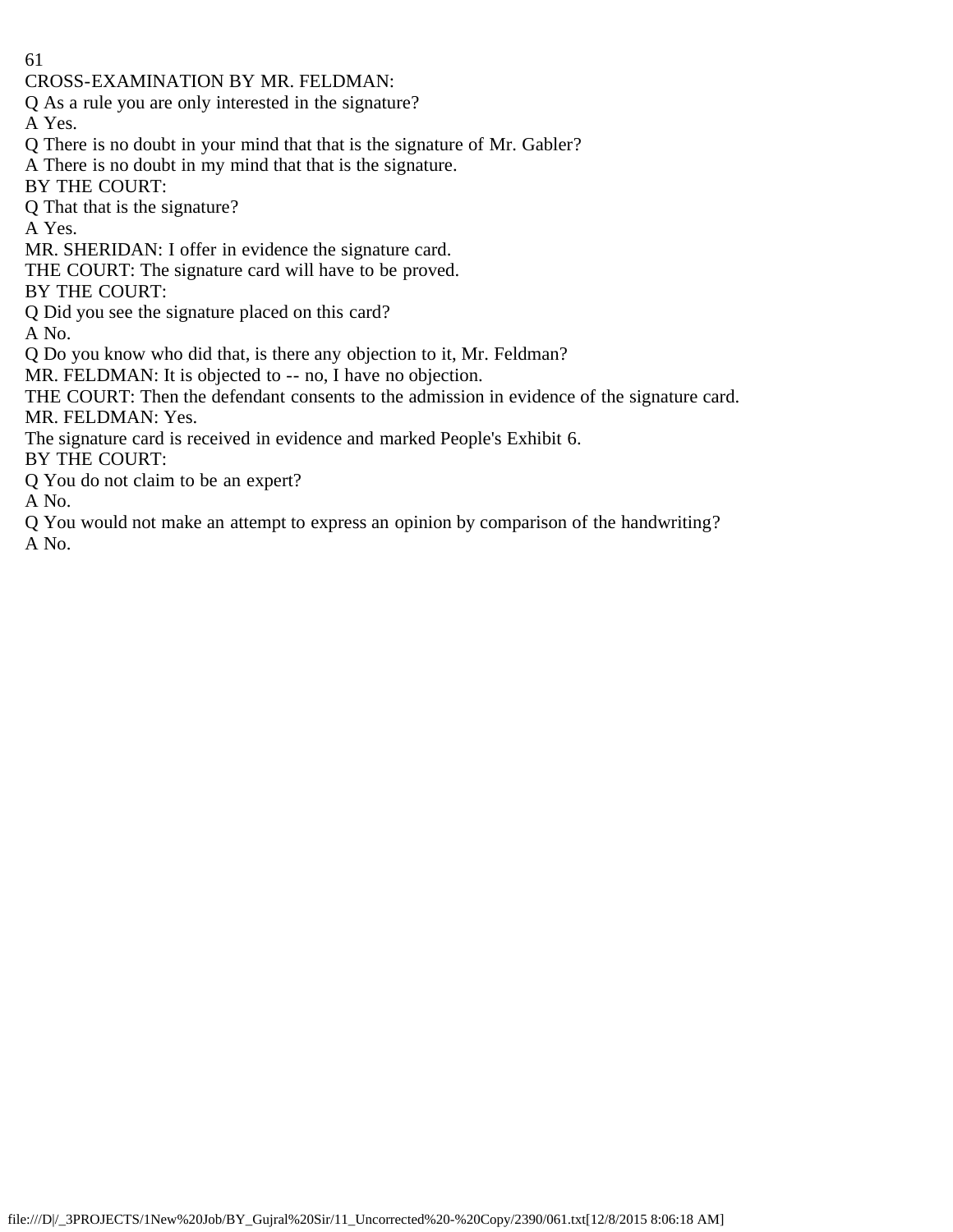Q In giving your opinion as to the signature of the Reverend Doctor Gabler, you are not expressing any professional opinion?

A No.

Q You are simply giving your opinion as to the handwriting of the Reverend Doctor Gabler from your knowledge of having seen him write?

A Yes.

Q You have seen him write his signature?

A Yes.

Q You are merely testifying as a lay witness?

A Yes.

BY MR. FELDMAN:

Q For the last five years you have handled his checks?

A Yes.

Q And by looking at this check you recognize his signature?

A Yes.

Q And therefore certified the check?

A Yes.

Q And there is no doubt that that is his signature?

BY THE SECOND JUROR:

Q You would not have certified that check unless you were positive of the signature?

A No, I would not.

THE JUROR: Consequently, if he certified that check at the time he must have been certain the check was signed by Mr. Gabler.

THE COURT: He is, he says.

THE WITNESS: I was satisfied of the signature at the time I certified it.

THE COURT: He still says in his opinion this is the handwriting of Dr. Gabler.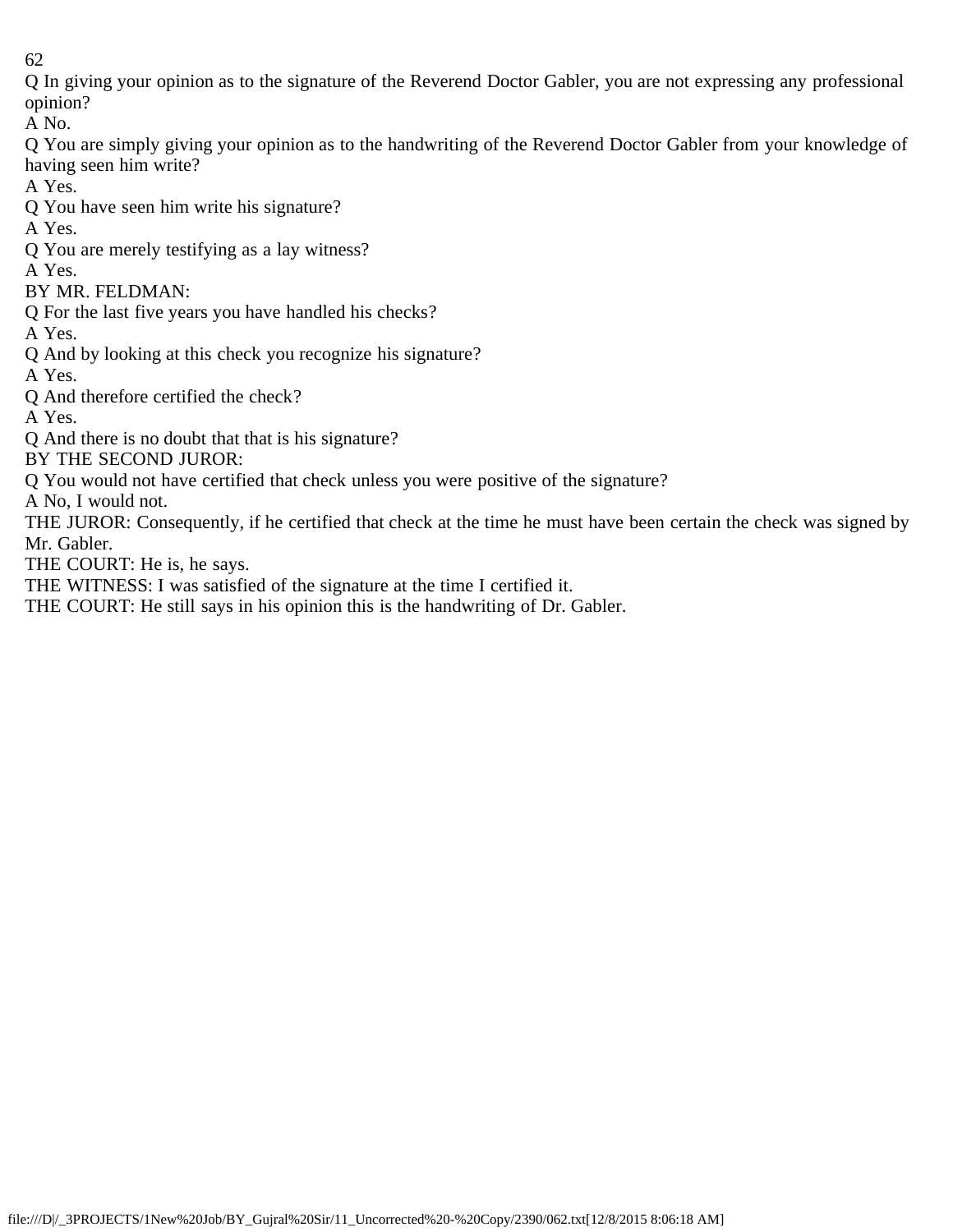MR. FELDMAN: And his opinion was so strong that he certified the check.

BY MR. SHERIDAN:

Q You do not compare the signature on the check with the signature on the card in all instances? A No.

Q Have you any recollection in reference to this particular check, whether you compared the signature with the signature on the identification card?

A No, sir, I have not.

MR. FELDMAN: I object. He has already stated that he does not remember.

BY THE COURT:

Q Do you recall when, prior to to-day, you had occasion to examine the signature card bearing the signature of Edward Gabler?

A Yes.

Q Do you remember when?

A It was in the month of -- during the month of October I think Mr. Gabler came into the bank and said those signatures were not his. Then I made a comparison or made an examination.

BY MR. SHERIDAN:

Q I show you a check marked People's Exhibit 5, and I ask you is that Mr. Gabler's signature?

A I think it is, yes.

Q I show you People's Exhibit No. 3, and I ask you is that Mr. Gabler's signature?

A I think it is, yes.

Q I show you People's Exhibit No. 4, and I ask you if that is the signature of Edward Gabler?

A I think it is, yes.

Q If all those checks were presented, would you have them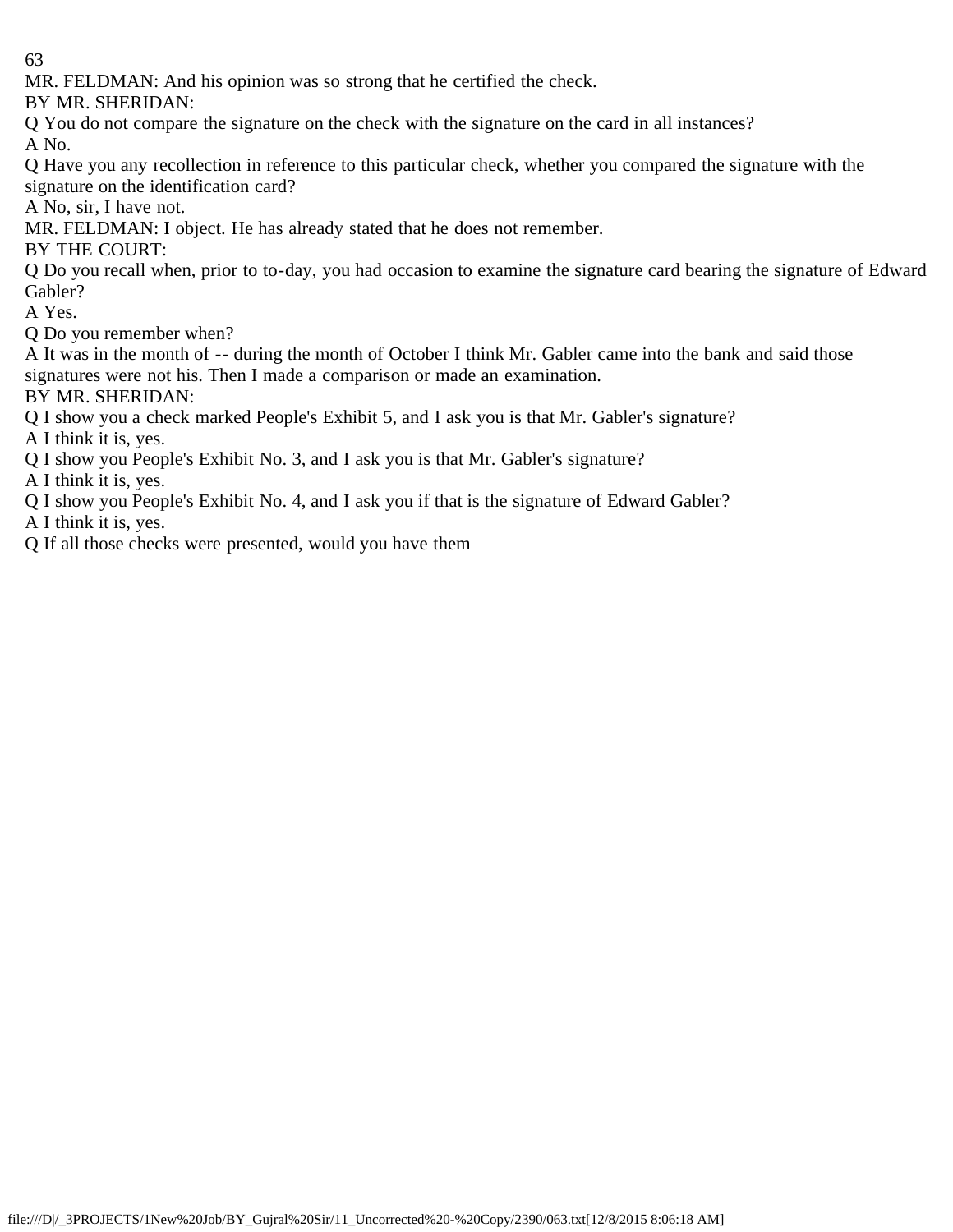certified?

A Yes, sir.

THE COURT: That is hypothetical.

BY MR. FELDMAN:

Q I show you the \$30. check, Defendant's Exhibit A, and I ask you is that Mr. Gabler's signature?

A I think it is, yes.

BY THE COURT:

Q Are you familiar with right and left hand writing?

A No, I am not.

Q Did you ever see in the signature Reverend Gabler, a capital G similar to the capital G in the signature in

Defendant's Exhibit A?

A Yes.

Q Now, in reference to the smaller letter d, in Edward, I ask you the same question, did you ever see the letter d in his signature similar to the letter d there?

A Yes.

THE COURT: He is not an expert, so you cannot ask him as an expert. That is all.

BY THE SEVENTH JUROR:

Q I understand you to say that after the signature on the certified check, you were certain that was Mr. Gabler's signature?

A Yes.

Q But on the other checks he cashed or wrote, you are not certain, you only think so?

A Yes, I think they are.

BY MR. FELDMAN:

Q How many checks do you certify during the day?

A It is hard to tell.

Q About?

A Sometimes 25 and sometimes 125, it depends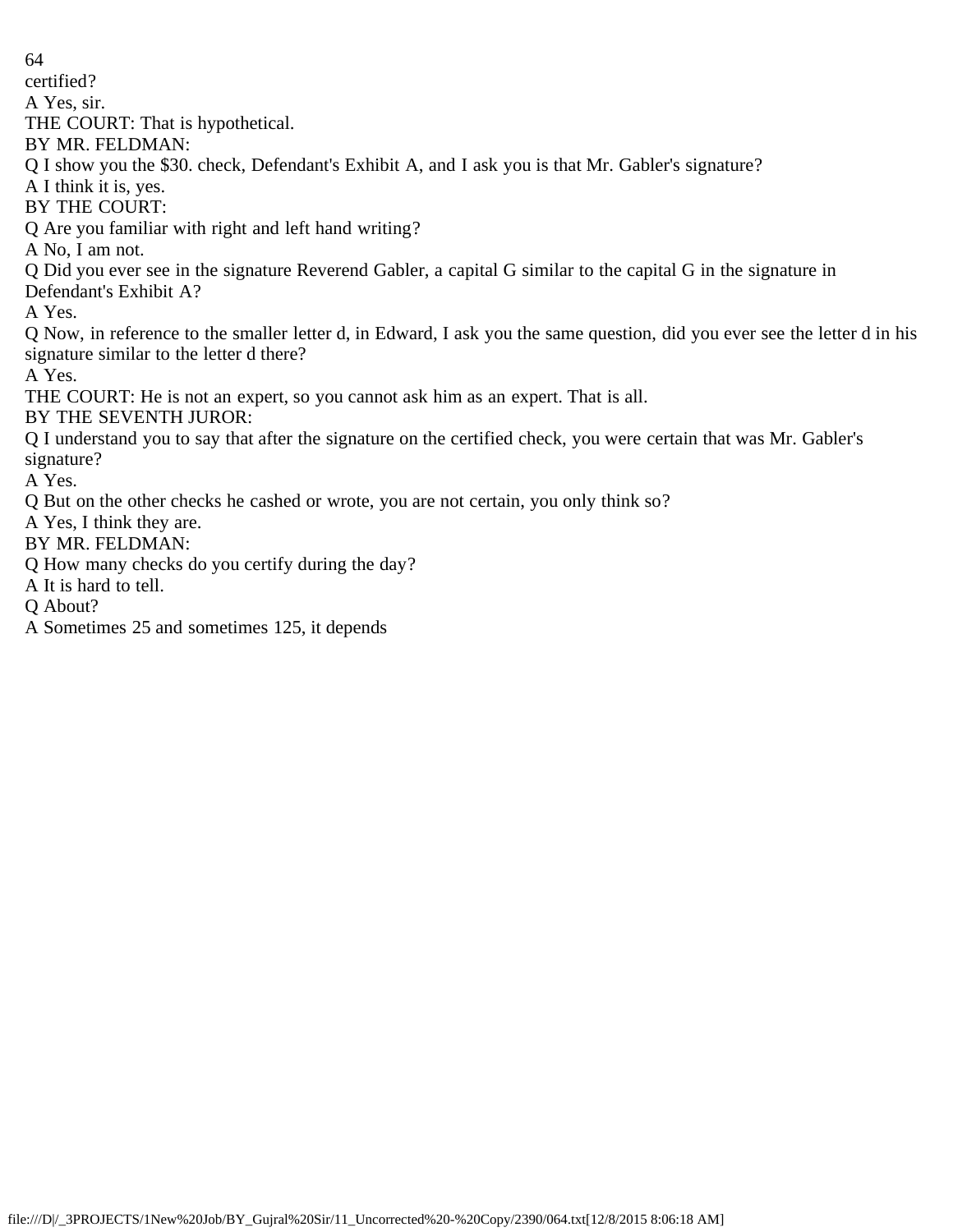upon the volume of business.

Q In the amount of money?

A \$500,000. a day to \$5,000. a day.

Q Where you have any doubt you compare the signature?

A Yes.

Q If you have no doubt you certify the check?

A Yes.

BY THE COURT:

Q If a check for the sum of \$30. was presented for certification would you make a comparison of the signature with the signature card?

A Yes, the amount is immaterial. It is your suspicions.

BY MR. FELDMAN:

Q There was nothing suspicious whatever in your mind?

A Yes.

Q You have none whatever to-day?

A No.

BY THE COURT:

Q Do you know who presented the check?

A I do not.

BY MR. SHERIDAN:

Q Have you any recollection of ever seeing the defendant prior to her arrest?

A No.

The Court admonishes the jury in accordance with Section 415 of the Code of Criminal Procedure and takes a recess until 2:15.

After recess. Trial resumed.

EDWARD GABLER recalled by the People:

BY MR. SHERIDAN:

Q I show you these checks, and I ask you were these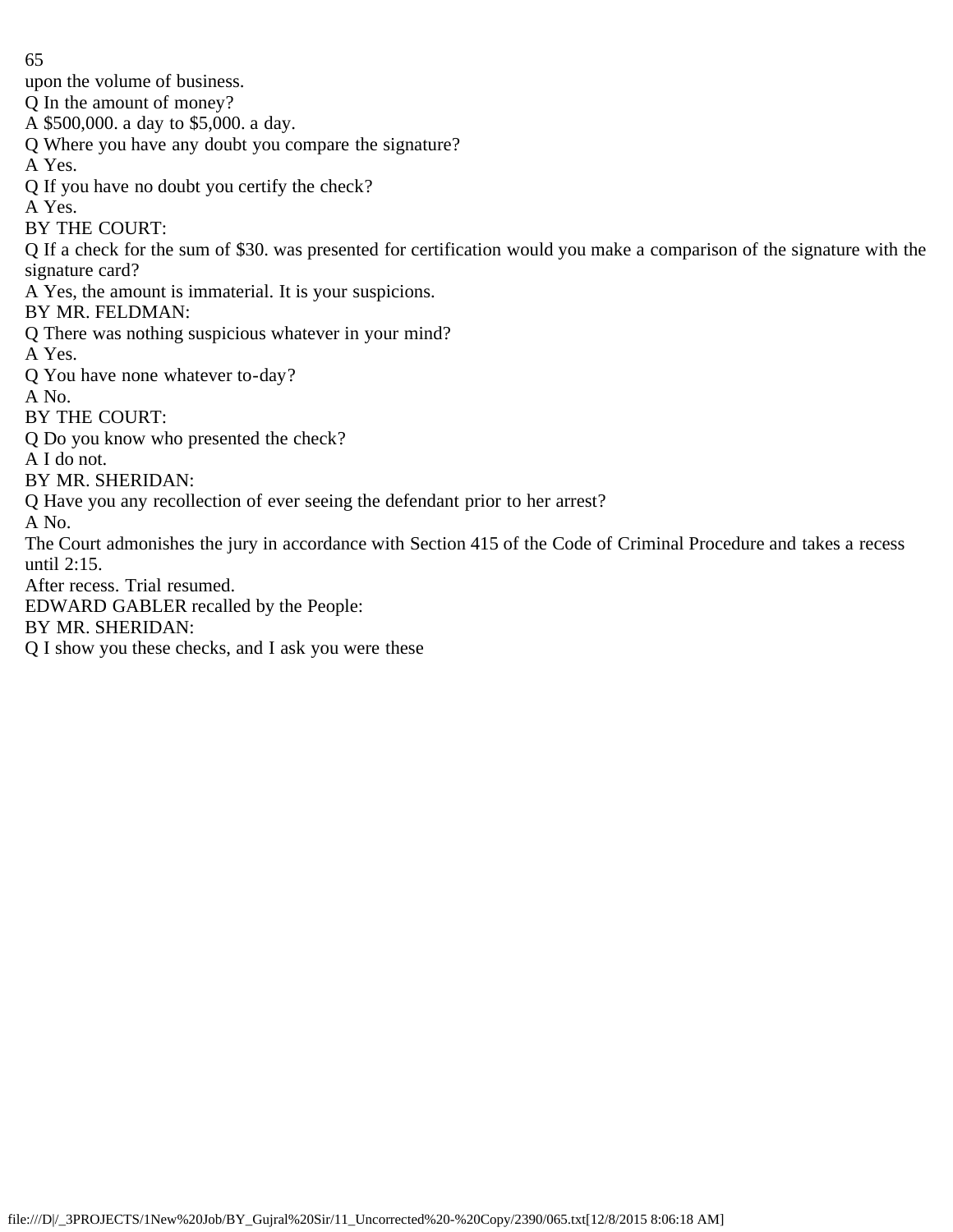66 checks signed by you? A Yes. Offered in evidence. Objected to. MR. SHERIDAN: These are additional checks I am offering to prove the signature of the complaining witness. They are to be used by the expert. THE COURT: You want to prove the genuine writing of this witness with a view of making comparisons with disputed writing. That is the theory, Mr. Feldman. MR. FELDMAN: I object. THE COURT: He is entitled to do that under the decisions. Objection overruled. Exception. THE COURT: In other words as standards of handwriting. MR. SHERIDAN: Yes. The checks are received in evidence and marked People's Exhibits 7, 8, 9, 10 and 11. THOMAS M. GOSS, called as a witness in behalf of the People, being duly sworn and examined, testified as follows: DIRECT-EXAMINATION BY MR. SHERIDAN: (Formerly attached to the 4th Branch Detective Bureau) DIRECT-EXAMINATION BY MR. SHERIDAN: Q Are you a member of the Municipal Police Force of the City of New York?

A I was up until the 14th of last month and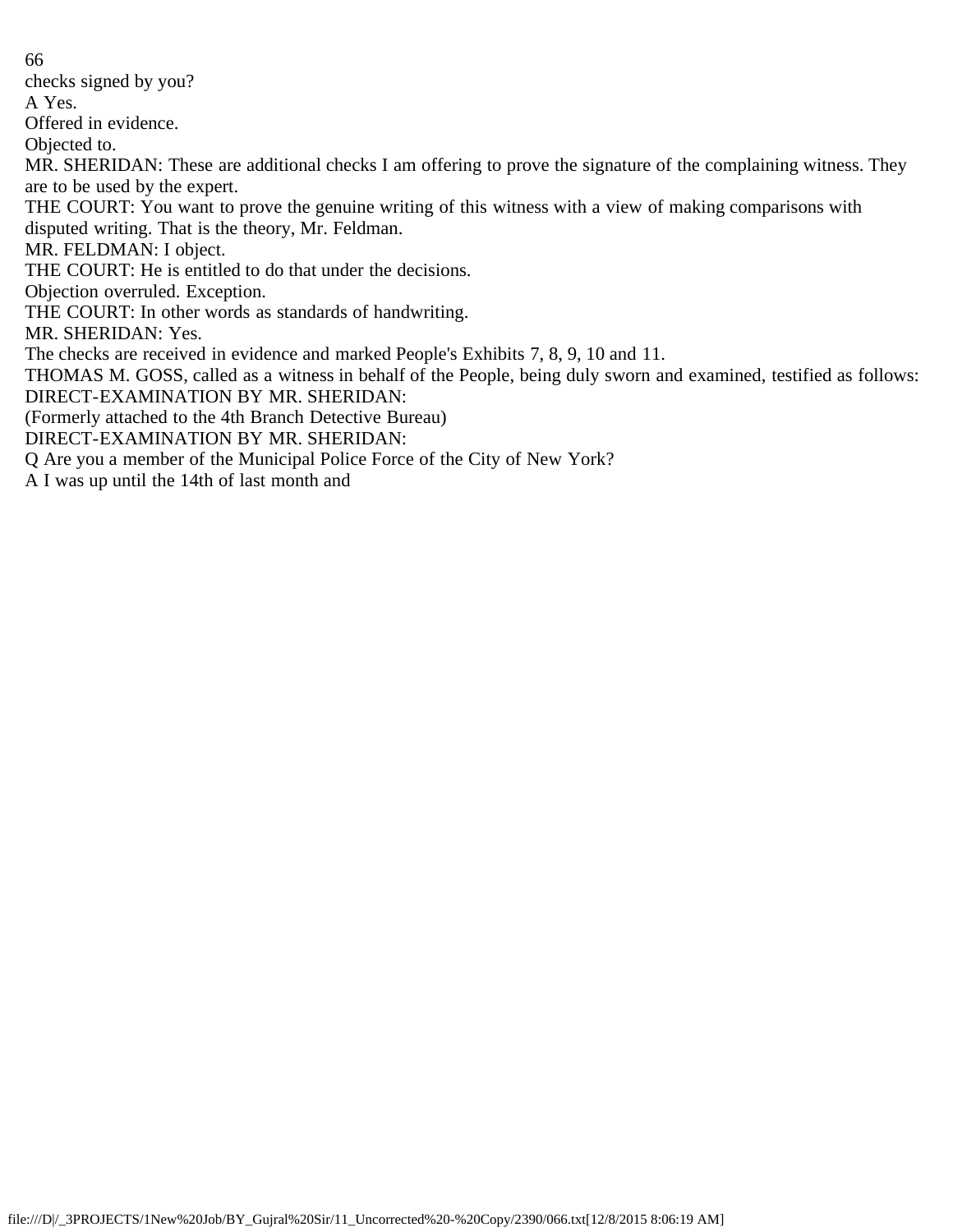then I was granted leave of absence to enter the Army. BY THE COURT: Q How old are you? A 26. BY MR. SHERIDAN: Q Were you the arresting officer in this case? A Yes, sir. Q Did you arrest Myrtle Bradshaw? A I did. Q Where did you make the arrest? A I believe it was around 15th Street and 6th Avenue, if I am not mistaken, outside of a hospital down there -- she was there to see her daughter. Q Do you recall the date? A No, I have not got my book with me. Q At the time of her arrest did you have any conversation with her? A Yes. Q What did she say? Objected to. THE COURT: What she said I will allow. BY THE COURT: Q You asked her some questions? A Yes. Q Did she make any answer? A Yes. Q State what she said, if anything? A She said "Reverend Doctor Gabler gave me the check, signed with his signature, and I filled in the body." BY MR. SHERIDAN: Q Did she say anything else? A Not at that time.

67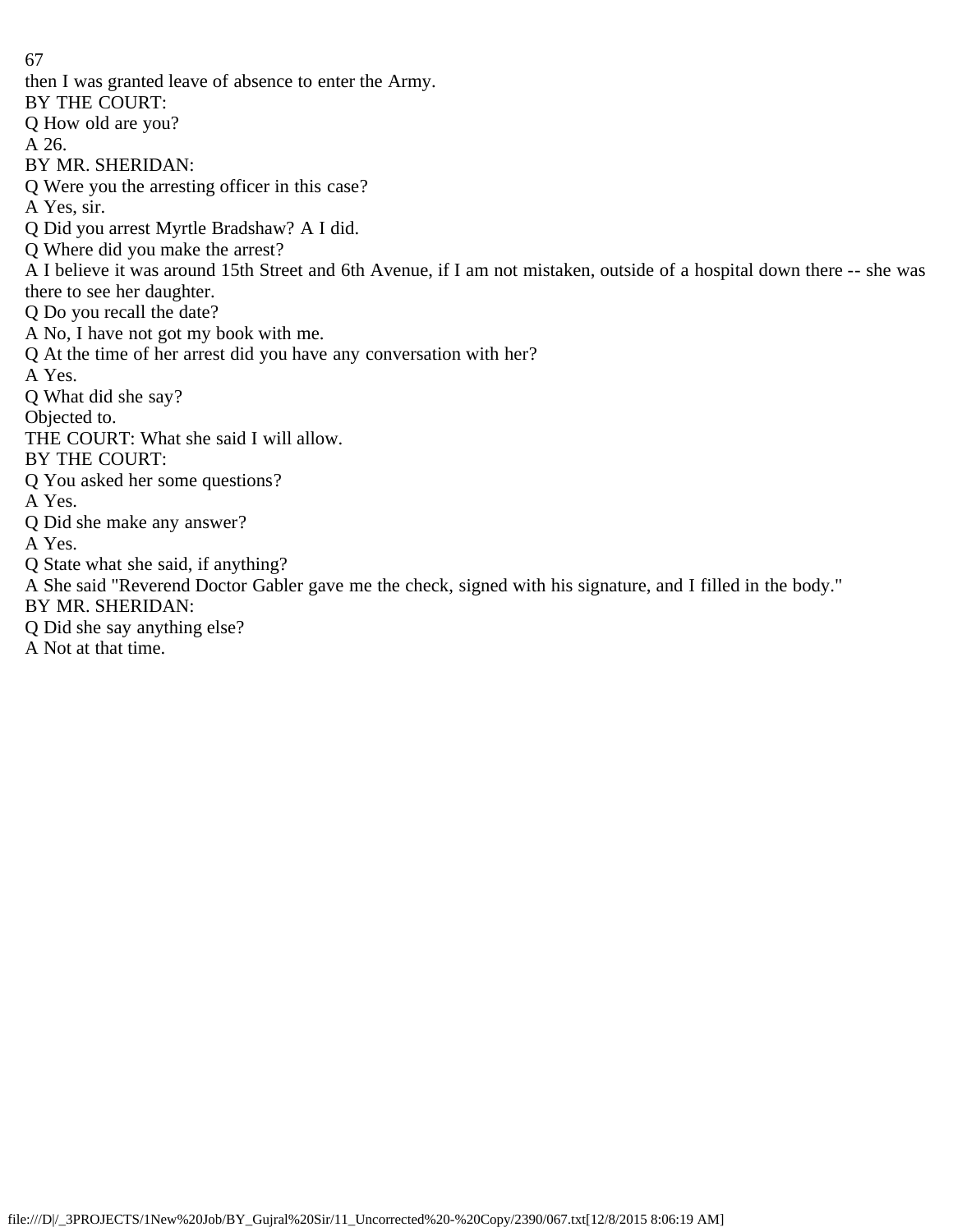Q When next did you have a conversation with her?

A A few hours later in the 4th Branch Detective Bureau.

Q What were her answers on that occasion in answer to your questions?

A She said she had received several checks from Dr. Gabler and another answer was "He visited me at one time at my furnished room where he placed his hands upon my chest My little daughter was in the room at the time."

Q I show you Defendant's Exhibit A and I ask you were you in possession of that check?

A I was.

Q During the course of this conversation?

A I was.

Q Did you show her the check?

A I did.

Q Did she say she filled in the body of that check?

A I believe she did.

BY THE COURT:

Q Did she?

A I would not be positive on it at this moment. I handed her this check and I said, who is Ellen Gabler. She said that is somebody that I just know. I said, what do you mean, you just know. She said "The Doctor told me to put that name in there.

BY MR. SHERIDAN:

Q Is it your best recollection that in that conversation she said to you that she filled in the body of that check?

A Yes, sir, it is. In fact, at this moment I am positive of it now. I recollect it.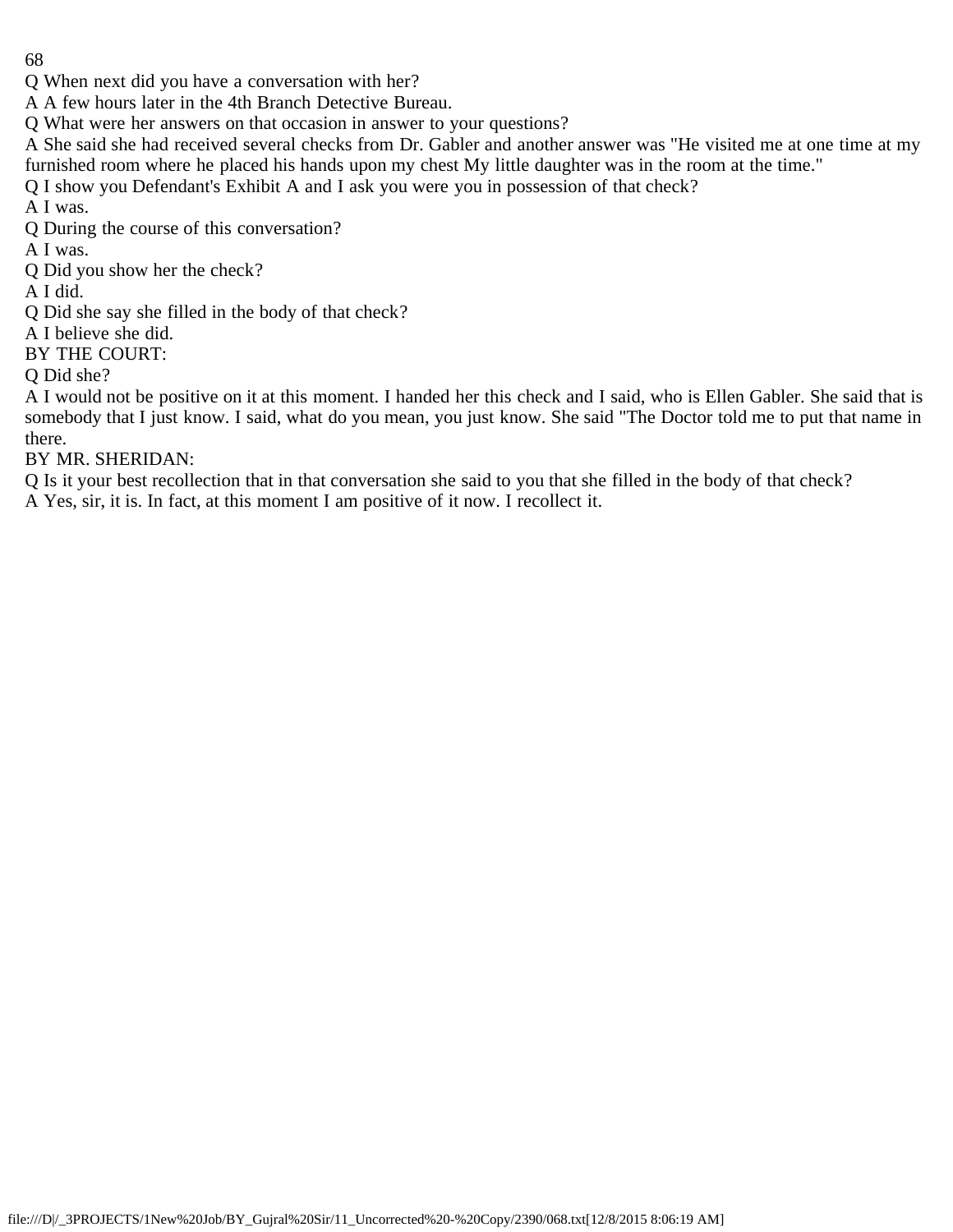- CROSS-EXAMINATION BY MR. FELDMAN:
- Q The more you think of it the more you are positive?
- A Yes, sir -- the more facts come back in my memory.
- Q The facts are presented to you clearly?
- A Yes, sir, when I see the exhibits the matter is recalled to my mind more clearly.
- Q Your memory is pretty good?
- A At times.
- Q Did you put down in writing what was said to you?
- A No.
- Q When did it happen?
- A At the time of the arrest.
- Q When was that?
- A Around August sometime, I have not got my book with me at present.
- Q You don't remember the date?
- A No, I could get it very easily.
- Q Do you remember the day of the week?
- A I believe it was Friday.
- Q Do not believe, but do you know the day?
- A I would not swear to it, no.
- Q Do you know the time of the day?
- A Yes.
- Q What time was it?
- A 4 P.M.
- Q You met her in front of a hospital?
- A Yes, sir -- one block north of the hospital.
- Q You said you were a police officer?
- A I did.
- Q Did you give her any warning that whatever she said to you that you might bring it up against her, before you asked her any questions, did you say that to her?
- THE COURT: There is no such duty enjoined upon an of-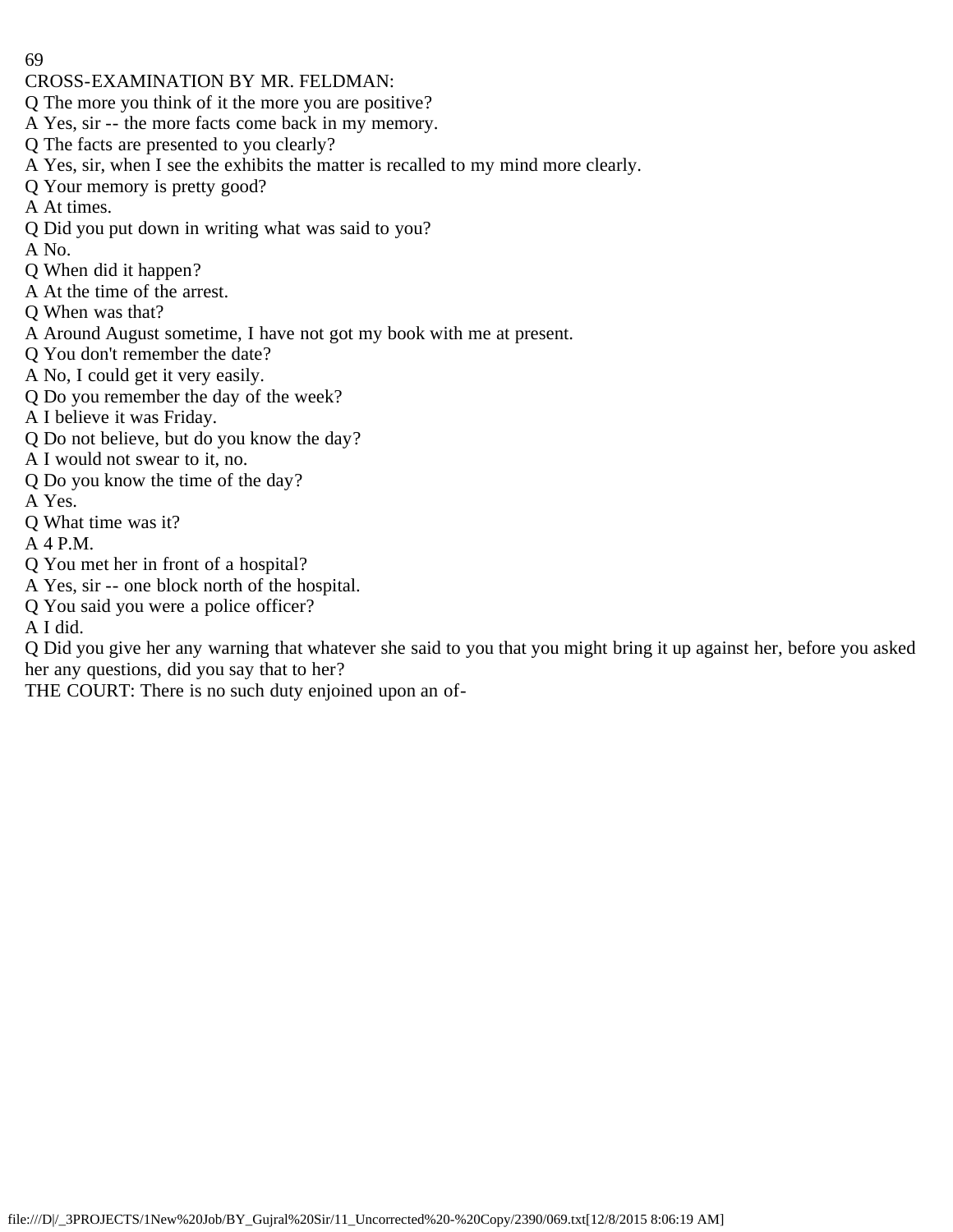flcer.

MR. FELDMAN: I understand there is.

THE COURT: No. The Court of Appeals in the case of the People against Randazzi, 194 New York, held that it is unnecessary for the police to apprise the defendant of his or her rights. "The failure of the District Attorney, before taking a confession, to warn the accused that his statement might be used against him, is not sufficient ground for reversal. The District Attorney is not a magistrate required by statute to advise the accused of his statutory rights upon a preliminary examination before commitment."

In the case of the People against Garfalo, 207 New York, the Court of Appeals held that a witness need not be warned of his rights, excepting that a judge must do so, but an officer or a district attorney is not required to apprise anyone of his or her rights.

BY MR. FELDMAN:

Q Did you tell her you were a police officer?

A Yes, I showed her my shield.

Q And she told you that the check was given to her?

A She told me the checks were all right. That the check --

Q What check was all right?

THE COURT: The case of the People against Hill is to the same effect.

Q What do you mean, she said it was all right?

A When I--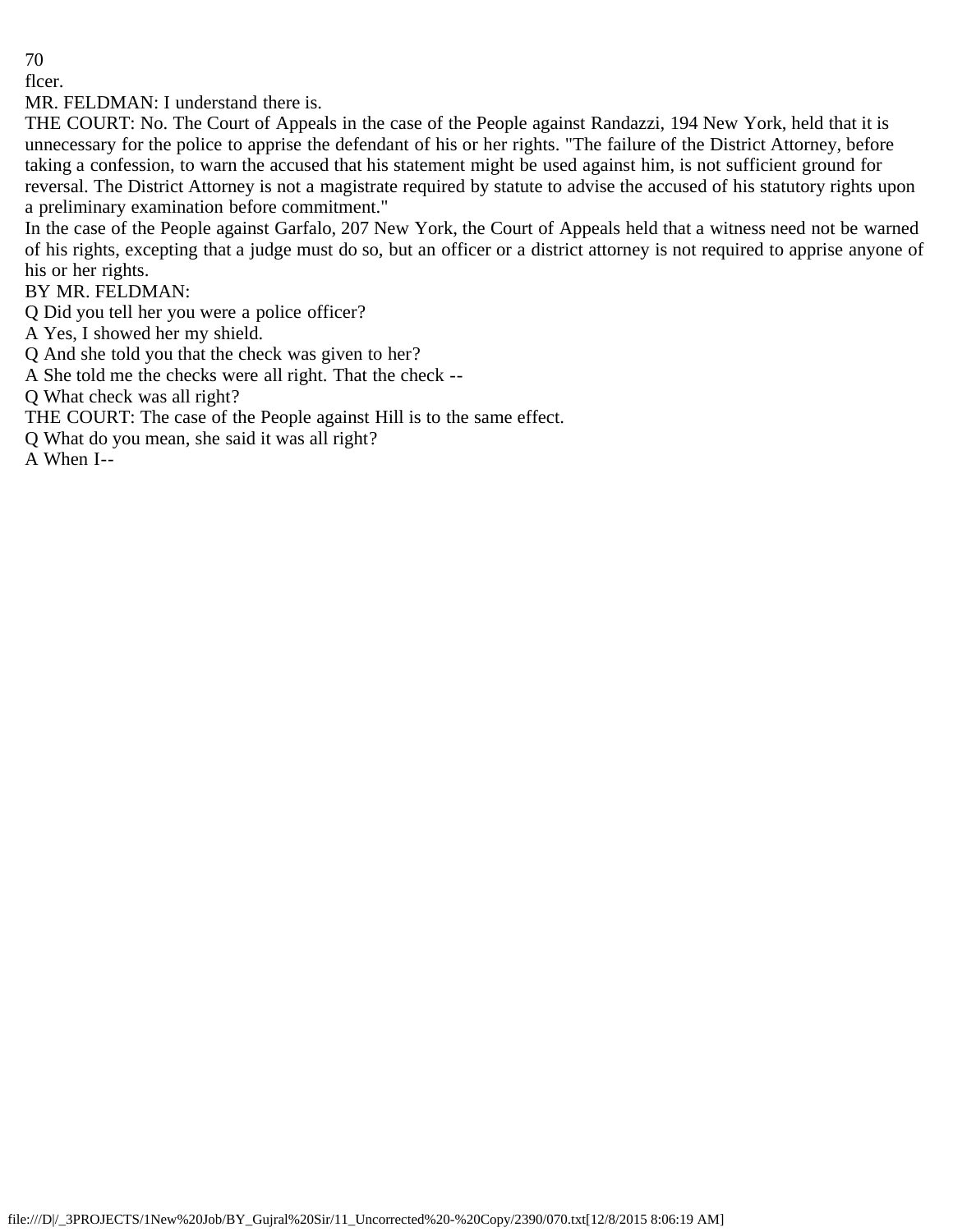- 71
- Q She told you the signature is Mr. Gabler's, is that right?
- A She told me the checks were all right, that she had been given -- that they had been given to her by Dr. Gabler.
- Q Had been given to her?
- A Yes.
- Q Did she tell you where?

A One was given to her at the church rectory and the other I believe was supposed to have been given to her at her home.

- Q Did you ask her how she received it?
- A I did, she said she received it by hand.
- Q By hand -- did she say anything about mail?
- A No.
- Q Did she tell you why she received that?
- A No, sir, she did not.
- Q You did not go into the details altogether, did you?
- A Not very much.
- Q You were not very much interested in the case?
- A I was as a police officer, up to a certain point, to see if there had been a crime committed.
- Q You did not know that?
- A Why, yes, when Dr. Gabler told me it was not his signature.
- Q Then you thought so?
- A Then I was positive -- I did not think -- I was positive at that point.
- Q At the time that you placed her under arrest you knew Dr. Gabler?
- A Yes, because I had interviewed him before I made the arrest.
- BY THE COURT: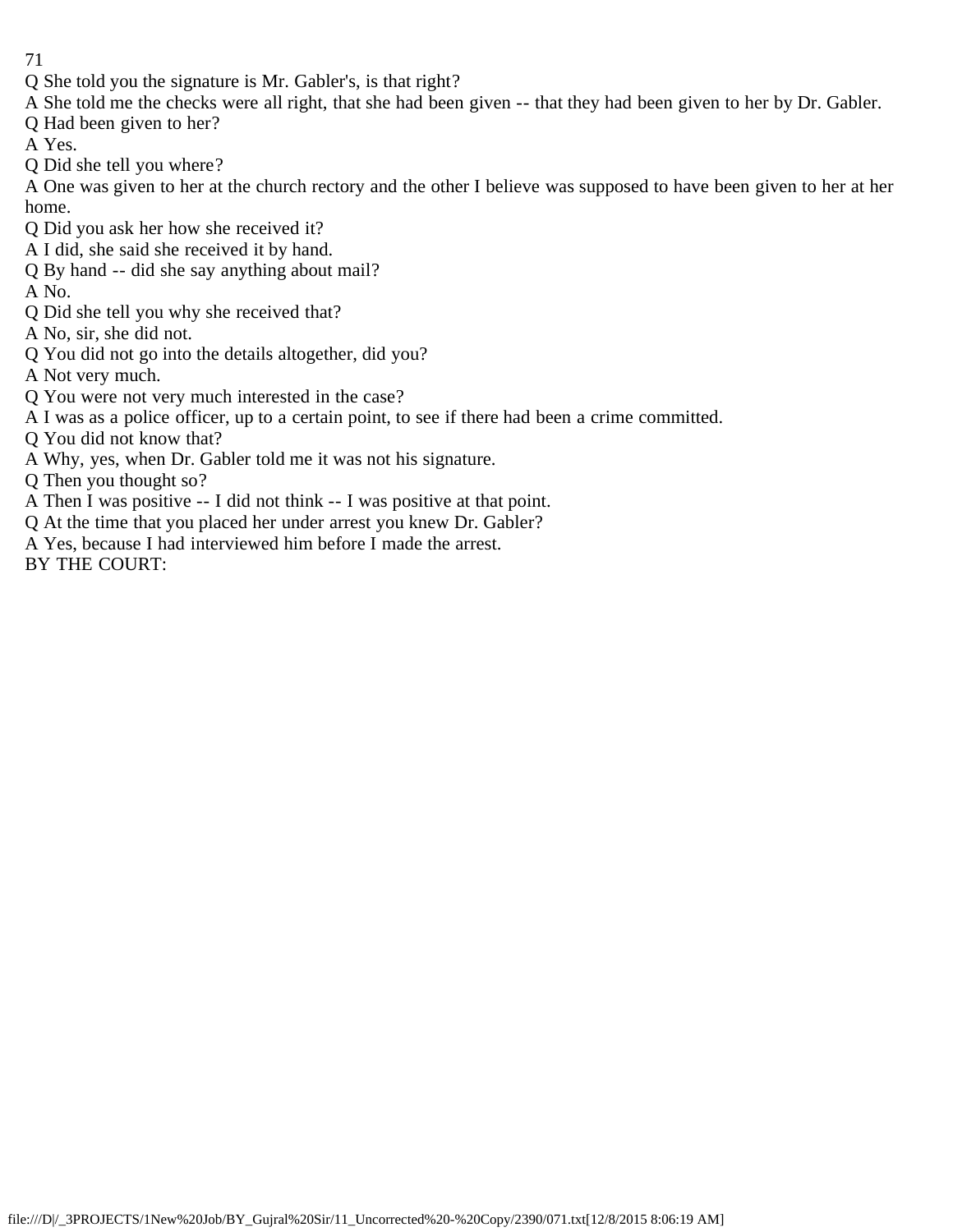- Q Who sent for you originally in this case?
- A A private detective agency came to the 4th Branch Detective Bureau and said --
- Q Do not say what was said?
- A He came there and said --
- Q Do not state what was said to you?
- A I do not know how I am to get around it.
- Q Did you see anybody before you went to see Dr. Gabler?
- A Yes, sir, I saw the operator of a private detective agency.
- Q After seeing the operator, where did you go?
- A I proceeded to the rectory where Dr. Gabler is.
- Q Did you ever call at the bank, the New York County National Bank?
- A No, I sent for the representative of that bank to have him in court the following morning.
- BY MR. FELDMAN:
- Q Did you ever try to find out if it was his signature or not?
- A Did I?
- Q Yes?
- A I asked people interested in it.
- Q Did you find out whether it was his signature or not at the bank?
- A No, I did not except I spoke to the representative of the bank and he stated --
- Q Do not tell us that, it might be against the rules of evidence -- that is all --
- BY MR. SHERIDAN:
- Q Was this check also, dated September 19th, in the possession of the defendant at the time of her arrest? A None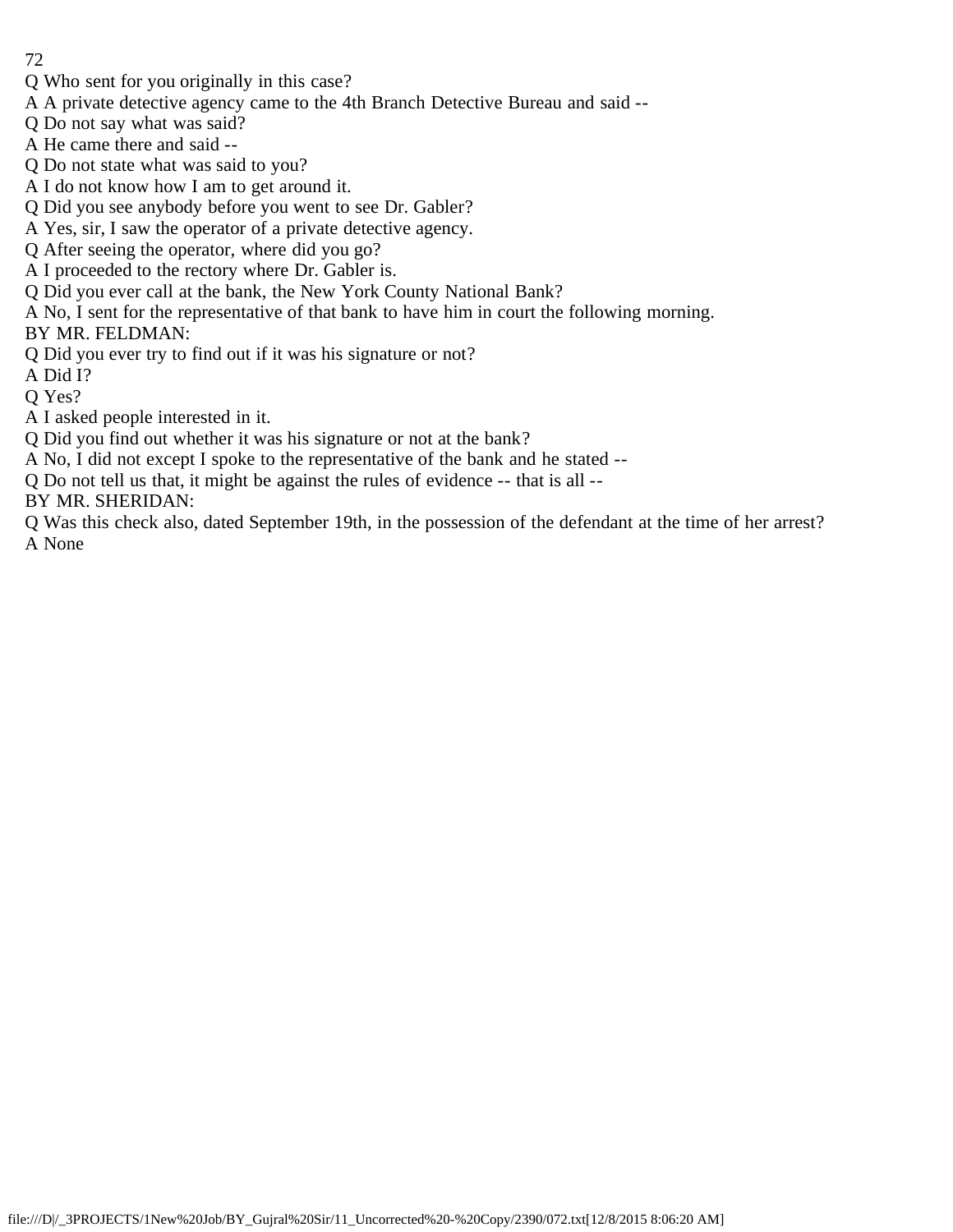of the checks were in her possession. There were three checks handed to me.

MR. FELDMAN: I object to that.

MR. SHERIDAN: Then I withdraw it.

THE COURT: The question is withdrawn.

MR. FELDMAN: And I ask your Honor to direct the jury to disregard it.

THE COURT: Yes, the jury are so directed.

LOREN C. HORTON, called as a witness in behalf of the People, being duly sworn and examined, testified as follows:

(Officer address 261 Broadway, residence 199 St. Clinton Street, East Orange).

DIRECT EXAMINATION BY MR. SHERIDAN:

Q What is your business?

A I am an examiner of questioned documents, handwriting, typewriting, paper, pens and ink, written instruments, that has to do with the investigation of documents in all their phases.

Q How long have you been engaged in that business?

A About 12 years.

Q During the past 12 years have you had occasion to testify?

A I have. I have testified in the criminal court here in New York and for the United States District Attorney in New York. I have also testified in Philadelphia, Washington, Providence and in the States of Vermont, Connecticut, Arkansas, New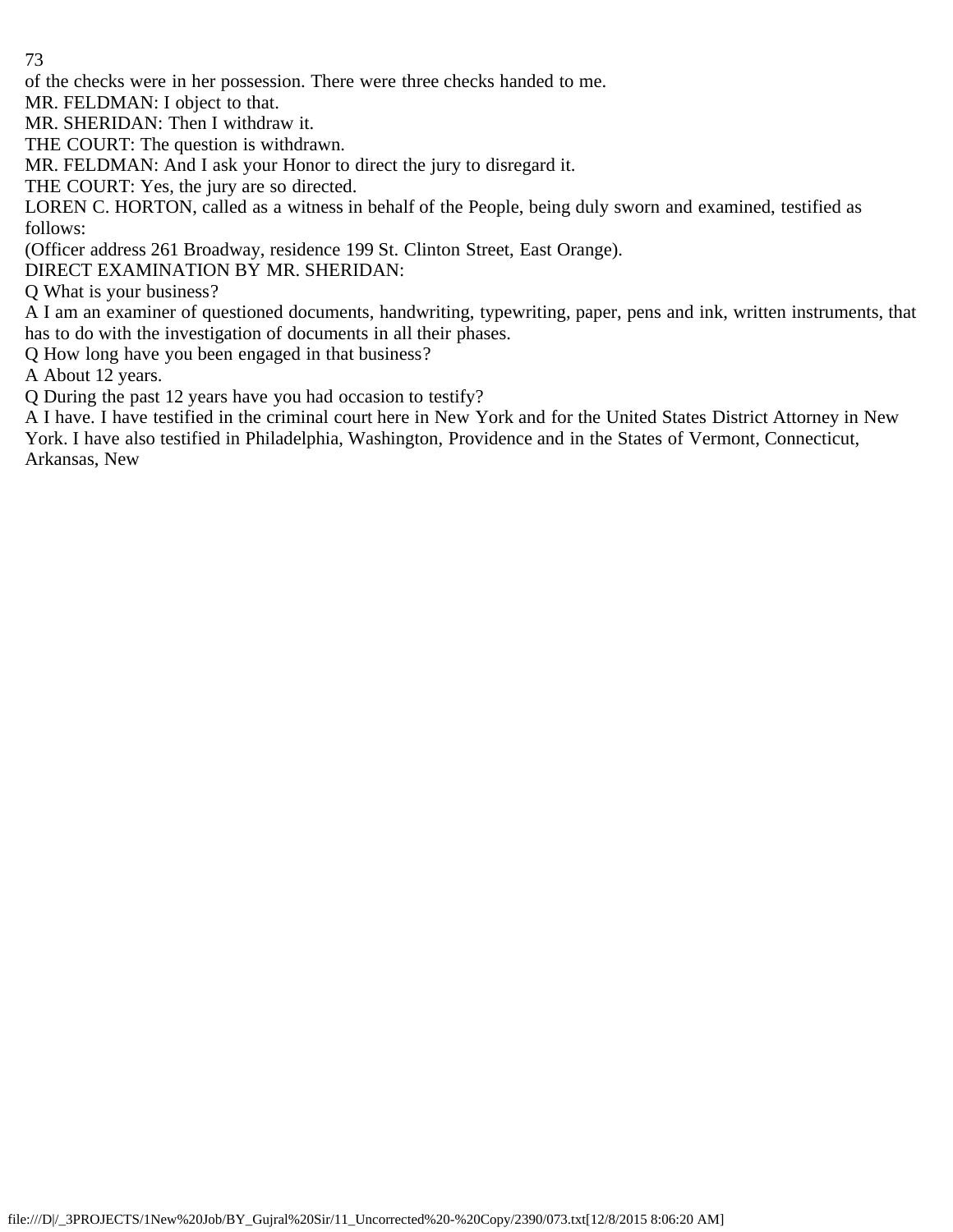Jersey, New York and Pennsylvania.

BY THE COURT:

Q During the last twelve years?

A Yes.

BY MR. SHERIDAN:

Q How frequently have you testified in the course of a month or two months, in a court hearing, in reference to handwriting?

A Sometimes I have testified twice in the same day in different cases.

BY THE COURT:

Q In about how many cases have you given testimony?

A I should say in perhaps one hundred court cases. Many of my cases never come into court. I can enumerate some of the cases if you desire.

Q Yes?

A The United States against May, United States Government at Washington.

BY THE COURT:

Q In this county in what cases have you testified?

- A The People against Beal, several years ago.
- Q That was the case of Dr. Daderian?
- A The black hand case.
- Q And Mr. Kinsley is dead?
- A Yes, sir. I am his successor.
- Q And the other expert was who?
- A Mr. Osborn.
- Q Is he alive?

A Yes, and I was in the Means case in North Carolina for the District Attorney's office and I was in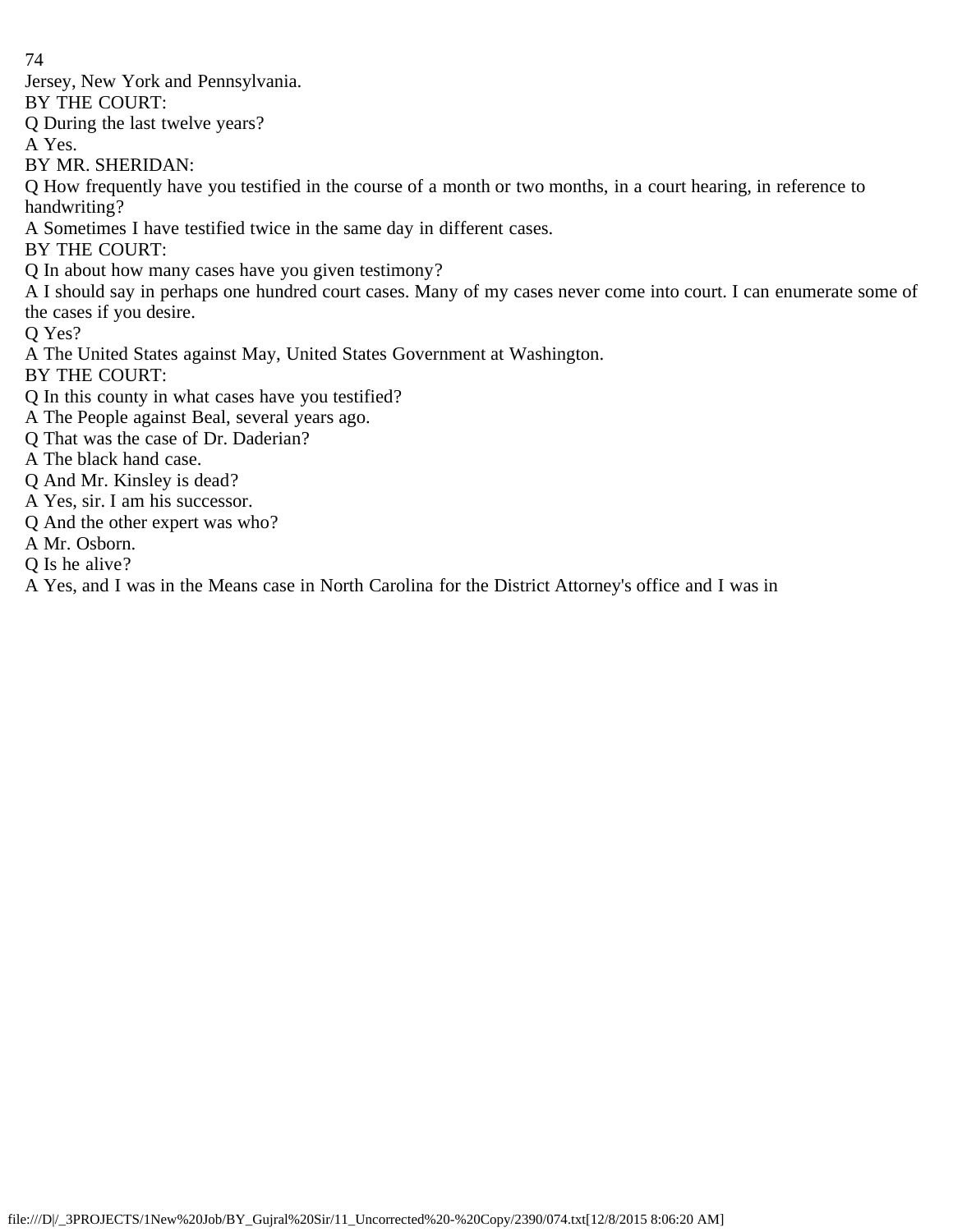the case of the People against Gazelle.

BY THE COURT:

Q You may proceed.

BY MR. SHERIDAN:

Q Have you made an examination of different signatures of Edward Gabler that are admitted in evidence, in this court room to-day?

A I have.

Q You have also examined specimens of his handwriting both with his right and with his left hand? A Yes.

Q I show you People's Exhibit No. 6, and I ask you to compare that with the signature on Defendant's Exhibit A? A I have done so.

Q You have made a careful examination of the signatures on these different checks?

A I have.

THE COURT: You had better so phrase your questions, Mr. District Attorney, as to embrace all of the conceded handwritings of the Reverend Doctor Gabler. It is very important for your record to so phrase your questions. Q You have examined the handwriting of Mr. Gabler not only as to the signatures, but you have also examined Defendant's Exhibits?

A I have.

Q Have you examined the copy of his handwriting, People's Exhibit No. 2?

A I have.

Q On the examinations you have made, will you kindly give your opinion as to whether the signature on Defendant's Exhibit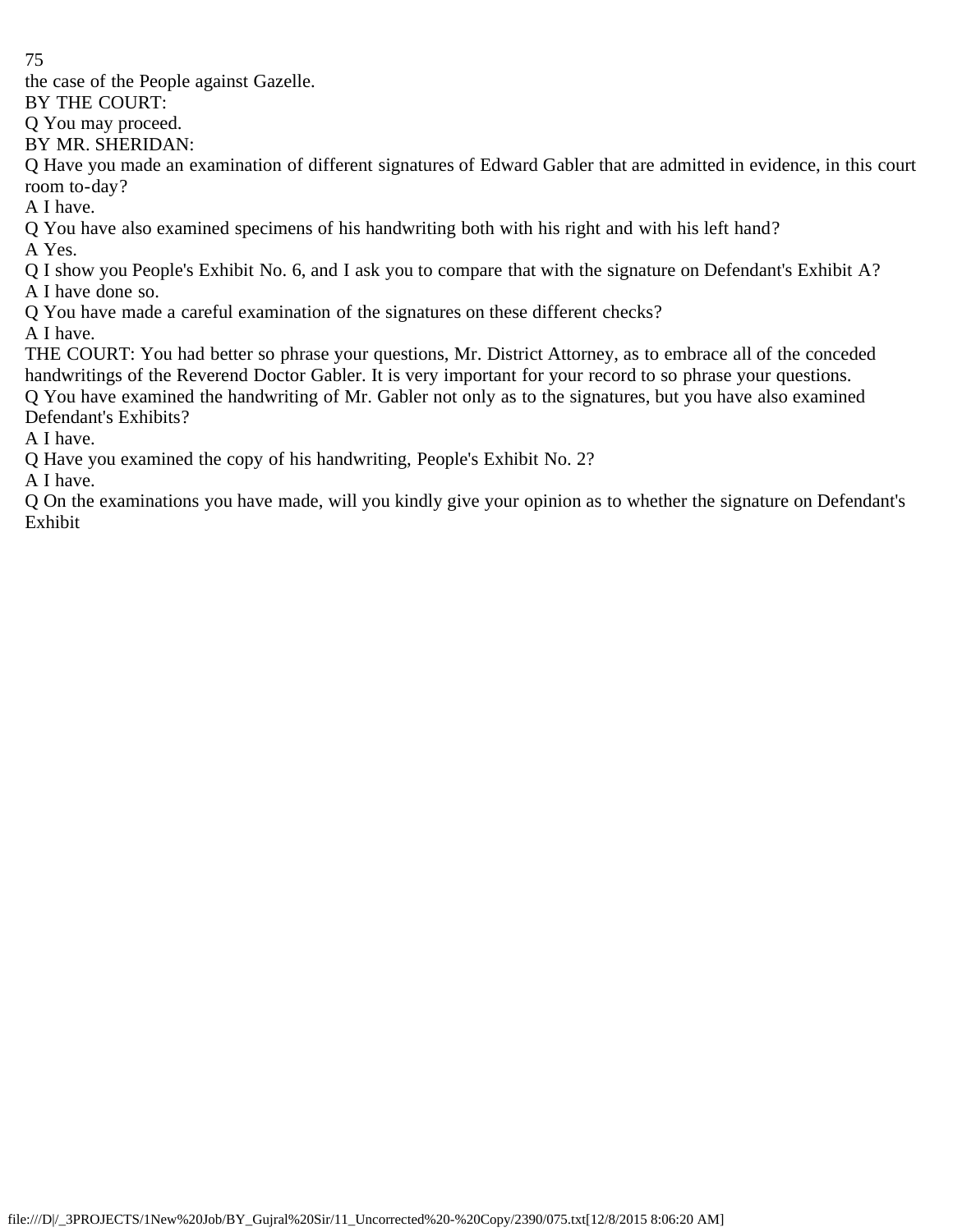A, is the same as the signature appearing on the identification card People's Exhibit No. 6?

A If the Court please, I have framed my testimony with an additional --

MR. FELDMAN: I object. Just answer yes or no.

THE COURT: Answer the question.

(The question is repeated).

A I should like to do that in connection with some other documents I examined.

MR. FELDMAN: It is a question yes or no.

(The question is repeated).

THE COURT: That question is restricted to those two exhibits.

THE WITNESS: I understand it.

THE COURT: Are you prepared to express a professional opinion on that question?

A I am.

Q State what is your opinion?

A In my opinion they are not written by the same hand.

Q In other words, the hand that wrote People's Exhibit 2, the signature on the identification card, did not write the signature on Defendant's Exhibit A, the second question, is that right?

A That is right.

Q Now, you may give your reasons to this jury?

A I formed my opinion of this signature Edward Gabler on Defendant's Exhibit A in connection with another questioned check.

Q The check is there in that group of checks?

A I should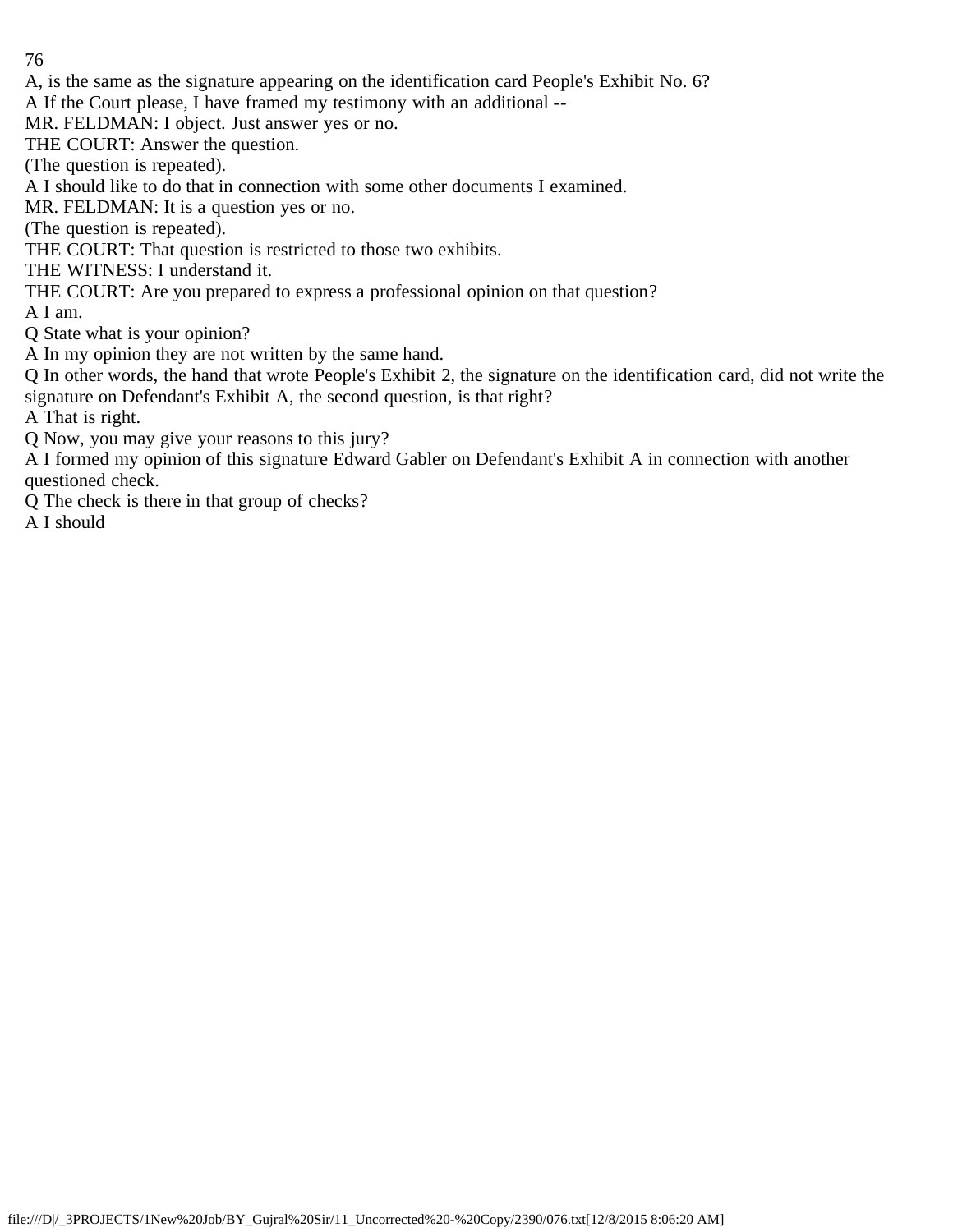like to see the additional questioned check.

MR. SHERIDAN: That cannot be admitted at this time.

THE WITNESS: Then I cannot testify until it is in.

MR. SHERIDAN: That is the check for \$100.

THE COURT: That check is not in evidence.

MR. SHERIDAN: At your suggestion I withheld it.

BY MR. SHERIDAN:

Q Cannot you give an opinion other than that?

THE COURT: In justice to the witness, an expert when called for the purpose of expressing his professional opinion under the rules of law he can only do so by giving testimony with a view to showing that his opinion is based upon a comparison of disputed handwriting with the genuine and conceded writings. It appears that the witness examined some writing which at present is not in evidence, and in order for the witness to express his professional opinion he wanted to refer to that document and I have told the District Attorney this cannot be done, so for the present we will proceed with having the witness give testimony concerning the exhibits which he examined, exhibits which are conceded to be the handwriting of the People's witness, the Reverend Doctor Gabler and Defendant's Exhibit A, claimed by the People to be the forged instrument. Do you understand the question, Mr. Horton? THE WITNESS: Yes, I do.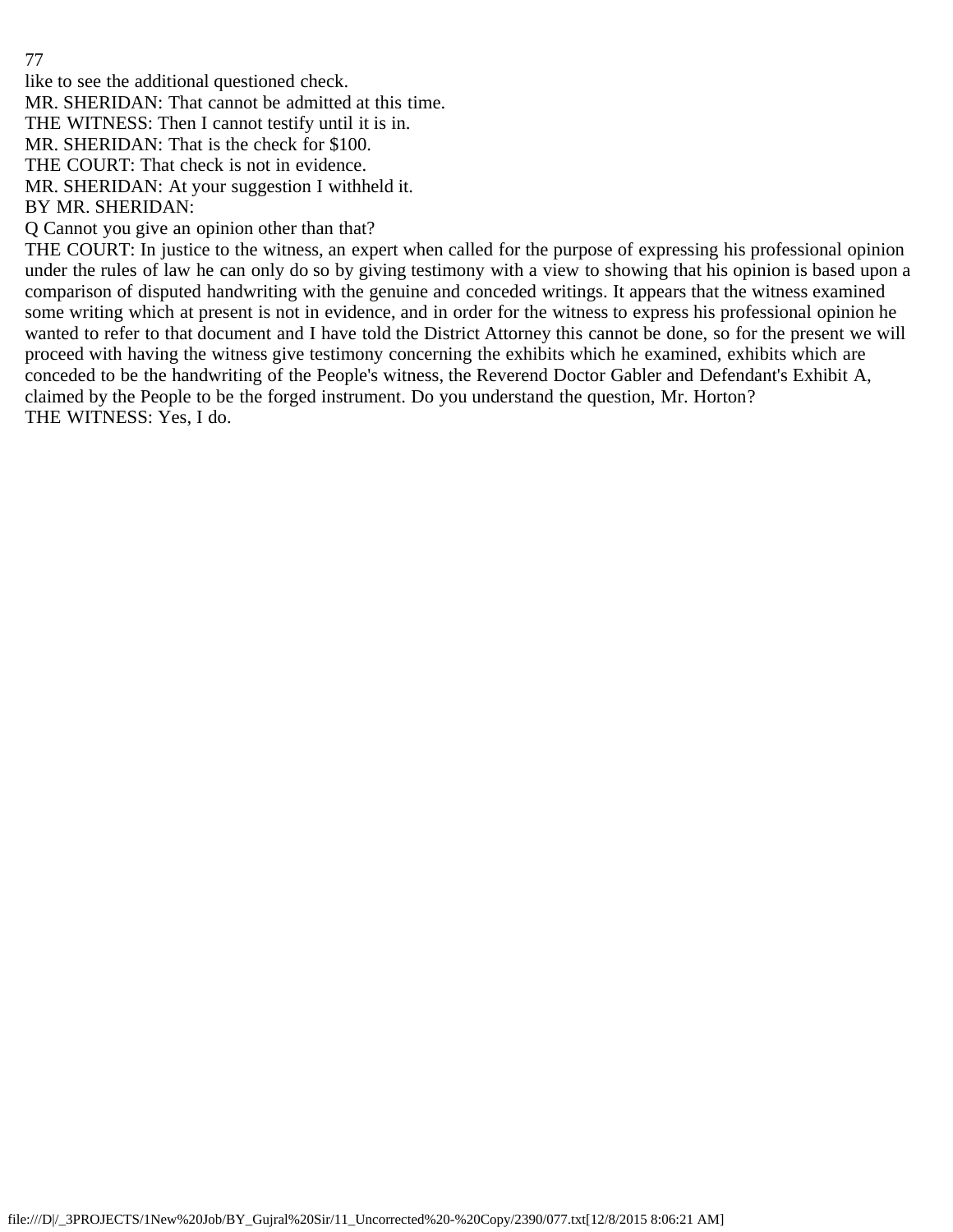# BY MR. SHERIDAN:

Q Will you kindly give your opinion, the reason for your opinion, wherein the signature on Defendant's Exhibit A differs from the signature of the admitted signatures of the complaining witness Edward Gabler, from the checks you have in your hand?

A The standard signatures on People's Exhibits in evidence, No. 6, No. 10, No. 4, No. 3, No. 9, No. 8, No. 11, No. 7 and No. 5, are written offhand, and freely written, whereas the signature Edward Gabler on Defendant's Exhibit A in evidence has been slowly and carefully drawn, not written -- not written in the sense of free offhand unconscious writing. The word Gabler to the alleged signature compared with the word Gabler of the payee to this check is the same in length.

BY THE COURT:

Q The same in what?

A In length.

Q That is the payee's name Gabler and the drawer's name Gabler?

A Yes. This is a circumstance that does not occur in ordinary writing, except over a period of time of a great many repetitions of a signature. When Mr. Gabler writes his own name he writes it offhand, freely and unconsciously. When this signature was written, in my estimation, it was made from one common model, so that the two Gablers are the same in length. They do not show the strength and ease of his natural writing, and if the Court please I would like to show the jury the two words Gabler as to length.

Q Yes.

A I have a glass here which I would be glad to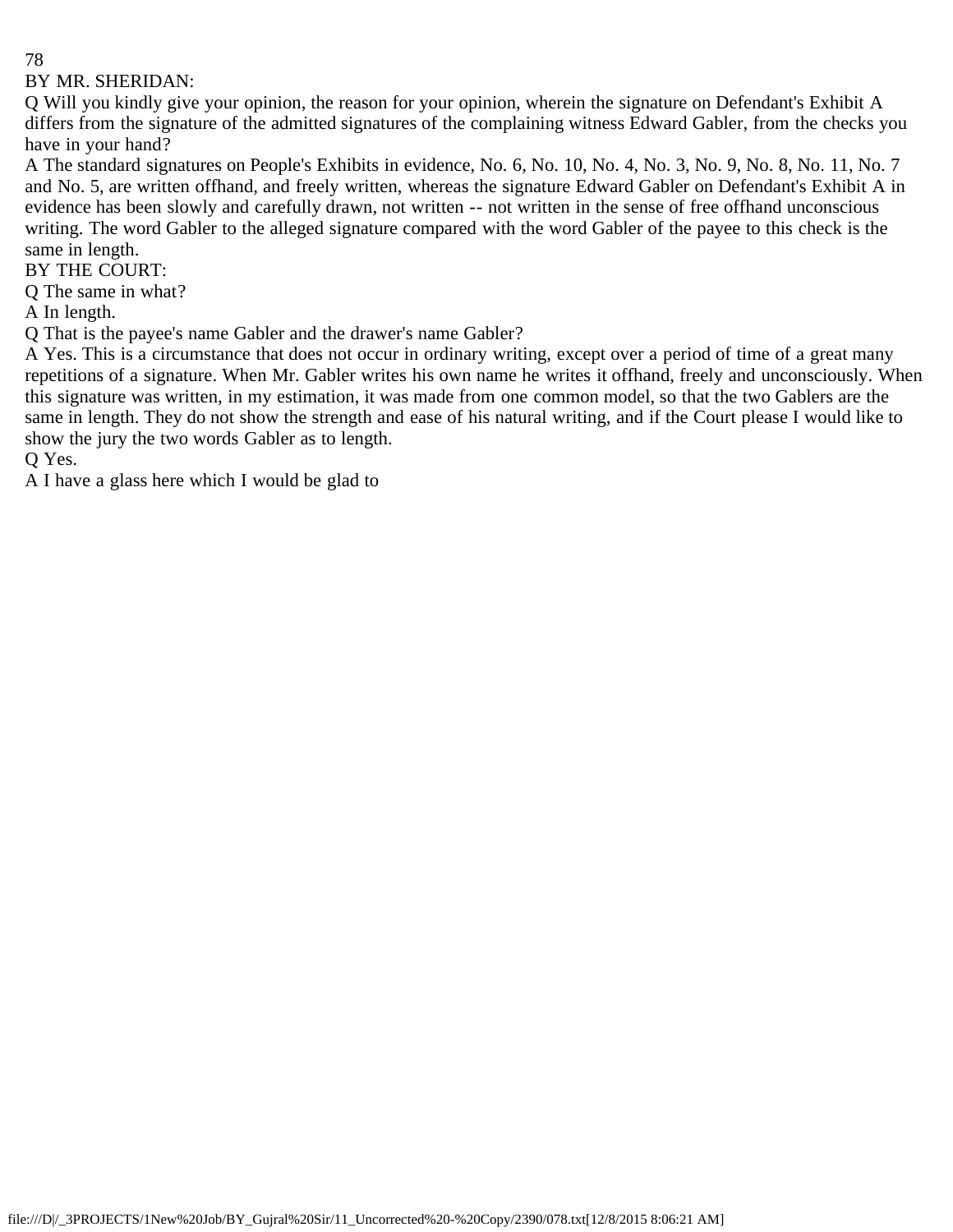loan any one of the jurors. Take the words Gabler of the payee and the word Gabler of the makers name on the check, and in ray estimation they are exactly the same length. The dividers I have offered the jury will enable you to measure the two words Gabler, and help us to determine whether or not they are substantially the same length. BY MR. SHERIDAN:

## Q Go right ahead?

A In my further opinion the figure making on this disputed check -- the figures 1214 and the 14 following the September, and the 7, are a superior hand as far as the writing is concerned, to that on the standard. If the Court please, I would like to show the jurors Exhibits 9, 4 and 10, and in addition to comparing the figures I would like to ask them to compare the style of the capital S, the letter which begins the word September, and in the standard checks one begins the word Seven and another begins the word St. George, and another begins the word Sears, Roebuck & Company, and in addition to that also like to have them look at the style of the capital T in the word Thirty of the disputed check and compare that with the capital T of the word Ten, in Ten dollars and the capital T in the word Three dollars, and further compare the numerical double cipher over double ciphers in the cents, after the figures 30 in which the one -- the usual no one hundredths -- the one is missing, and in the standards it is present. Q Can you state with a reasonable degree of certainty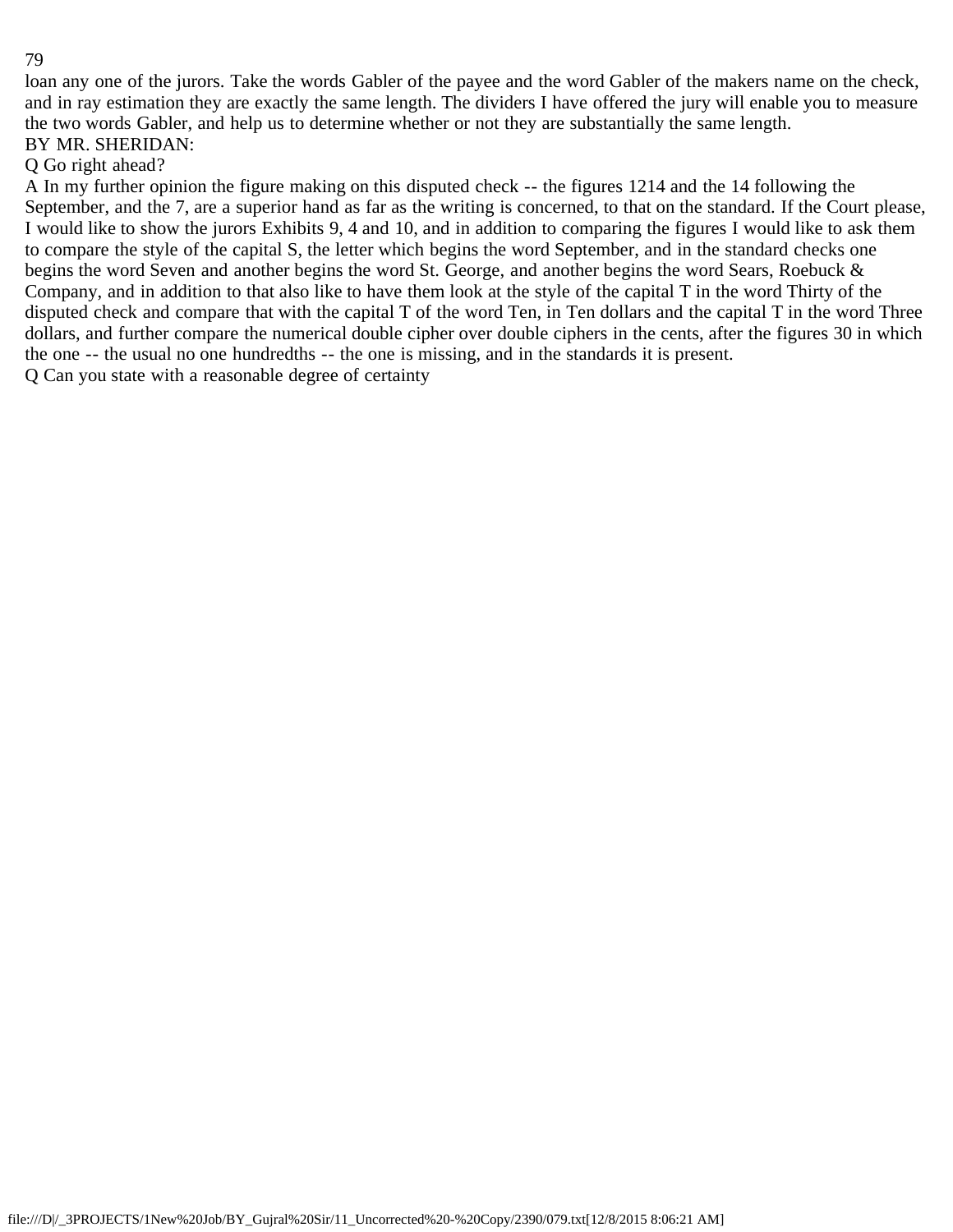whether the signature on the check known as Defendant's Exhibit A is the signature of Edward Gabler or not? A In my opinion it is not.

BY THE COURT:

Q Have you compared Defendant's Exhibit A with People's Exhibit 6?

A I have.

Q Can you state in your opinion whether the hand that wrote People's Exhibit 6 wrote the signature to Defendant's Exhibit A?

A In my opinion it did not.

Q Will you explain to the jury the difference, if any, that you discover in both signatures -- the differences, if any? A One of the main differences is that of the slant, very apparent, and another decided difference is the speed at which the two signatures are written. The one to Defendant's Exhibit A, as I said at the outset, has been slowly produced, and under a modest magnification, the lines within themselves show the process by which they were being made was a slow one and is not the kind of a speed which would make clean clear out edged letters. The production of this Edward Gabler on this check, by transmitted light, is an easy proposition, because this check is quite transparent within itself, and it would be a comparatively easy matter to lay this check down over a model signature, and with the light coming through from the under side, you could see sufficiently to follow the lines of the signature underneath. If the paper upon which the model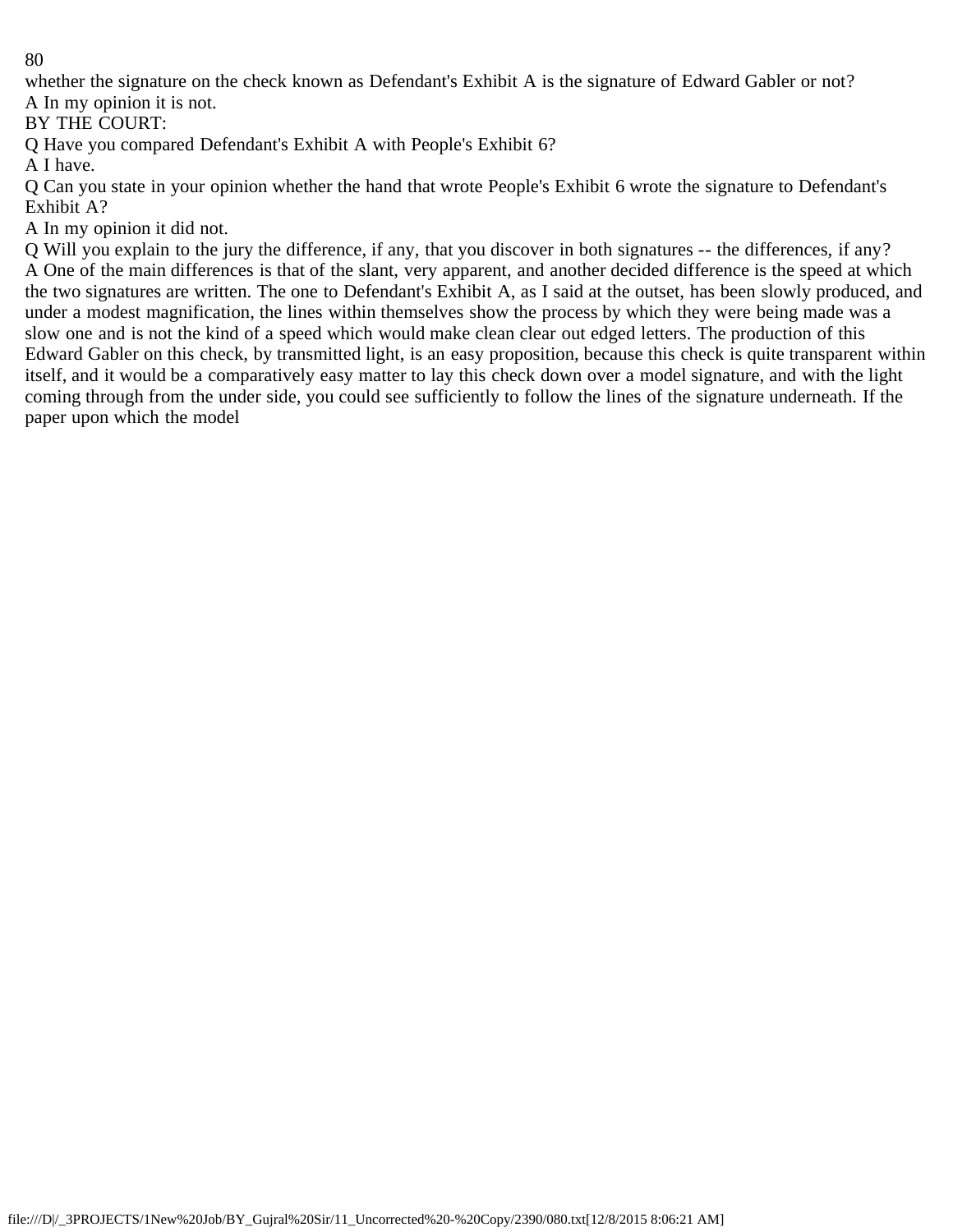signature was written was too thick, it is an easy matter to take a little bit of vaseline and put on the paper and make it transparent at once, so you would have no trouble seeing through it at all, and if the Court thinks it wise I would be glad to show the jury an electric light with a plain glass and frame and see how transparent that particular piece of paper is and how possible it would be to lay it over another piece and transfer that signature on there by a slow process. THE COURT: You may do that.

(The witness demonstrates with an electric light).

THE WITNESS: Take People's Exhibit 9 in evidence and Defendant's Exhibit A and see if it is not possible to see the writing of one check appearing through the other by transmitted light.

BY THE COURT:

Q With reference to the alignment of the letters of Defendant's Exhibit A, have you made a comparison with the alignment of the letters in People's Exhibit 6?

A I have.

Q What, if anything, do you discover?

A That Exhibit A, in the word Gabler, recedes downward -- the alignment is down hill, as we would say.

Q In Exhibit A?

A Yes.

Q What is the alignment of the letters in Exhibit 6?

A Substantially horizontal.

Q Explain to the jurors what you mean by the technical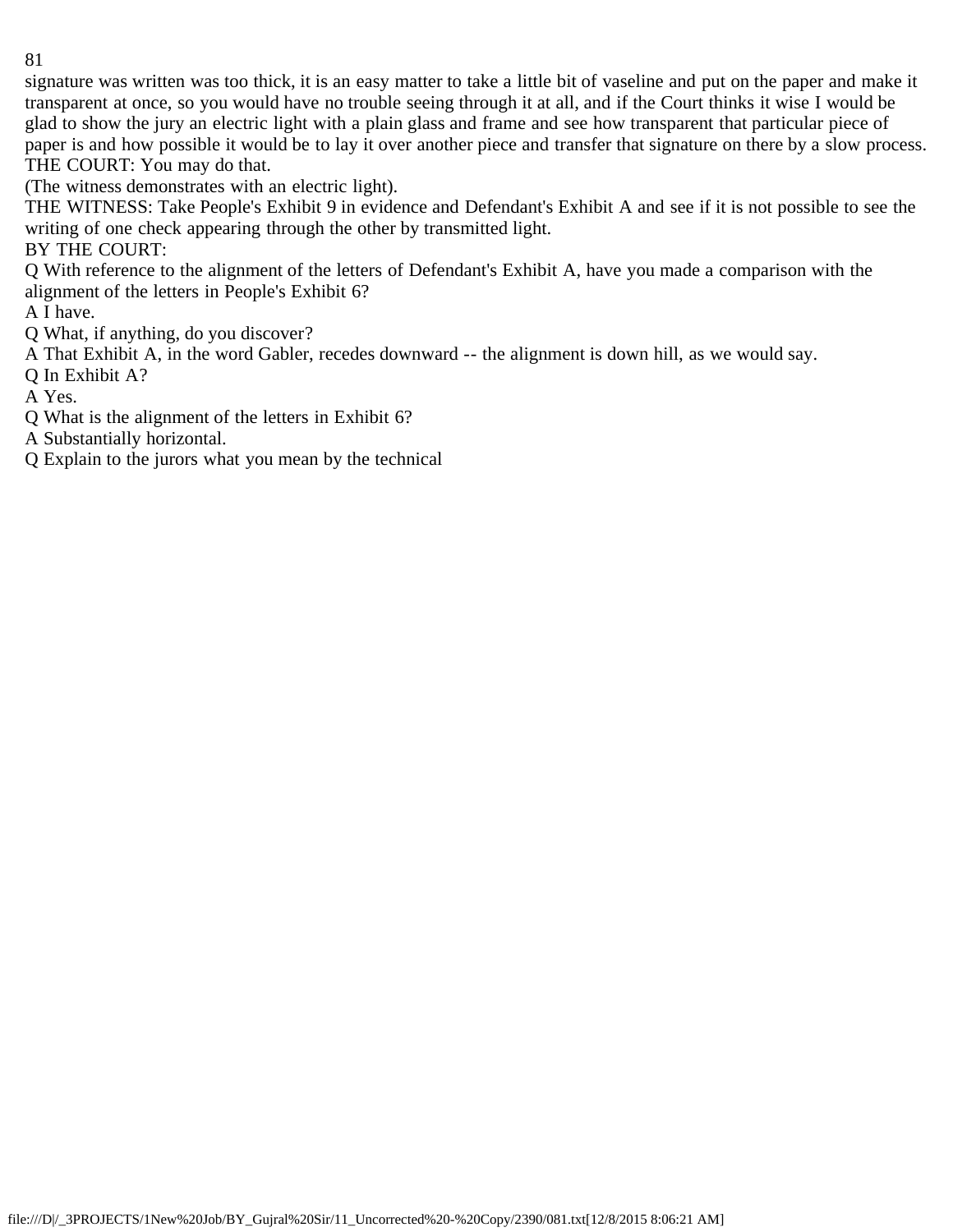term alignment of letters?

A As to whether or not the letter goes uphill or horizontal or down hill.

Q Have you examined People's Exhibit No. 2 in evidence?

A I have.

Q Have you made a comparison between People's Exhibit 2 and Defendant's Exhibit A?

A Yes.

Q Will you state the nature of examination that you made with reference to those two signatures?

A I examined them particularly with reference to the force or speed with which they were written or with which they were reproduced, and I find the word Edward Gabler in Exhibit No. 2 represents an offhand easy flowing style with the sides of the strokes the shaded strokes of the letters clean and clear cut, and distinct as to outline. Whereas the sides of the lines in the word Edward Gabler of Defendant's Exhibit A are broken or furrowed or wavering, by reason of the slow process at which they were made. That is very apparent under ordinary magnification, and I would be glad to lend my glasses to the jury to see it.

Q Will you state whether or not the person who wrote the signature appearing on People's Exhibit 2 in evidence was the same person who wrote the signature appearing on Defendant's Exhibit A?

A In my opinion it was not the same hand.

Q Can you state in your opinion, from the writings that you have in your possession, from what writing, if any, Defendant's Exhibit A is a pattern?

A It is a pattern of a back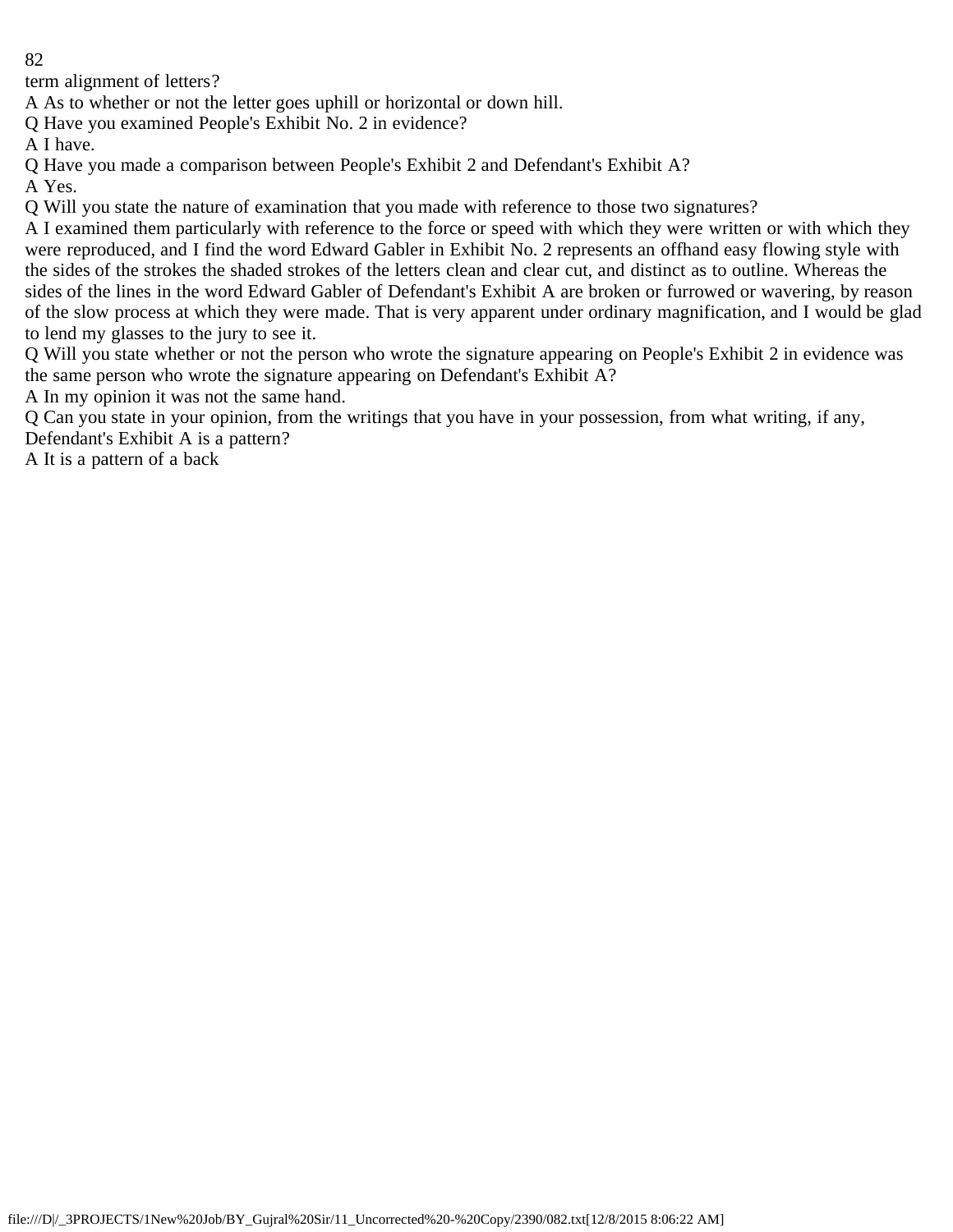hand signature.

Q Of a back hand signature?

A Yes, sir, backhand. A model made from that.

Q State to this jury the reasons, if any, that you can furnish -- do you get my point -- can you state to the jury your reasons -- in what respect the signature on People's Exhibit 2 differs from Defendant's Exhibit A?

A I have so stated, that it materially differs in the quality of the lines. In the word Edward Gabler on No. 2 the outline of the letters as to their edges is clean and clear cut, whereas in the words Edward Gabler on Defendant's Exhibit A the edges are not clean and clear cut and do not show the same rapidity of production as the others.

Q Did you make a comparison of the signature appearing on People's Exhibit 4, 10, 5, 9, 8, 11, 7 and 3, with People's Exhibit 2?

A I have.

Q State the result of your finding, if any, with reference to those signatures?

A The Exhibit 2 is backhand, decidedly, and the Exhibits that you have just mentioned are all written forehand, that is to the right of a vertical.

Q In all of the checks drawn on the bank, which signatures are claimed to be the standard signatures, did you find any signature there written in back hand?

A I did not.

Q Is it possible to distinguish between the writing of a person who is accustomed to write both with his right and left hand?

A It may be under certain circumstances.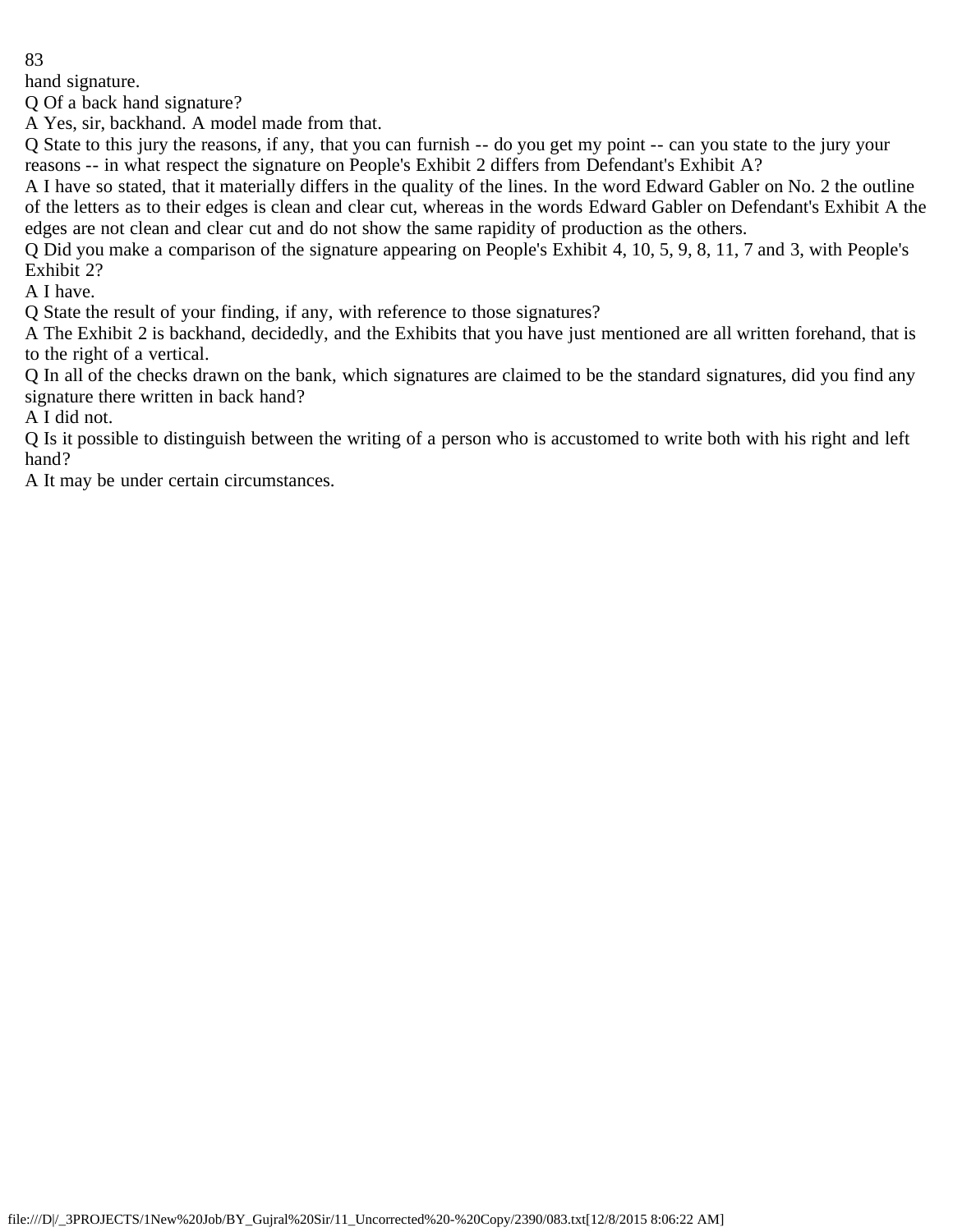Q Can you recognize the handwriting of a person who writes with his right hand differently than when written with his left hand -- in other words can you make a comparison between back hand writing and right hand writing, in order to determine whether the same person wrote both?

A No, because there are some persons who write left handed that write forehanded, and also back handed, both. Q If the matter of alignment of the forehanded and back handed handwriting were the same, there would be a possibility of discovering whether the same person wrote both?

A Yes, sir.

CROSS EXAMINATION BY MR. FELDMAN:

Q Can you tell us what part was written with one hand and what part with the other hand?

A I don't believe I can.

Q You examined you say all these checks?

A Yes.

- Q Were they written by the same party?
- A In my opinion they were.

Q They were?

A Yes.

Q Did you examine also the check in evidence -- did you examine this one, Defendant's Exhibit A? A I did.

Q Did you examine that? A I did.

Q And you say it was written by the same man who wrote these?

A In my opinion it was not.

Q Why did you find that, by certain letters?

A Because of the quality of the lines that make up the letters.

Q Then you say the signature on that card and the signa-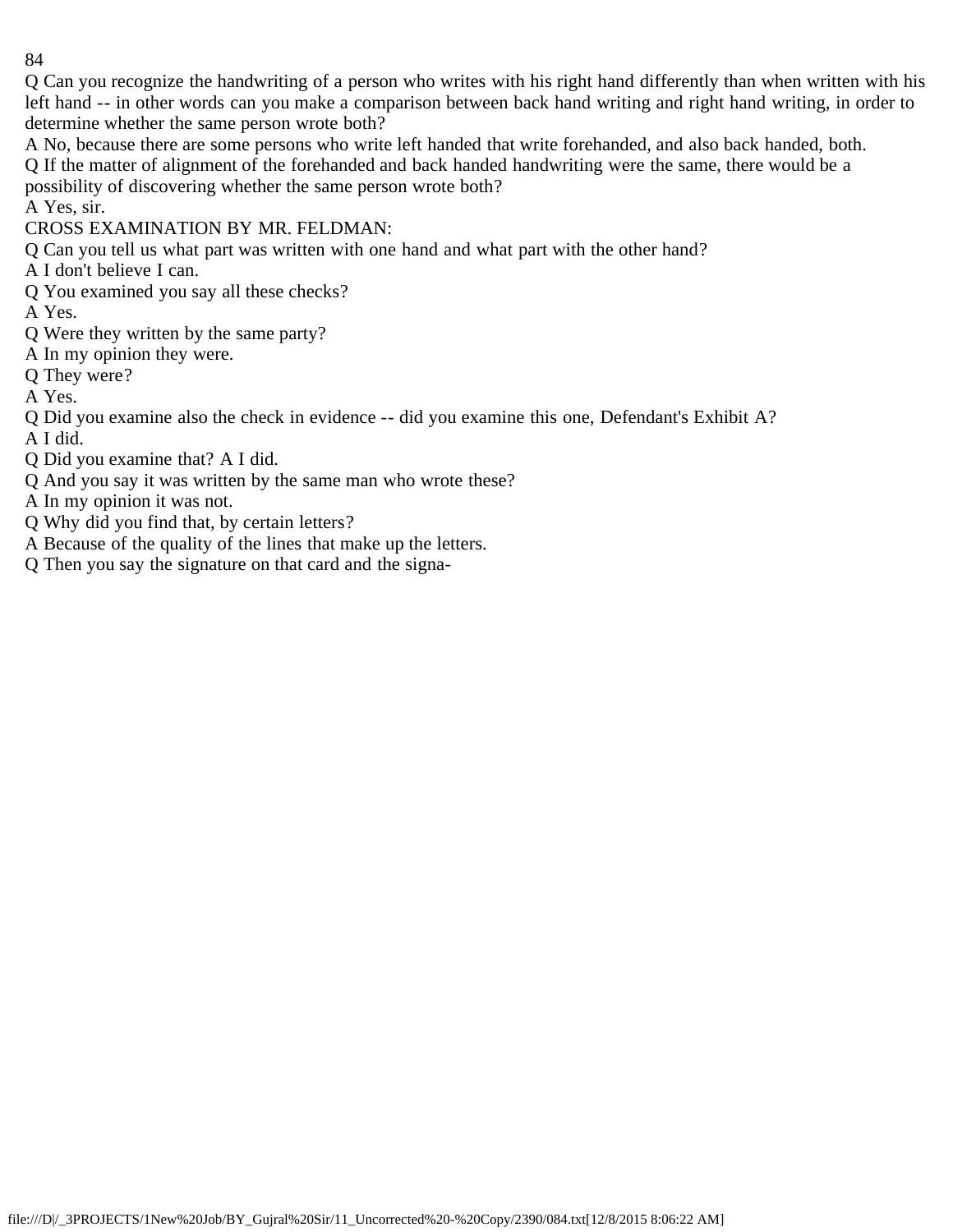ture here in your opinion is not the same?

A I did.

- Q Did you also examine the date of that card, when that was written?
- A I do not recall.
- Q Is there any difference in the time, in a lapse of five years, that differs the handwriting of a man?
- A Not substantially.
- Q Don't you know it does, that the handwriting of a man changes within five years?
- A That depends upon the man.
- Q Any man?
- A No, not all men.

Q Don't you know also that the pens you write with and the inks that you use and the humor and mood you are in, might influence the handwriting of a man?

A Yes.

- Q When were you called on this case?
- A I received a telephone message last night, I think, about five o'clock.
- Q You are paid by the City, retained by the City?
- A I am not retained by anybody. I presume I will be paid by New York County.
- Q You have submitted your bill to New York County?
- A I have in the past.
- Q What is your bill?
- A I don't know what it will be until I get throw.
- Q By the day or the hour?
- A By the day.
- Q Upon an acquittal or a conviction?
- A It is immaterial to me whether there is a conviction or not.
- Objected to. Question withdrawn.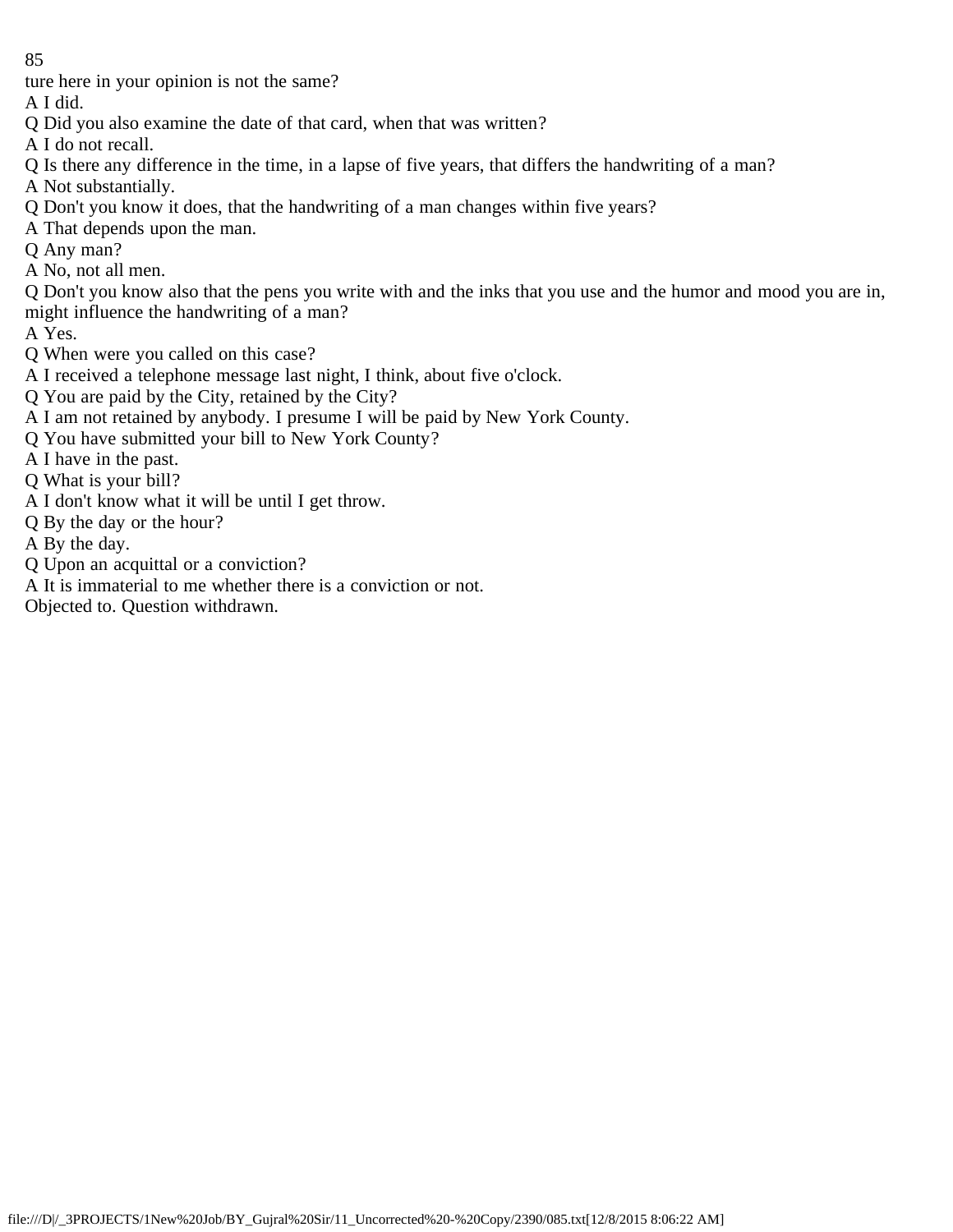Q Suppose I tell you that the paying teller of the bank claims that for 20 years he has been paying teller there, that he pays out from \$5,000. to \$500,000. a day and has stated that he handled those checks of Mr. Gabler's for the last five years, and handled many of his checks and he knows his signature, and knows his handwriting, and that there is no doubt in his mind that the hand that wrote the other checks is the hand that wrote this check Defendant's Exhibit A, would that change your opinion?

A No, not a bit. I have no fear of bank men at all.

- Q You were not a paying teller?
- A I have matters that involve more money than bank tellers.
- Q What business were you in before you became an expert?
- A I was a teacher.
- Q Of what?
- A Teacher of commercial branches, mathematics and accounting.
- Q Not of handwriting?
- A Penmanship. I took a special course in that.
- Q How many years did you study?

A I studied ever since I started in on it, in 1889. I have been on the job since 1889 studying and investigating.

Q And all you can find in the difference of the handwriting is in the strong line and softer line?

A That makes a big difference sometimes.

Q You showed us something under the glass, some measure, that the name is exactly the same upon one check, the same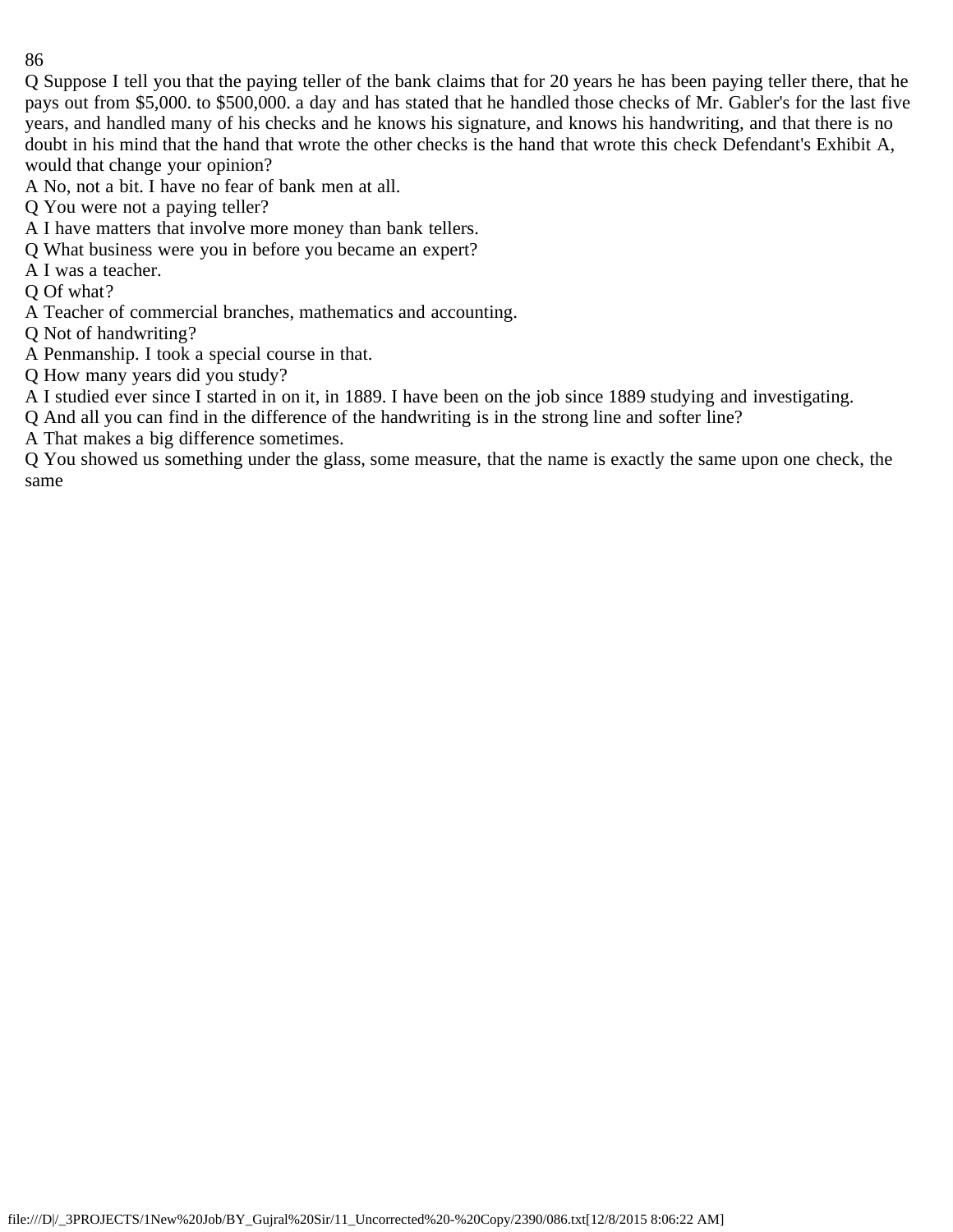length of name?

A I don't think anything was put under a glass. There was a little compass shown here to show the length of the names. Q Is it not a fact that a man who writes sometimes his name a certain length, does not write it as lengthy as before, a different way?

A Yes.

Q It depends a great deal upon the humow, where he writes it and under what circumstances he writes it?

A I suppose everything makes a difference.

Q Is not handwriting one of the principal qualifications of a man, you can tell a man by his handwriting? A I don't pretend to.

Q Can you tell a man who is of a nervous disposition by the handwriting?

A No, I have seen some very nervous people who write very well.

Q You do not mean to say a man would write all the time the same way, that the way he writes to-day he wrote five years ago?

A There are some people do not change their writing materially at all over a period of a great many years, and others who do.

Q You are not exactly sure that that man did not write that check because five years ago he wrote the name upon this card?

A I am sure of that. There is no doubt about it in my mind that he did not write the check.

Q You appear as an expert for whoever retains you?

A No, sometimes I have to turn people down.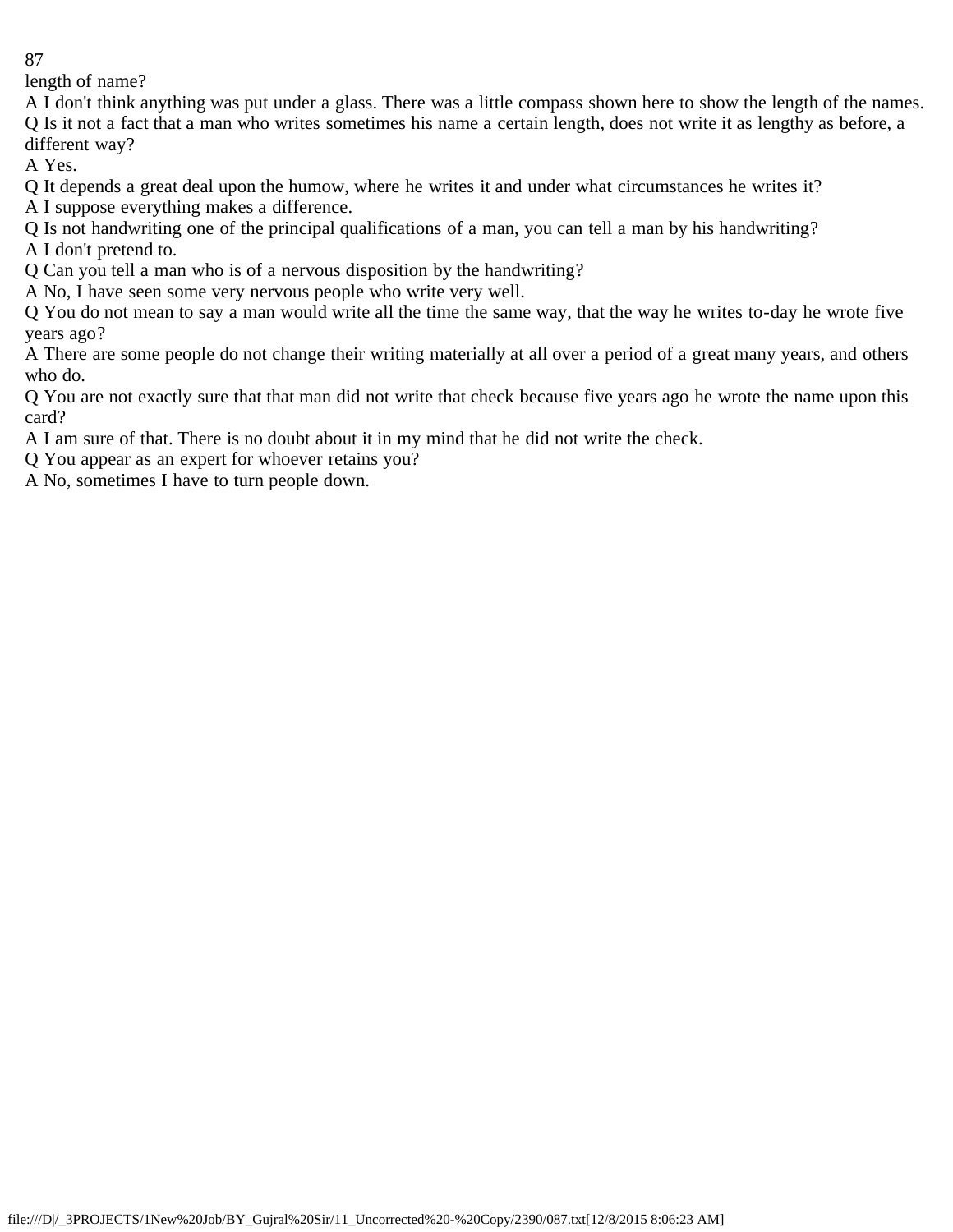Q You turn then down?

A I do.

Q And have you the names of those you have turned down?

A I can get those.

Q You don't remember them?

THE COURT: When the District Attorney calls you into a case --

THE WITNESS: When the District Attorney calls me in a case I very frequently tell them they have not any case. I told Mr. Dooling only a few weeks ago that he had no case in the Stiasila matter and I told Mr. Black he had no case in the McCauley matter, and I told Mr. Minton that he had no case in another matter. I think nine or ten cases within the last year I have told the District Attorney he was wrong.

BY MR. FELDMAN:

Q They called you in for consultation?

A No, called me in to investigate. I have had indictments dismissed upon what I told them.

Q You appear for both sides, whoever retains you?

A Whoever comes to me first I take up the matter and sometimes I do not go further than an office examination, because I cannot agree with my clients.

THE PEOPLE REST.

MR. FELDMAN: At this time, at the close of the People's case I ask your Honor to advise the jury to acquit.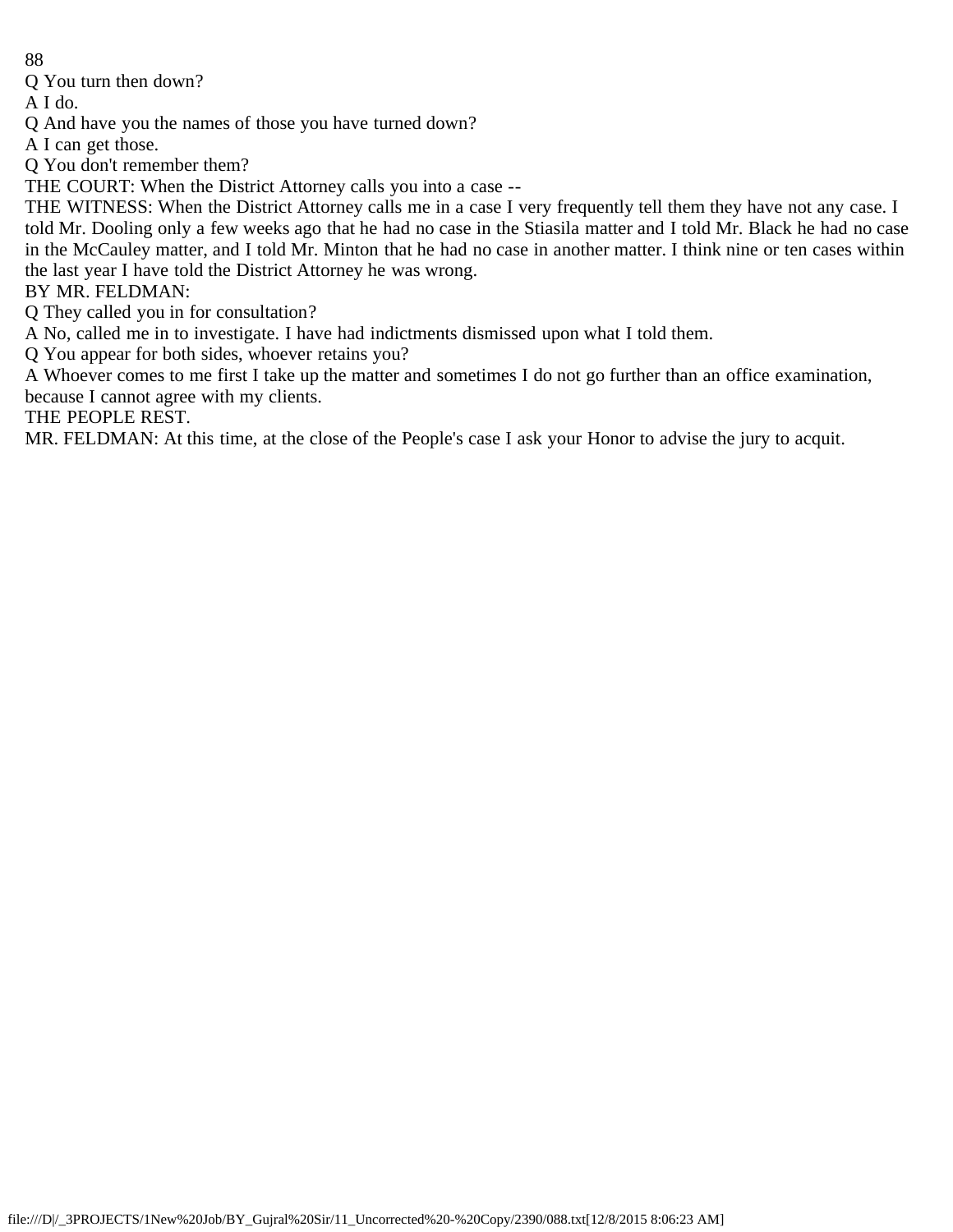There is no proof before your Honor of any forgery of anything this woman wrote upon that check. There is some proof she gave the check. There is proof she received money upon the check but no proof she forged the name. THE COURT: How about the second count, uttering? MR. FELDMAN: There is no proof she uttered the check. THE COURT: That is the passing off of the check.

The witness, Mr. Hancy testified that he was bookkeeper and cashier of the Hotel Glendenning. That he recalled distinctly that this defendant presented to him a check for \$30. which he cashed. Mr. Gabler has testified that he issued no check to the order of one Ellen Gabler; that the signature upon that check was not written by him nor did he authorize any one, or give this check to this defendant, and he also testified that the signature was not his. An expert testified that in his opinion the man who wrote the conceded and standard writings did not write the signature Gabler upon Defendant's Exhibit A. Upon this evidence I shall deny the motion.

MR. FELDMAN: On the other hand, we have the paying teller who handled for five years those checks.

THE COURT: The paying teller testified that was his signature. But after all is said and done it will be for this jury to say, taking into consideration the testimony of all the witnesses, whether or not this is a forged in-